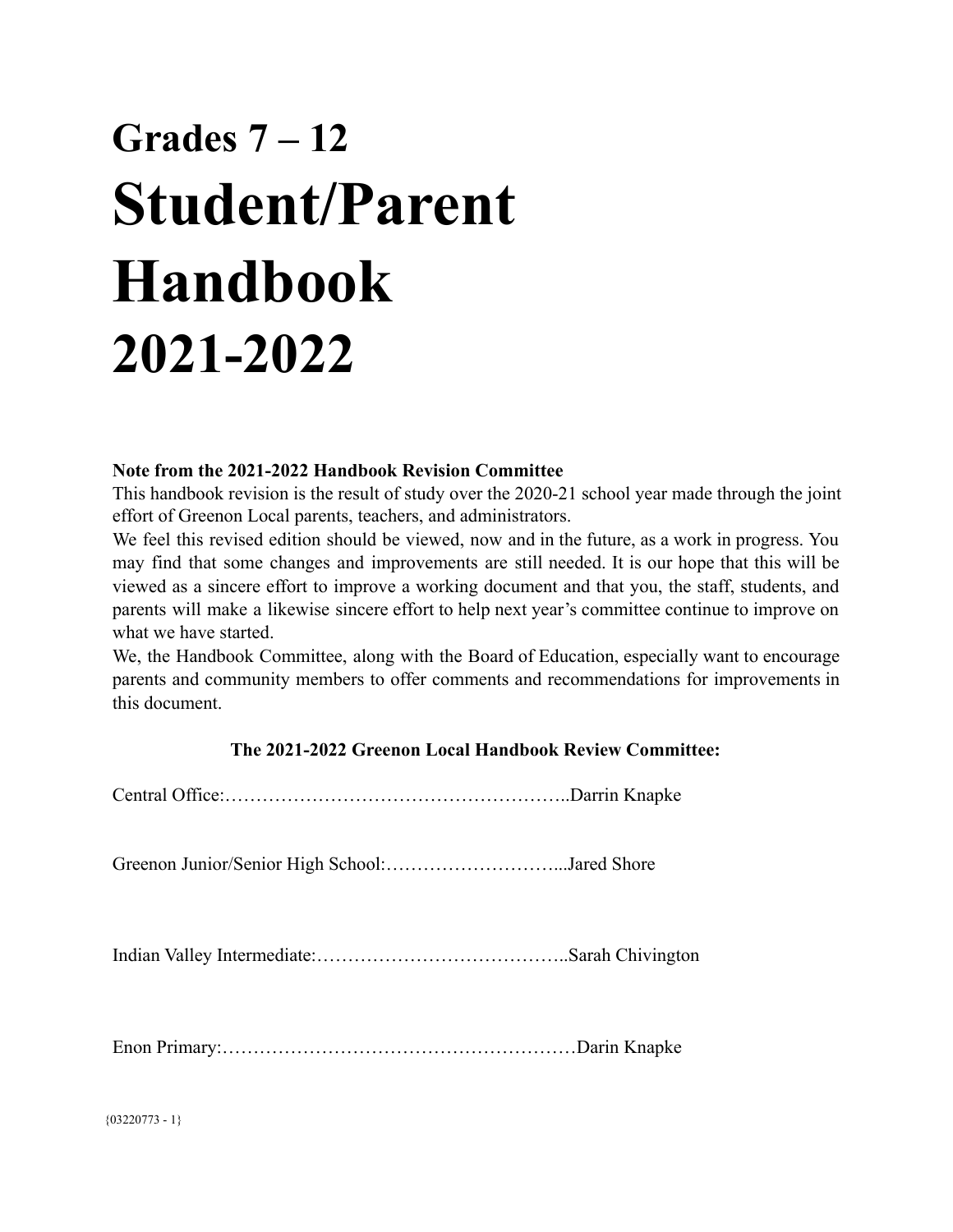Welcome to Greenon Local Schools. The staff is pleased to have you as a student and will do our *best to help make your experience here as enjoyable and successful as you wish to make it. To help provide a safe and productive learning environment for students, staff, parents, and visitors, the Board of Education publishes an updated Student/Parent Handbook annually to explain students' rights, responsibilities, and consequences for misbehavior.*

*Parents are encouraged to take a few minutes to review and discuss the information in this handbook with their children. Teachers will also review this handbook with students at the beginning of the year.*

*Thank you for taking the time to become familiar with the important information in this handbook. If you have any questions, please contact the appropriate principal. Have a safe and enjoyable year!*

Darrin Knapke *Superintendent, Greenon Local Schools*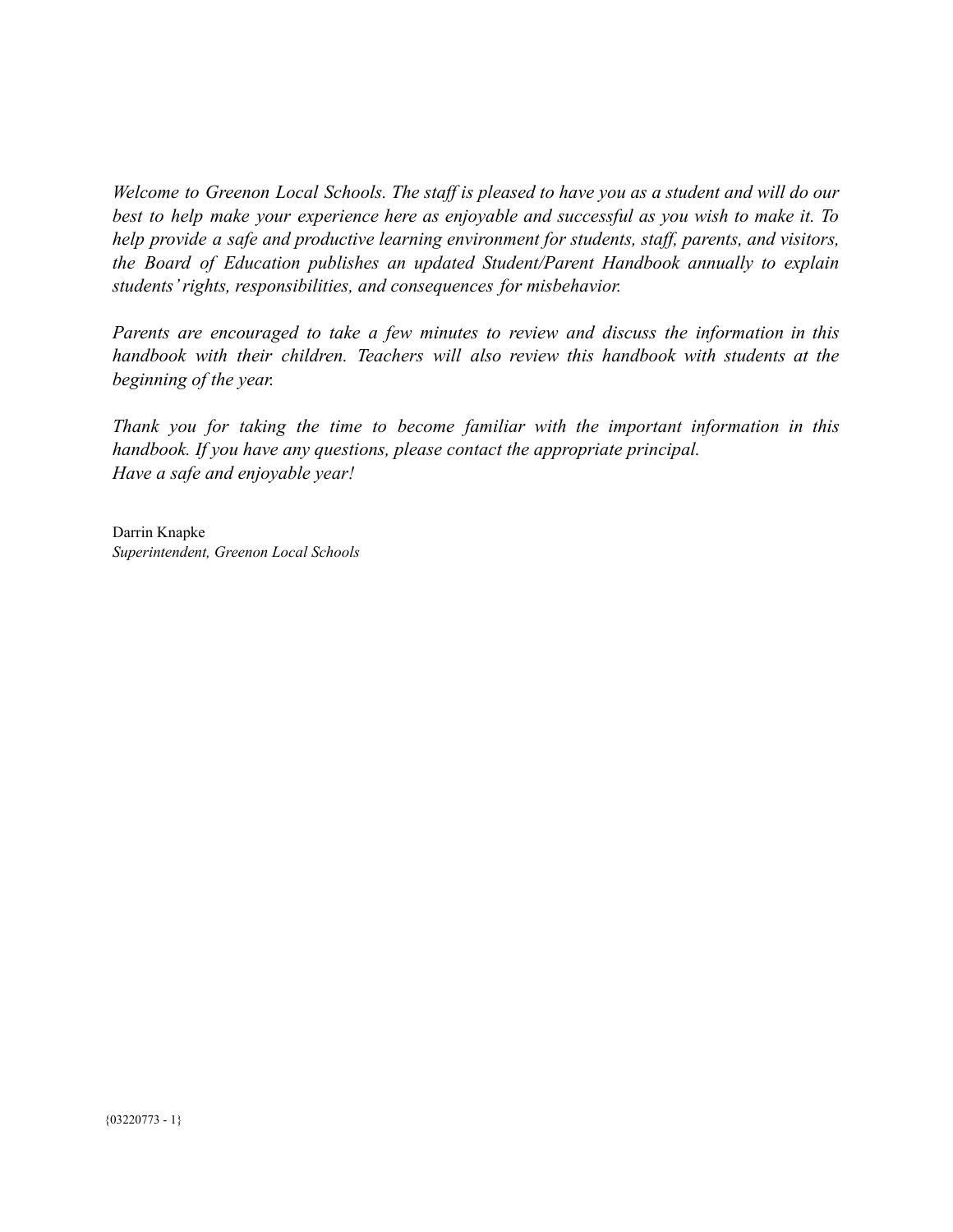#### **PARENT & STUDENT RECEIPT OF BUSING RULES & INFORMATION GREENON LOCAL SCHOOLS 2021-2022**

| <b>STUDENT:</b> | Building: | drade: |
|-----------------|-----------|--------|
|                 |           |        |

This receipt must be returned *to your bus driver* by Friday, August 28, 2020. If this signed receipt is not returned by that date, your child or children *will not be permitted to ride the school* **bus.** If you have any questions or concerns, please contact the Transportation Supervisor at (937) 340-6352. Bus regulations & rules are under Sections 3-7 & 3-8 in the Student/Parent Handbook.

I have read the school bus rules and reviewed them with my student.

| Parent/Guardian                                       | <b>Example 12</b> Date                                                                     |                                      |
|-------------------------------------------------------|--------------------------------------------------------------------------------------------|--------------------------------------|
|                                                       | signature                                                                                  |                                      |
| I have read the school bus rules and agree to comply. |                                                                                            |                                      |
|                                                       |                                                                                            |                                      |
|                                                       | signature                                                                                  |                                      |
|                                                       |                                                                                            |                                      |
| <b>HERE</b>                                           | <b>RECEIPT FOR STUDENT &amp; PARENT HANDBOOK</b><br><b>GREENON LOCAL SCHOOLS 2021-2022</b> |                                      |
| Dear Parent or Guardian:                              |                                                                                            |                                      |
|                                                       | Please sign this receipt and <i>return it to your child's Building Principal</i> .         |                                      |
|                                                       | I, (parent/guardian) and my                                                                |                                      |
| student                                               | <b>Example 2 India 2 India 2 Incredict 2 Inches</b>                                        |                                      |
|                                                       | the Greenon Local School District 2021-2022 Student/Parent Handbook. We have               |                                      |
| under Section 3-16.                                   | read and understand the Acceptable Use Policy for Technology Resources found               |                                      |
|                                                       |                                                                                            | $\rule{1em}{0}$ , OH $\rule{1em}{0}$ |
| address                                               | city                                                                                       | zip                                  |
| phone                                                 | cell phone                                                                                 | date                                 |
| parent or guardian signature                          |                                                                                            |                                      |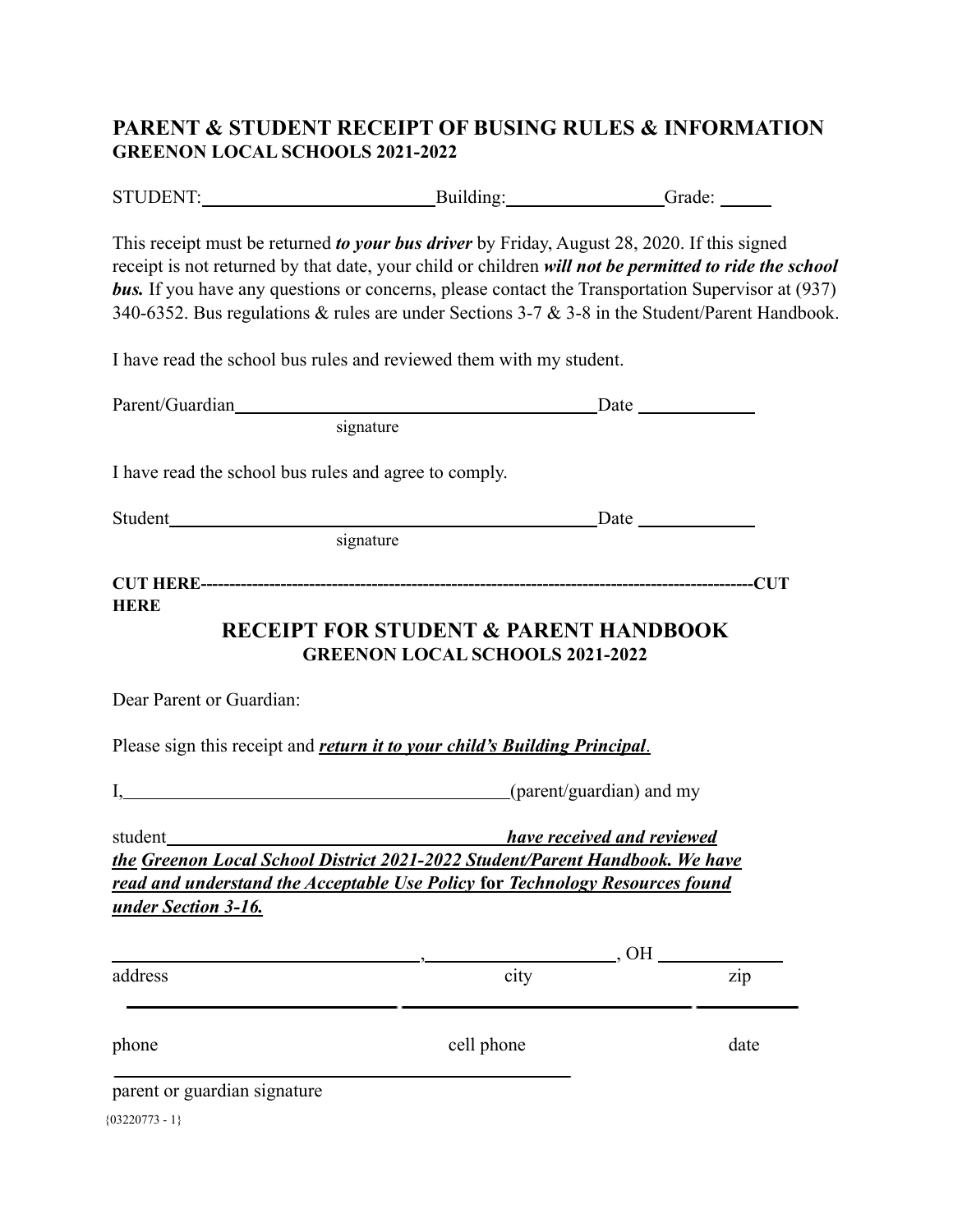## **Table of Contents**

| <b>PART 1: Board Members, Administrative &amp; Support Staff</b>             | 5              |
|------------------------------------------------------------------------------|----------------|
| <b>PART II: Greenon Local Policies: Local, State and Federal Regulations</b> | $\overline{7}$ |
| 2-1. EQUAL EDUCATIONAL OPPORTUNITY                                           | $\overline{7}$ |
| 2-2. HARASSMENT/BULLYING                                                     | $\tau$         |
| <b>2-3 STUDENT RIGHTS</b>                                                    | 8              |
| <b>2-4. STUDENT RESPONSIBILITIES</b>                                         | $8\,$          |
| <b>2-5. DUE PROCESS RIGHTS</b>                                               | 9              |
| 2-6. ACCESS TO SCHOOL PROPERTY                                               | 9              |
| 2-7. STUDENT DIRECTORY INFORMATION                                           | 10             |
| <b>2-8. ATTENDANCE POLICY</b>                                                | 10             |
| 2-9. VACATIONS/EXTENDED ABSENCES                                             | 12             |
| 2-10. VISITORS                                                               | 13             |
| 2-11. UNAUTHORIZED SELLING/DISTRIBUTION                                      | 13             |
| 2-12. PUBLICATIONS                                                           | 13             |
| 2-14. ATTENDANCE AT SCHOOL EVENTS                                            | 13             |
| 2-15. MEDICATIONS                                                            | 13             |
| 2-16. DRUG PREVENTION POLICY                                                 | 14             |
| 2-17. WEAPONS                                                                | 17             |
| 2-18. VOLUNTEERS                                                             | 18             |
| <b>PART III: General Information and Procedures</b>                          | 18             |
| 3-1. DISTRICT GRADING SCALE.                                                 | 18             |
| 3-2. HOMEWORK                                                                | 18             |
| 3-3. MAKE-UP WORK                                                            | 19             |
| 3-4. INTERIM REPORTS/REPORT CARDS                                            | 19             |
| 3-5. HONOR ROLL                                                              | 19             |
| 3-6. GREENON 7 - 12 GRADING POLICY                                           | 19             |
| 3-7. GREENON 7 - 12 GRADING POLICY of SUSPENDED STUDENTS                     | 20             |
| 3-8 SCHOOL CLOSINGS/DELAYS/ EARLY DISMISSAL                                  | 20             |
| 3-9. BUS REGULATIONS AND POLICIES                                            | 20             |
| 3-10. BUS RULES                                                              | 21             |
| 311. CAFETERIA/LUNCHROOM POLICY                                              | 21             |
| 3-12. FEES                                                                   | 21             |
| 3-13. TELEPHONE USE                                                          | 22             |
| 3-14. LOCKERS                                                                | 22             |
| 3-15. CHAIN OF COMMAND                                                       | 22             |
| 3-16. THE GREENON LOCAL ACCEPTABLE USE POLICY FOR TECHNOLOGY                 |                |
| <b>RESOURCES</b>                                                             | 22             |
| ELECTRONIC DEVICE POLICY                                                     | 24             |
| <b>PART IV: District Code of Student Conduct</b>                             | 27             |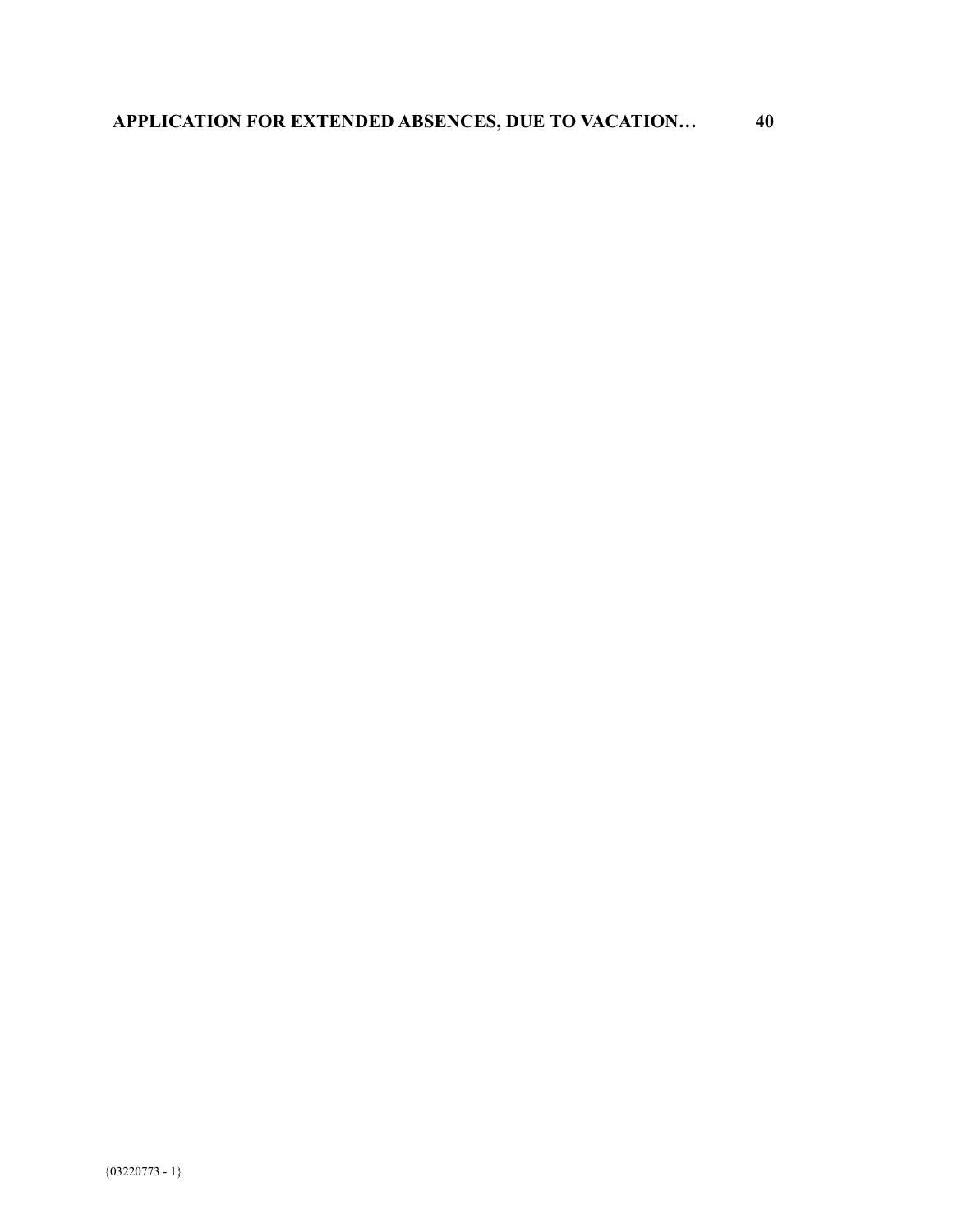## **1- Part 1: Board Members, Administrative & Support Staff**

#### **1-1. GREENON LOCAL BOARD OF EDUCATION MEMBERS**

**Dennis Henry** – Board President **Keith Culp** 2812 Fowler Road 5400 Fairfield Pike Springfield, OH 45502 Springfield, OH 45502 937-323-3486 937-864-1338

1010 Cardinal Drive 4690 Bolin Avenue 937-925-5018 937-322-6465

#### **Deena Hardy**

92 Mathews Avenue Enon, Ohio 45323 937-864-1711

**Dr. Stacey Hundley Mark Remmetter** - Vice President Enon, OH 45323 Springfield, OH 45502

#### **1-2. GREENON LOCAL CENTRAL OFFICE STAFF**

Address……120 South Xenia Street, Enon, OH 45323 Phone… 864-1202

**Superintendent**…………. Darin Knapke **Treasurer**………… Brad McKee **–** Ext. 1002 Secretary …………………………Suzie Buddenberg EMIS Secretary……

Payroll Clerk….. Bookkeeper…… Technology… Garrett Mefford **-** Ext 1008 Psychologist……… Carrie Henry – Ext. 1009 Maintenance……… John McCarty – Ext. 1010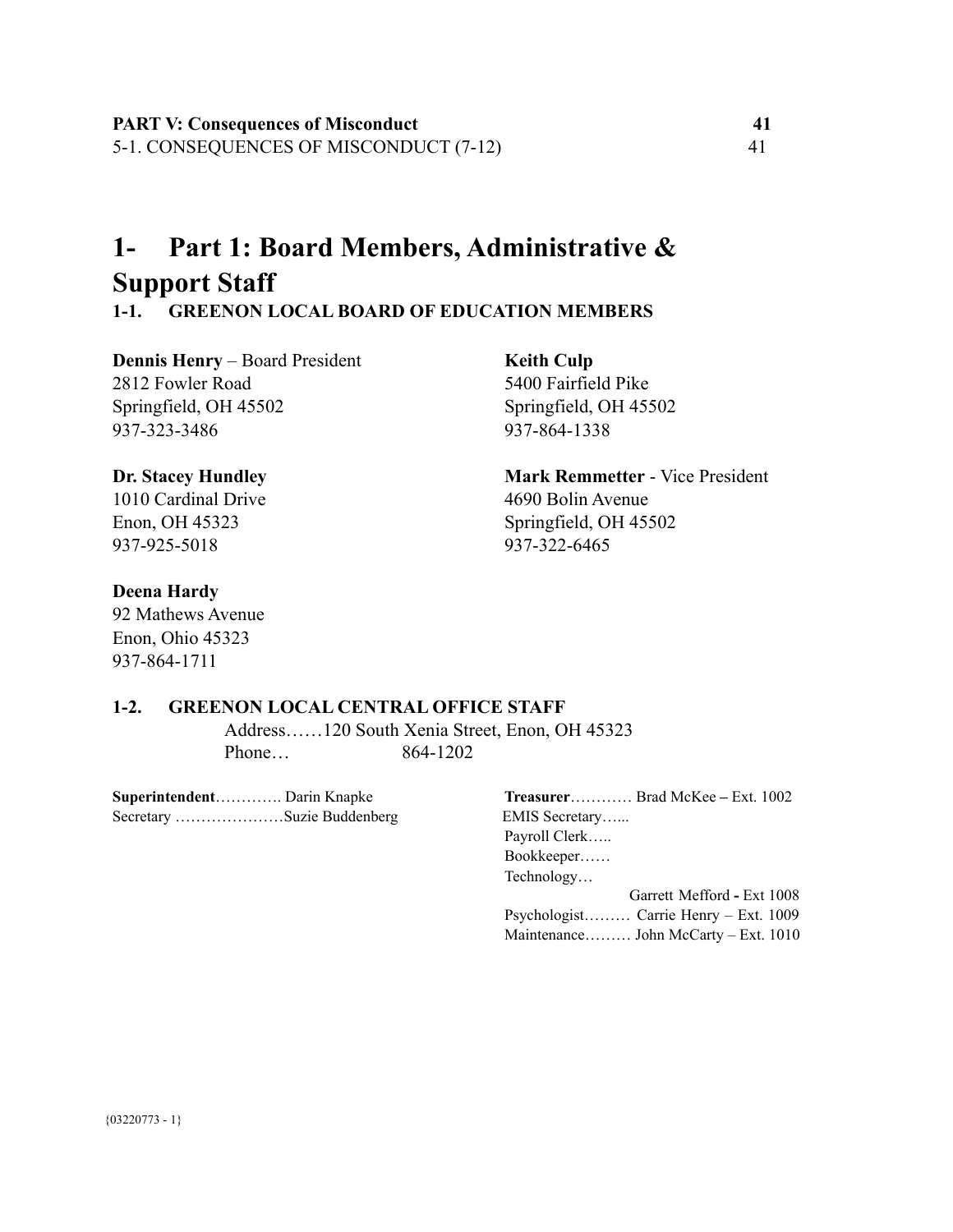#### **GREENON LOCAL SCHOOLS**

#### **Enon Primary School**

120 S. Xenia Street Enon, OH 45323 864-7361

**Principal**: Darrin Knapke Counselor: Lindsey Poland Secretary: Leslie Renner Nurse Aide: Kristen Cowan

#### **Greenon Elementary Greenon Junior/Senior High School**

Enon, OH 45323 Enon, OH 45323 864-7348

**Principal: Jake Fitzgerald Principal: Jared Shore Asst. Principal: Sarah Chivington JH Principal: Tom Misenko** Secretary: Karen Hamilton **Athletic Director: Roger Taylor** Counselor: Lindsey Poland Guidance: Melinda Shong

510 Enon-Xenia Road 510 Enon-Xenia Road

Andrea Maxson

Nurse Aide: Stephanie Alexander Building Secretary/ Vicki Spink

Guidance Secretary : Vicki Spink Attend. Secretary: Karen Shaffer Accounting Clerk: Susan Smith Nurse: Jenna Paulus, R.N.

#### **GREENON LOCAL SUPPORT STAFF**

**Bus Garage**

 ${03220773 - 1}$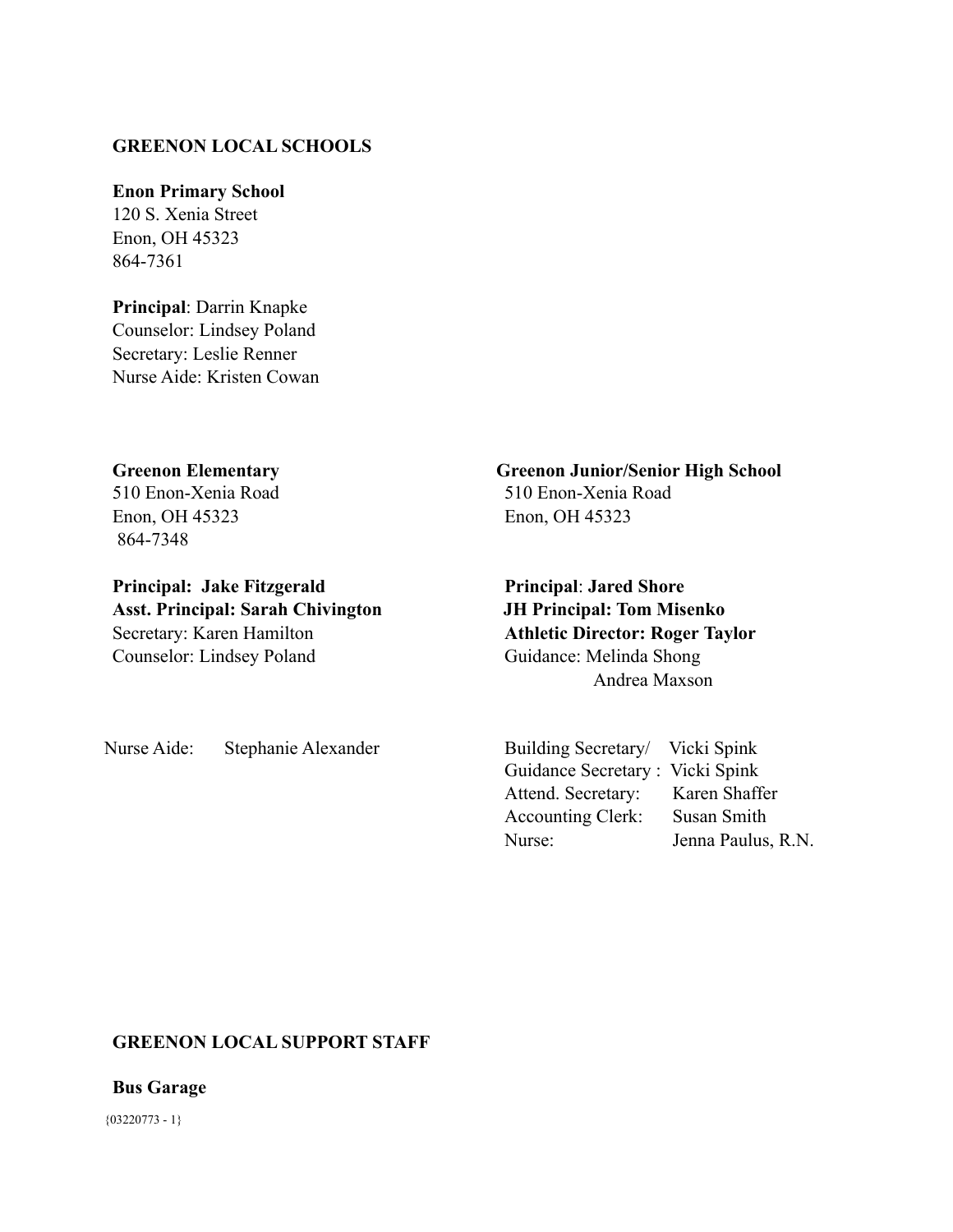4059 Dayton Road Springfield, OH 45502 340 - 6352

Transportation Supervisor: Elmer Beard Cafeteria Supervisor: John Gummel<br>Secretary: Heather Votaw Maintenance Supervisor: John McCa

Maintenance Supervisor: John McCarty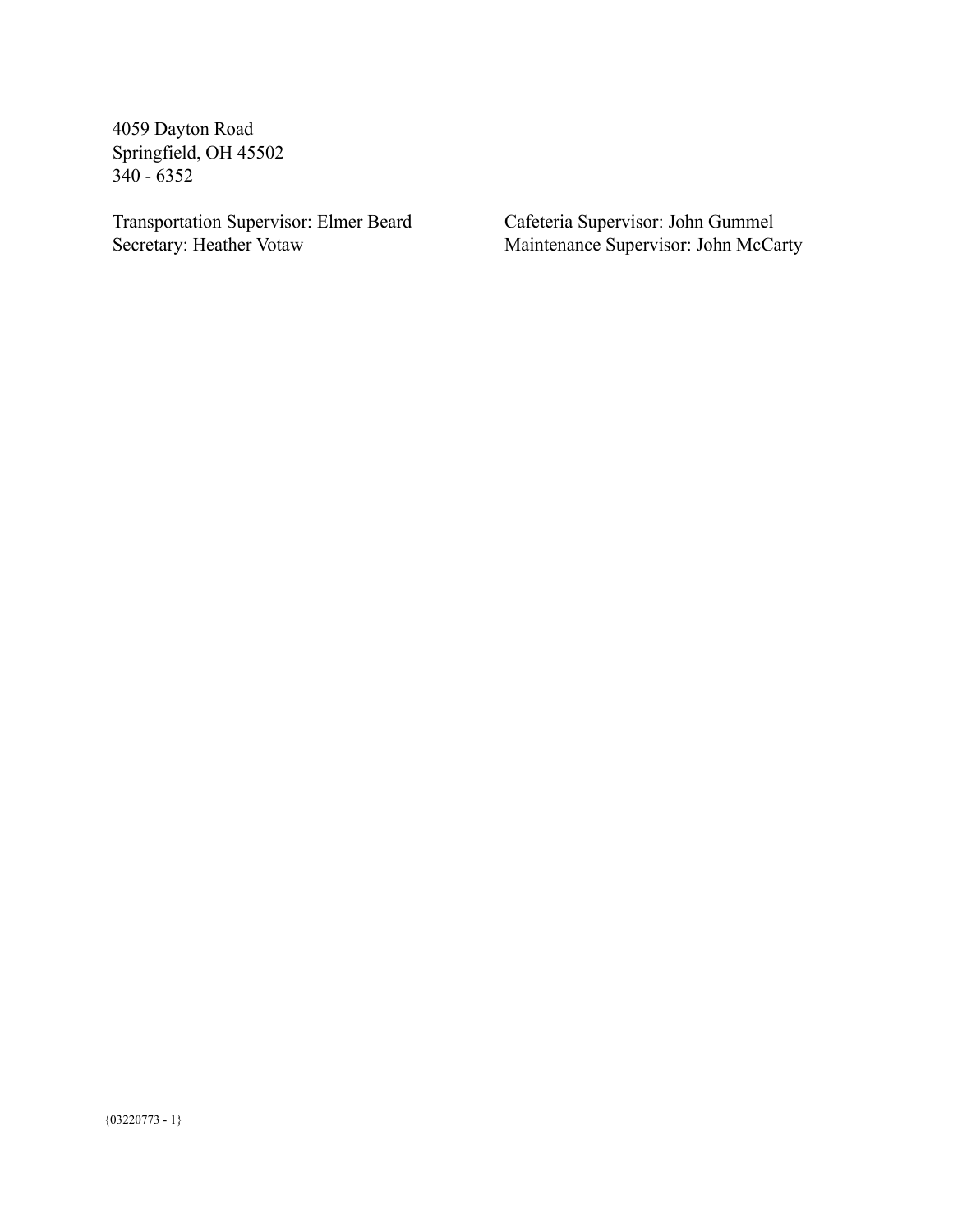## **2- Part II: GREENON LOCAL POLICIES: Local, State and Federal Regulations**

#### **2-1. EQUAL EDUCATIONAL OPPORTUNITY**

This District provides an equal educational opportunity for all students. Any person who believes that s/he has been discriminated against on the basis of his/her race, color, disability, religion, gender, or national origin while at school or at a school activity should immediately contact the School District's Compliance Office, the Superintendent, at 937-864-1202.

Complaints will be investigated in accordance with the procedures described in Board policies and procedures. Any student making a complaint or participating in a school investigation will be protected from retaliation. The Compliance Officer can provide additional information concerning equal access to educational opportunity.

#### <span id="page-8-1"></span>**2-2. HARASSMENT/BULLYING**

Harassment, intimidation, or bullying behavior by any student/school personnel in the Greenon Local School District is strictly prohibited, and such conduct may result in disciplinary action, including suspension and/or expulsion from school.

"Harassment, intimidation, or bullying," in accordance with House Bill 276, means any intentional written, verbal, graphic, or physical act, including electronically transmitted acts, i.e. Internet, cell phone, personal digital assistant (PDA), or wireless handheld device, either overt or covert, by a student or group of students toward other students/school personnel with the intent to harass, intimidate, injure, threaten, ridicule, or humiliate. Such behaviors are prohibited on or immediately adjacent to school grounds, at any school-sponsored activity, on school provided transportation, or at any official school bus stop that a reasonable person under the circumstances should know will have the effect of:

- A. Causing mental or physical harm to the other student/school personnel, including placing an individual in reasonable fear of physical harm and/or students' personal property; and
- B. Is sufficiently severe, persistent, or pervasive that it creates an intimidating, threatening, or abusive educational environment for the other student/school personnel.
- C. As delineated in Board Policy 5517, harassment can be based on race, religion, disability status or other protected characteristic. Greenon High School will not tolerate harassment or bullying on the basis of protected characteristics, such as race, color, religion, gender, gender expression, national origin, disability, or sexual orientation.

#### <span id="page-8-0"></span>**Anti-Harassment Complaint Coordinators**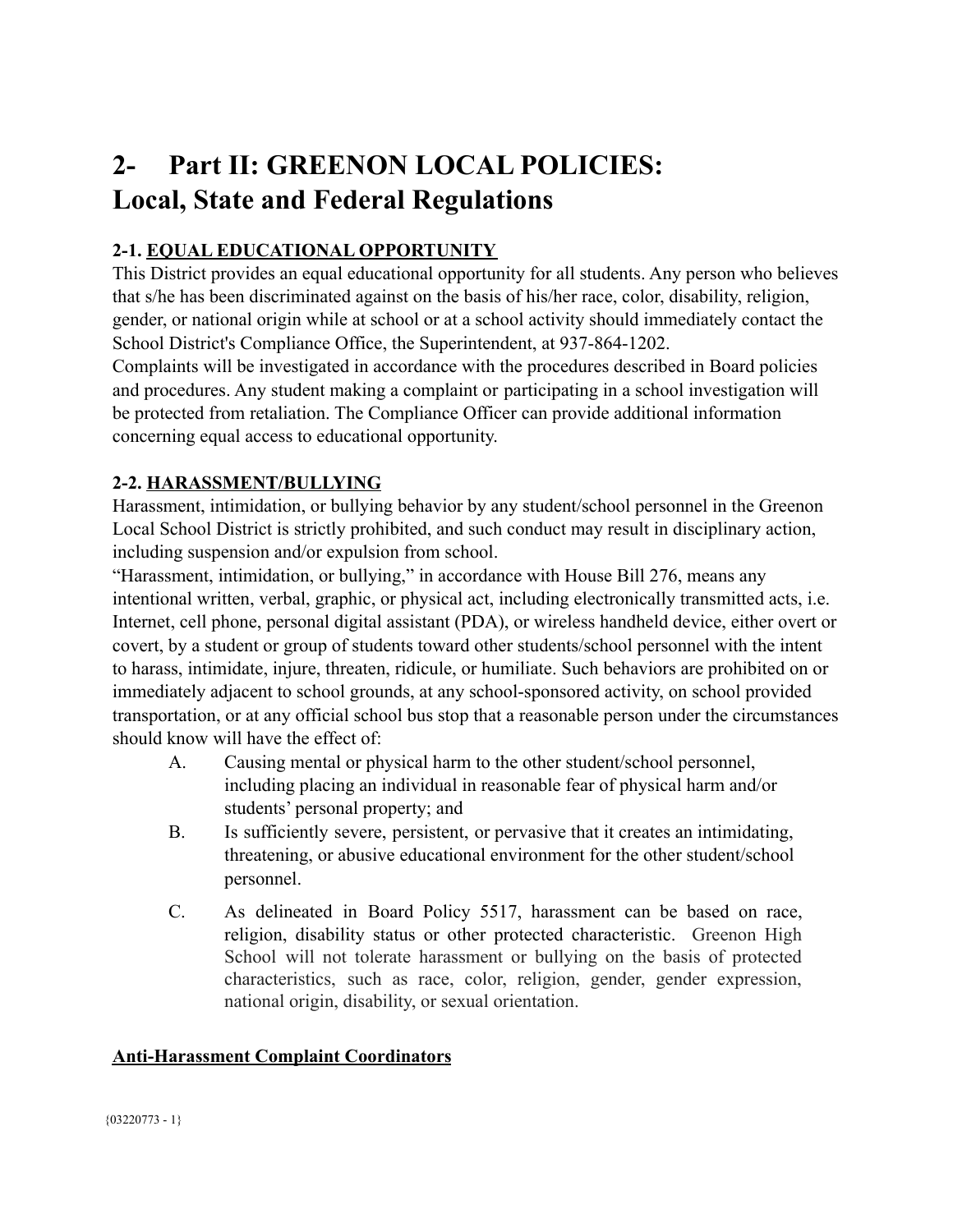The following individuals shall serve as "Anti-Harassment Complaint Coordinators" for the School District, hereinafter referred to as the "*Complaint Coordinators".*

**937-864-7361 937-864-7348** Enon, OH 45323 Enon, OH 45323

**Enon Principal Indian Valley Principal** 120 S. Xenia Street 510 S. Enon-Xenia Road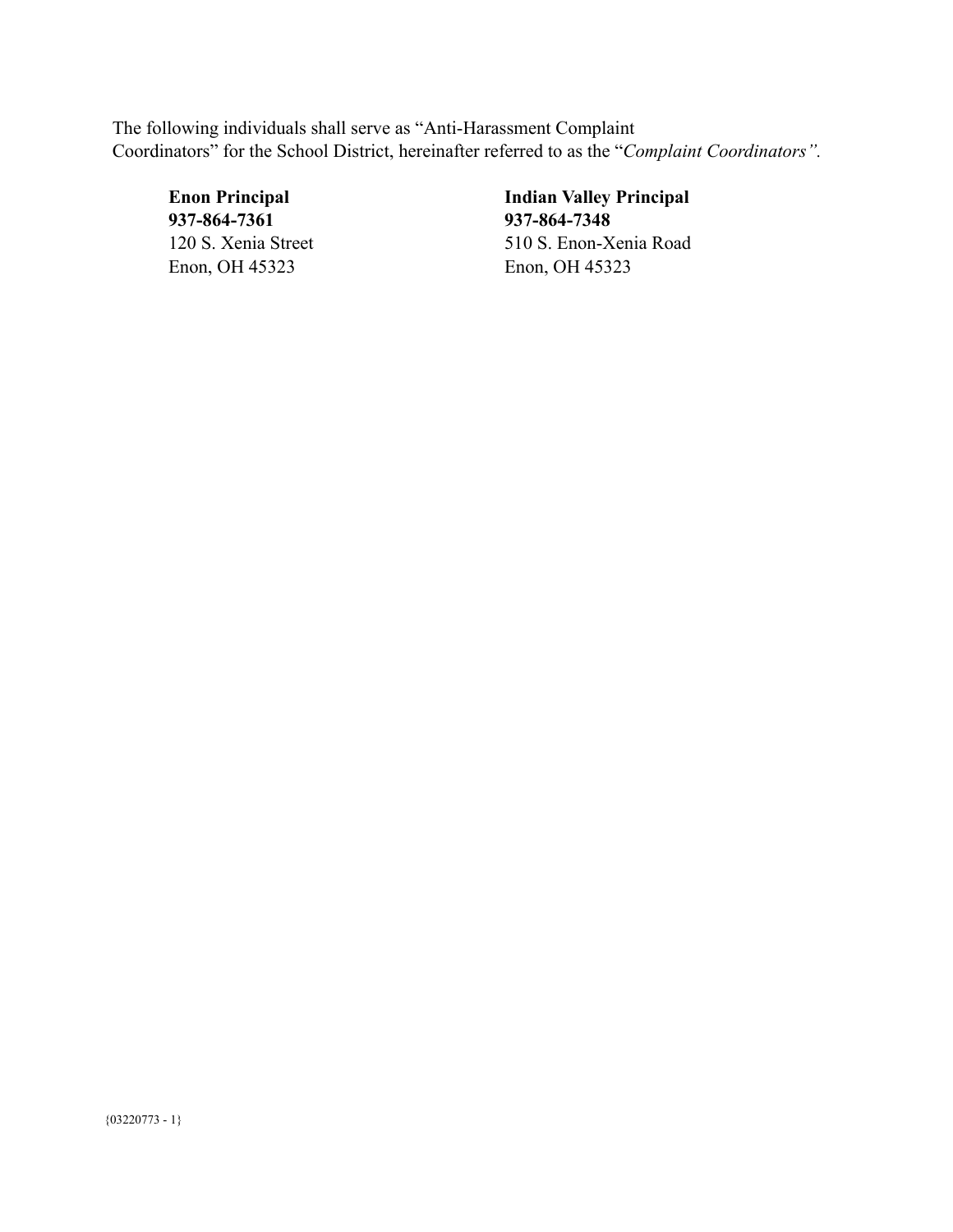#### <span id="page-10-0"></span>**2-3. STUDENT RIGHTS**

Students attending the Greenon Local School District shall have the right to:

- enjoy freedom of inquiry, speech, expression, and assembly subject to reasonable limitations upon the time, place, and manner of exercising such rights;
- be secure in their persons, papers, and effects against unreasonable searches and seizures;
- present petitions, complaints, grievances, and opinions about the development of the curriculum through student council to school authorities and have the right to prompt replies subject to reasonable limitations upon the time, place, and manner of exercising such right;
- be instructed on rules and regulations as related to their rights and responsibilities;
- have equal educational opportunity and freedom from discrimination because of race; religion; sex; national origin; economic status; marital status; pregnancy; previous arrest or incarceration; or a physical, mental, or sensory handicap;
- consult with teachers, counselors, administrators, and other school personnel at reasonable and appropriate times;
- receive fair and equitable treatment from school authorities;
- view the contents of their cumulative academic record and be apprised, with parental permission, of the contents of their supplemental record at reasonable times during school hours upon request;
- know the requirements of a course of study and know on what basis their grade will be determined;
- be involved in school activities provided they meet the reasonable qualifications of the sponsoring organizations;
- receive procedural due process whenever they are subject to disciplinary action, to placement in Thursday After School, or to suspension or expulsion by school authorities;
- act on their own behalf in matters which affect their role as students at the time they become eighteen years of age, except that parents or guardians of a dependent student shall receive notification of matters affecting such students.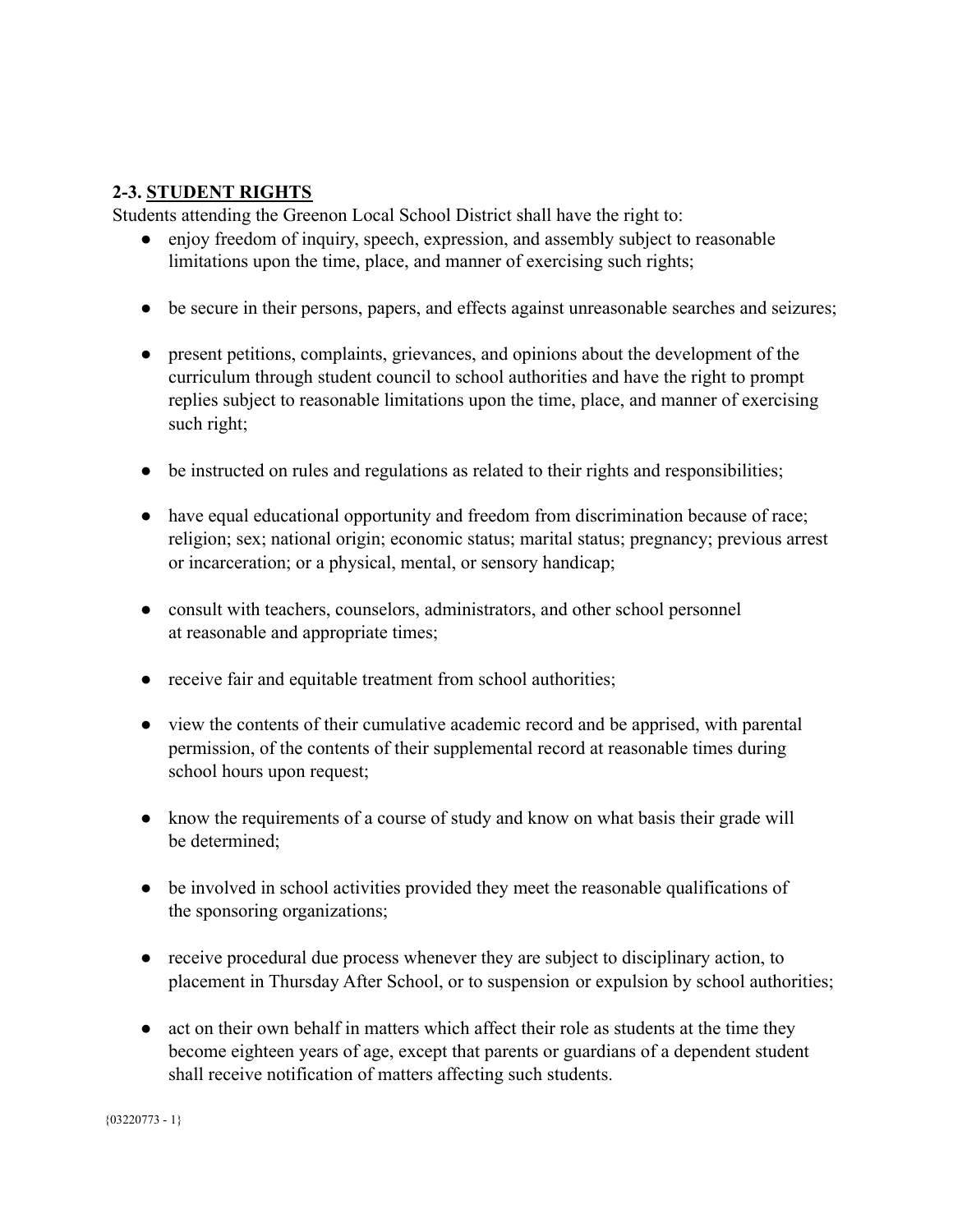### <span id="page-11-0"></span>**2-4. STUDENT RESPONSIBILITIES**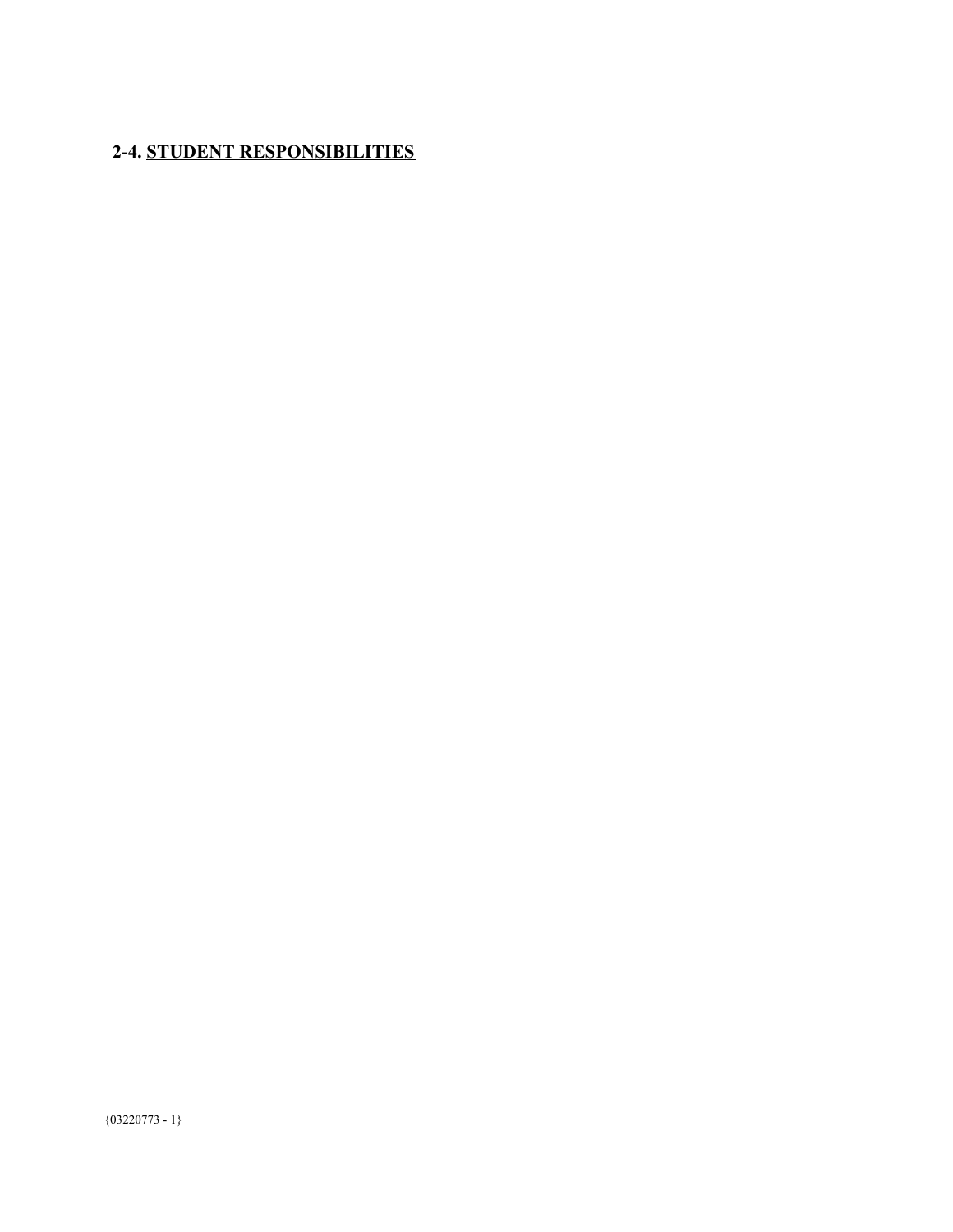Students attending the Greenon Local School District shall have the responsibility to:

- attend school daily, be on time to all classes, pursue their course of studies, and complete assigned work;
- be aware of all rules governing student behavior and conduct themselves accordingly;
- submit to reasonable corrective action or punishment imposed by school authorities;
- express their opinions and ideas in a respectful manner so as not to libel or slander others;
- dress in a manner which is not disruptive to the educational process and is not threatening to the health and safety of themselves or others;
- conduct themselves in a manner which will not disrupt or deprive others of their education;
- follow established procedures in seeking changes in those policies, rules, or regulations which affect them and with which they disagree;
- comply with the lawful instructions of school personnel in the performance of their duties;
- identify themselves, upon request, to any School District personnel or authority in the school building, on school grounds, at school sponsored events, or on school buses;
- respect others regardless of race, color, creed, handicap, religion, sex, ancestry, national origin, place of residence, or social or economical background. SEE 2-2. HARASSMENT/BULLYING on PAGE 3.

#### <span id="page-12-0"></span>**2-5. DUE PROCESS RIGHTS**

When a student is being considered for a suspension, the administrator in charge will notify the student of the reason. The student will then be given an opportunity to explain his/her side. After that informal hearing, the Principal will make a decision whether or not to suspend. If a student is suspended, the District will assume the student has delivered a copy of the Notice of Intended Action to the parent(s) within one day of the action. Parents will also be notified of the suspension by regular U. S. mail. The suspension may be appealed to the Superintendent or designee within fourteen days of receipt of the suspension notice. The request must be in writing. During the appeal process, unless extenuating circumstances are present, the appeal shall be conducted in a private meeting, and the student may be represented. Recorded testimony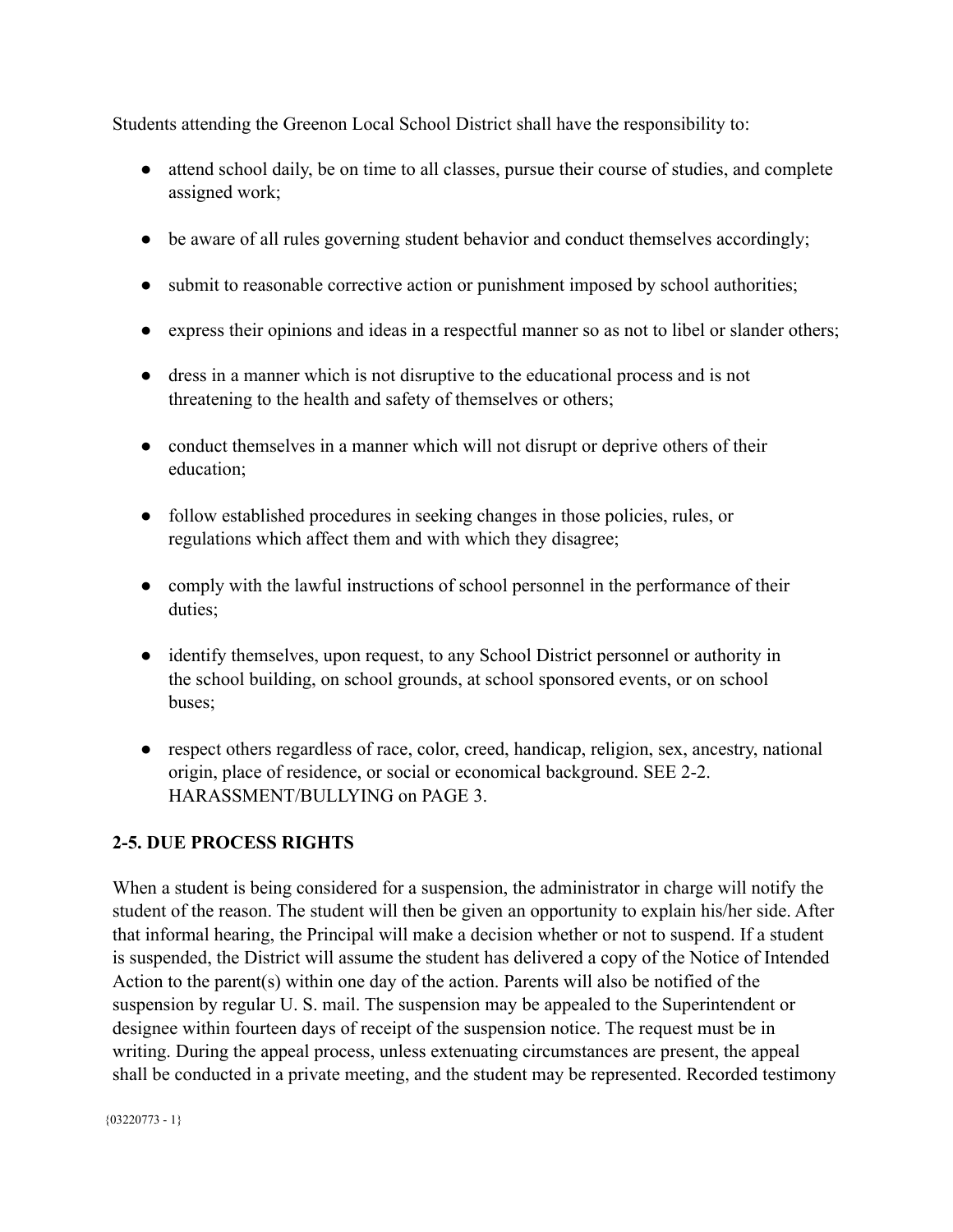may be given. If the appeal decision is to uphold the suspension, the next step in the appeal process is to the Court of Common Pleas.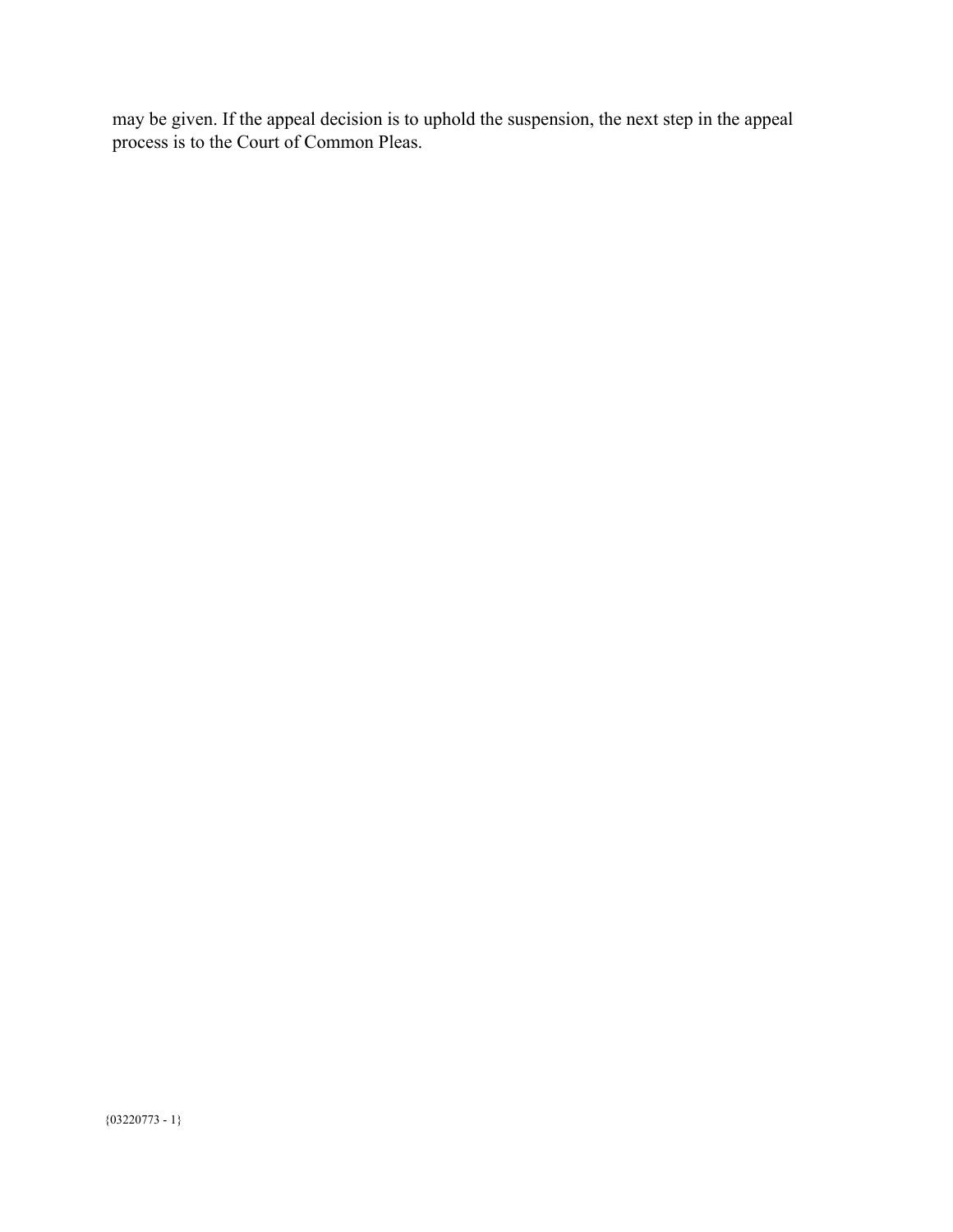#### <span id="page-14-0"></span>**2-6. ACCESS TO SCHOOL PROPERTY**

Student lockers and/or desks are the property of the Board of Education, and it is the policy of the Board of Education to permit the building administrators to search any Board of Education owned property and its contents as the administrator believes necessary.

#### <span id="page-14-1"></span>**2-7. STUDENT DIRECTORY INFORMATION**

Ohio Revised Code 3319.321 permits school districts to release directory information without the permission of the parents as long as it is not to any person or group for use in a profit making plan or activity. It also states that parents have the right to object, in writing, to the release of directory information.

Directory information includes: student's name, address, telephone listing, and date & place of birth, major field of study, participation in officially recognized activities (which may include photos), weight & height of members of athletic teams, dates of graduation, dates of attendance, and awards received. If you do not wish your child's directory information to be released, please request a form from the school office and file it with the school secretary.

#### **2-8. ATTENDANCE POLICY**

#### **SCHOOL DAY**

The school day (6.5 hours) begins the minute students arrive on the school grounds. At Greenon Junior/Senior High School students are to report to their first class after the initial bell rings at 7:25 AM and prior to 7:30 AM. Students will be considered tardy if they arrive at class after 7:30 AM. Failure to comply with this rule will result in disciplinary action. School is dismissed at  $2:30$  PM.

#### **ATTENDANCE PHILOSOPHY**

Learning activities that take place in the school classroom are a vital part of the teaching and learning process. Attendance, while occurring remotely or in person is vitally important, and as such, all students are expected to comply with all attendance policies, procedures and rules set forth by the board and in the district.

#### **TRUANCY/TARDINESS**

This is defined as absence of students from school without the permission of the parent/guardian or school authorities. This includes leaving the building and coming back without permission. Once students arrive at school (even if they arrive early for athletics or clubs) they must remain unless they have permission from their parents and school officials. Tardiness is a form of truancy. Tardies are assessed from 7:30 am - 7:45 am; refer to the attendance matrix for disciplinary action related to truancy and tardiness to school or class. Tardiness will start over with the beginning of each quarter. Truancy/Tardiness also affects athletic eligibility (see the athletic code of conduct).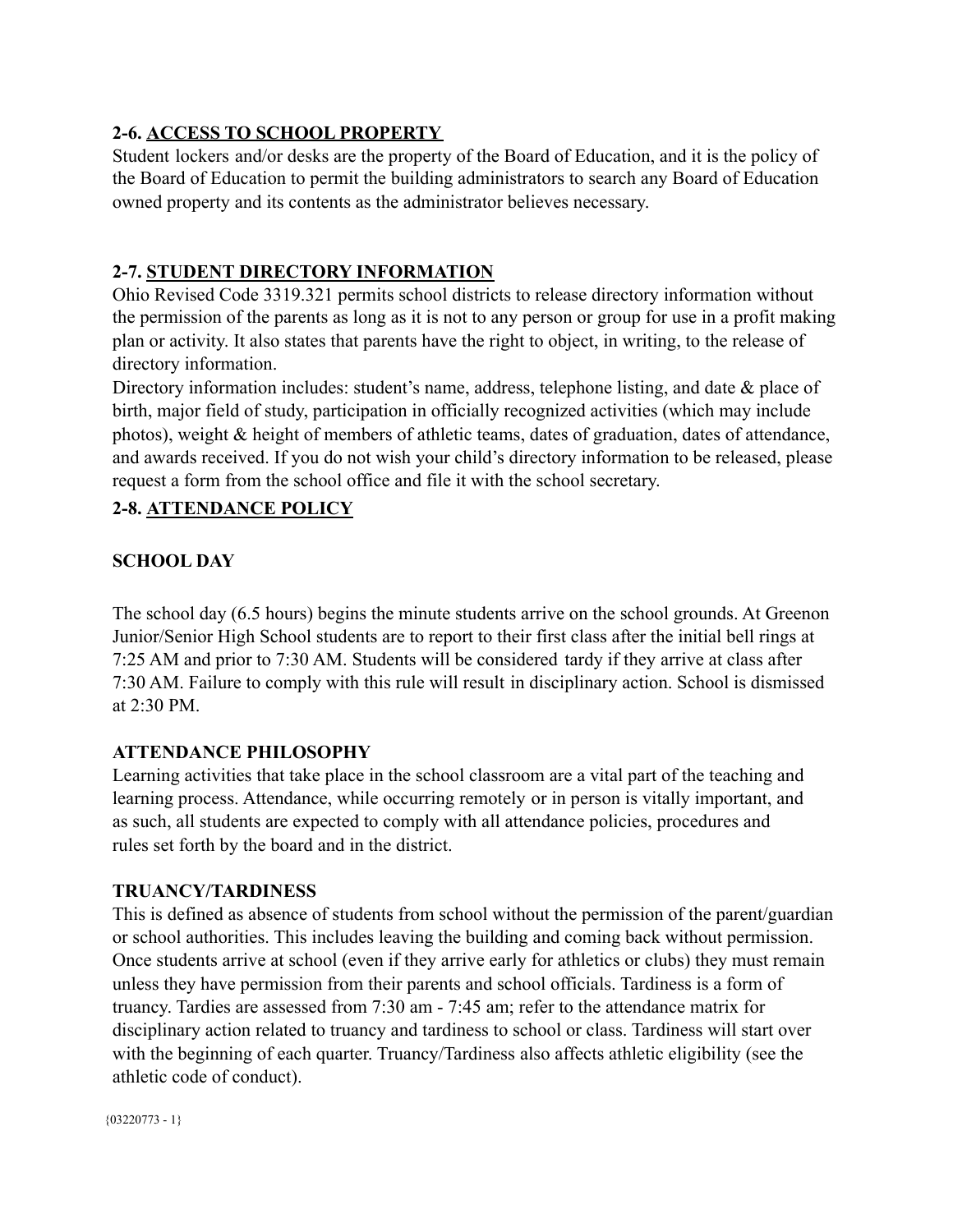#### **NOTIFICATION OF ABSENCE**

Parents of students in grades 7-12 must follow this procedure if their child/children will be absent from school on that day:

1) A telephone call to the school attendance office (937-340-6373 Ext. 5012). **This call must be received in the office by 9:30 AM to avoid the School Messenger One-Call.** This can also be done the night before school by leaving a voicemail. A phone call and or note from the parent or guardian will excuse a student's absence.

2) A note from the parent, doctor, lawyer, etc., confirming absence, along with the reason for absence **must** be received *within two days* of the student returning to school. All absences are considered habitual unless accompanied by a written note. (see "Attendance Matrix" below)

3) Failure to follow this procedure will result in disciplinary action for truancy.

Students and their parents are responsible for vigilant assessment for any symptoms of Covid, including but not limited to fever or chills, cough, shortness of breath or difficulty breathing, fatigue, muscle or body aches, headache, loss of taste or smell, sore throat, congestion or runny nose, nausea or vomiting, or diarrhea. All students will have their temperatures taken upon arrival at district buildings. Should a student's temperature exceed 100 degrees Fahrenheit, and/or should such student exhibit other symptoms of Covid, including but not limited to fever or chills, cough, shortness of breath or difficulty breathing, fatigue, muscle or body aches, headache, loss of taste or smell, sore throat, congestion or runny nose, nausea or vomiting, or diarrhea, such shall be sent home immediately. Should a student begin to exhibit such symptoms during the school day or while otherwise on school premises, such student will be secluded from other students in a pre-designated area and must be picked-up immediately. Such students shall not return to school until they have tested negative for Covid-19 and/or have remained in quarantine for 14 days with no symptoms.

#### **MAKE-UP WORK**

It is primarily the responsibility of the student, *with the assistance of the teacher*, to arrange for make-up work following an absence. Arrangements to complete this work must be made within two (2) school days following return to school or the make-up privilege is forfeited. However, accommodations will be provided for students required to self-quarantine or remain out of school due to potential exposure to or infection with Covid-19. Remote learning options will be provided to such students in an effort to avoid loss of instructional time due to Covid exposure or infection to the extent possible. Students shall have the number of days missed to make up missed work. If work is requested prior to, or during your absence, work is due upon your return. For *habitual absence* cases, no make-up work is allowed and the student will receive a zero (0) on any work due those days.

When a student misses only the day of a previously scheduled test or assignment, that student may be required to make up the assignment on the first day back in school.  ${03220773 - 1}$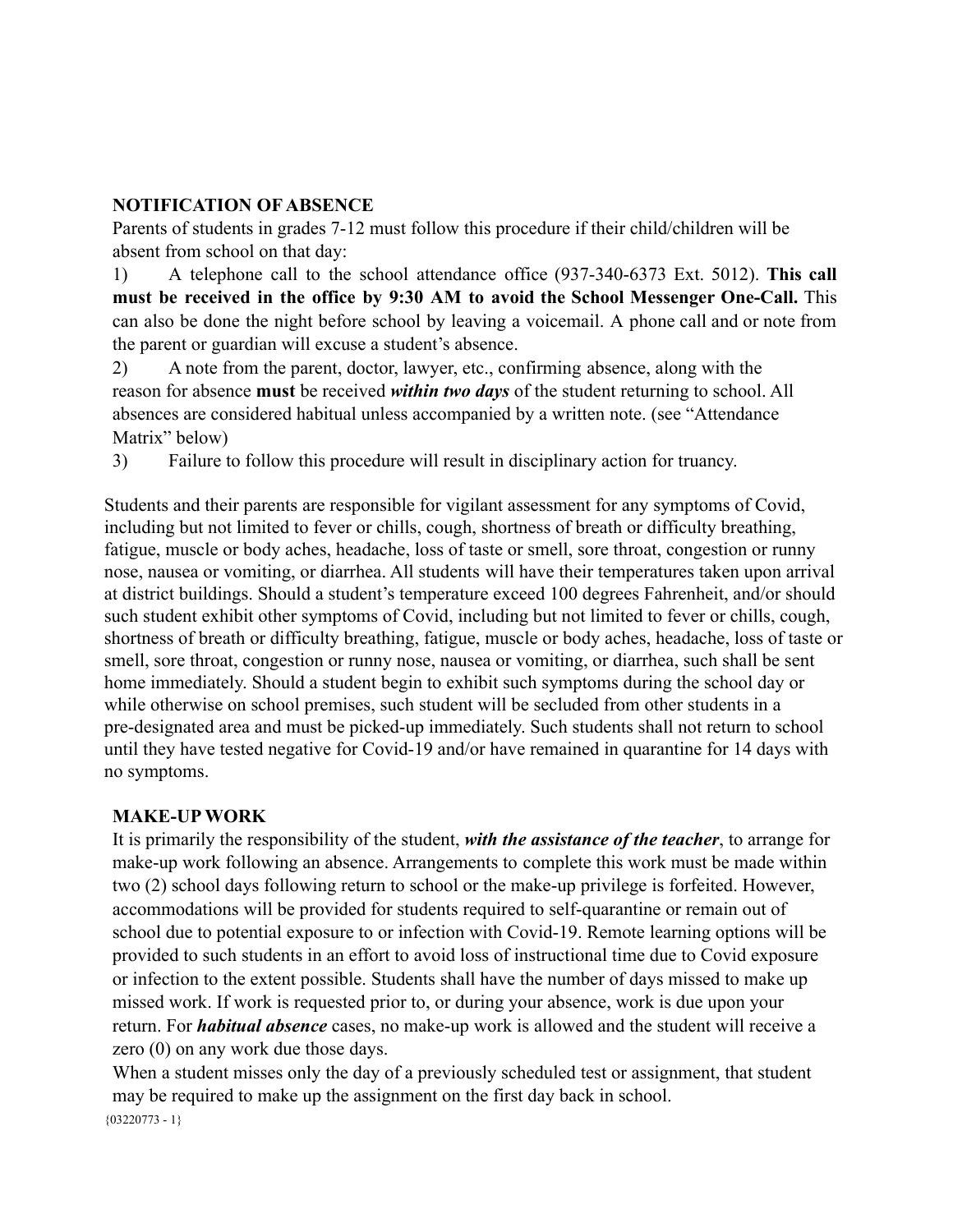#### *Please See Attached Attendance Matrix*

Students who are unexcused tardy (no court documentation or doctor's note) will receive a "0" for work missed.

Parents and guardians are encouraged to help students remember to present their documentation to the attendance office within 48 hours. Parents and guardians, please help students remember to present necessary documentation for extenuating circumstances in a timely manner, so that truancy charges can be avoided.

#### <span id="page-16-0"></span>**2-9. VACATIONS/EXTENDED ABSENCES**

Every attempt should be made by students and parents to schedule trips and vacations during periods of time when school is not in session. If not possible, however, parents are to contact the school a minimum of five (5) days prior to the trip and complete the "Extended Absence Vacation" form, found in the back of this handbook. If work is requested prior to or during your extended absence, work is due upon your return. The days do count as part of the number of parent-excused note policies. **Vacation leaves are discouraged during any period of state mandated testing.**

#### <span id="page-16-1"></span>**2-10. VISITORS**

Ordinarily, parents are welcome to visit the school, however, visitors will be limited to the extent possible during the 2021-2022 school year in an effort to reduce the spread of Covid-19. Only approved visitors shall be allowed to visit the school and when doing so, all visitors are required to comply with any and all Covid-19 requirements and standards set forth for reducing the spread of Covid-19.

In all other years, the following procedures for visitors shall be followed. Please call the school office to arrange a time for your visit. Upon your arrival please report to the attendance office (Library), and a visitor's pass will be issued at that time. If you wish to meet with a member of the staff, call for an appointment before coming to the school in order to schedule a mutually convenient meeting time.

#### <span id="page-16-2"></span>**2-11. UNAUTHORIZED SELLING/DISTRIBUTION**

No student shall be involved with any sales except those connected with school activities and/or approved by the school administration. Sales for personal gain are never permitted.

#### <span id="page-16-3"></span>**2-12. PUBLICATIONS**

Student publications and distributions can play an important role in supplementing the school's academic program. They help to serve as a public relations media; assist in developing skills in communicating through the mass media; and teach ways of developing methods for preserving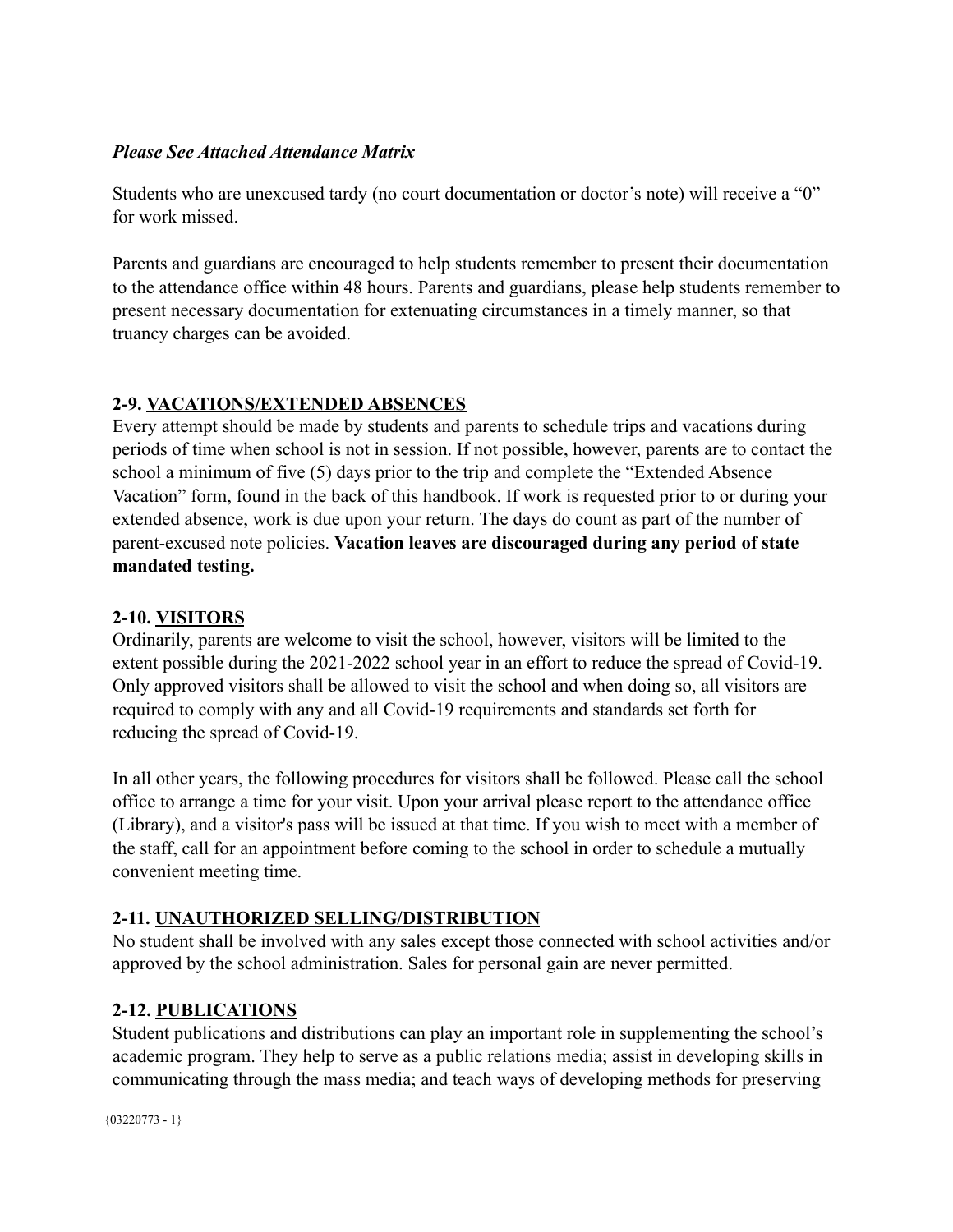the constitutional provisions of free speech. The decision on publication and distribution shall be made by the advisor, with appeal to the principal and superintendent.

Authorized (school sponsored) publications and distributions include school yearbooks, school newspapers, and/or school events advertising such as flyers, signs, and posters.

#### <span id="page-17-0"></span>**2-14. ATTENDANCE AT SCHOOL EVENTS**

GLS encourages students to attend as many school events held after school as possible, without interfering with their schoolwork and home activities. Enthusiastic spectators help to build school spirit and encourage those students who are participating in the event.

However, in order to ensure that students attending evening events as nonparticipants are properly safeguarded, it is strongly advised that students be accompanied by a parent or adult chaperone when they attend the event. The school will not be able to supervise unaccompanied students, nor will it be responsible for students who arrive without an adult chaperone. Any students and/or adult chaperones in attendance at such school events are required to comply with all policies, procedures, and rules of the district developed in an effort to reduce the spread of Covid-19. Student and/or adult spectators not acting in compliance with such policies, procedures, and rules will be asked to leave the event immediately and will not be permitted to return unless and until such individual complies with such requirements. GLS will continue to provide adequate supervision for all students who are participants in a school activity.

#### <span id="page-17-1"></span>**2-15. MEDICATIONS**

Parents should first consult with their physician to see if the medication schedule can be adjusted to avoid administration during school hours. If in-school medication cannot be avoided, school personnel must be present to supervise the taking of prescribed medication in accordance with the instructions written by the doctor on the *Authorization to Administer Prescribed Medication* form. This form must be signed by both the doctor and the parent for all **prescription drugs.**

- All medication brought to school must be registered in the office where it will be kept until needed by the student (including oral, injectable medications, inhalers, emergency medication). Students are not permitted to keep any form of medication in their possession while at school (except asthma inhalers, which are allowed under ORC 3313.716 when properly documented on the *Asthma Inhaler Authorization* form, which contains an "authorization to carry inhaler" section and Epinephrine Autoinjectors (EPI-PEN), which are allowed under ORC 3313.718 when properly documented on the *Authorization for the Possession and Use of Epinephrine Autoinjector (EPI-PEN)* form).
- Students may not transport medications to school. Parents should bring the medication, in its original container, labeled with the student's name and administration instructions to the main office secretary. School personnel *are not* permitted to administer non-prescribed, over-the-counter medications to students.
- Headache medicines, etc. may only be administered by a parent or guardian directly.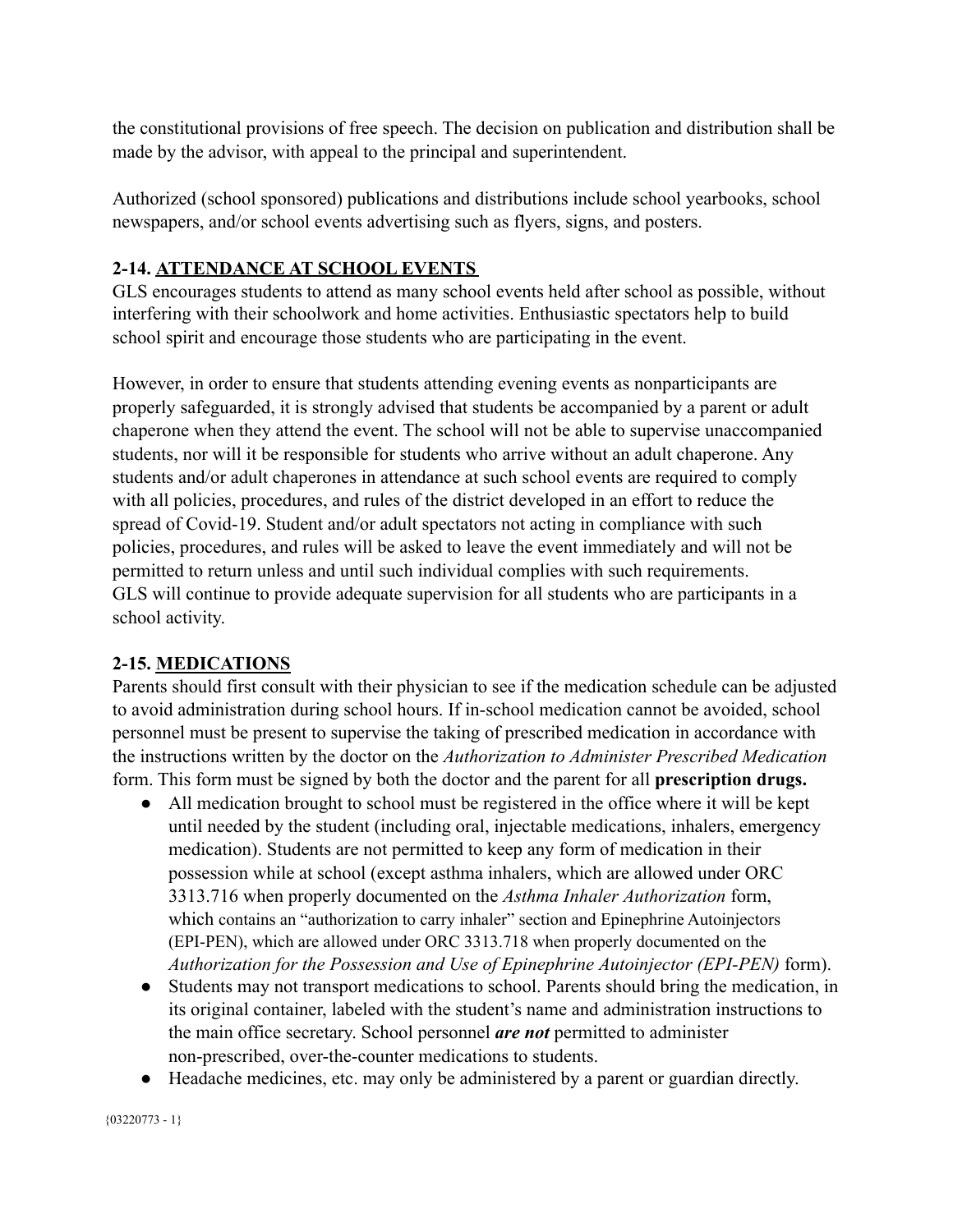Students who are found to have unauthorized medications on their person in school will be subject to disciplinary action.

#### <span id="page-18-0"></span>**2-16. DRUG PREVENTION POLICY**

#### **2-16.1. Policy Statement**

The Greenon Local Board of Education recognizes that the misuse of drugs is a serious problem with legal, physical, and social implications for the whole school community. The Board of Education believes that it has a two-fold responsibility with regard to chemical use/abuse by students:

- 1. The first is to safe-guard the learning environment for **ALL** students.
	- The Board prohibits the use, possession, concealment, or distribution of any drug on school grounds, on school vehicles, and at any school-sponsored event.
	- It further establishes a drug free zone within 1000 feet of any facility used by the district for educational purposes.

2. The second is to assist any student who exhibits participation in chemical use/abuse. To these ends, the Board of Education pledges to help students in the following ways:

- To provide a strict alcohol, drug, and narcotics code of conduct to establish the safe learning environment expectations.
- *●* To provide an intervention process whereby any student can experience emotional and physical health assistance *and*
- To release students from class for approved treatment and/or attendance in group interaction support groups (make-up work would be expected).

#### **2-16.2. Terminology**

1. For the purposes of this policy, "drugs" shall mean

a. all dangerous controlled substances as so designated and prohibited by Ohio statute

b. all chemicals which release toxic vapors

c. all alcoholic beverages

d. any prescription or patent (over the counter) drug, except those for which permission to use in school has been granted pursuant to Board policy

e. anabolic steroids

f. Non alcoholic beers and wines

g. any substance that is a *"look-alike"* to any of the above, and/or is portrayed as being such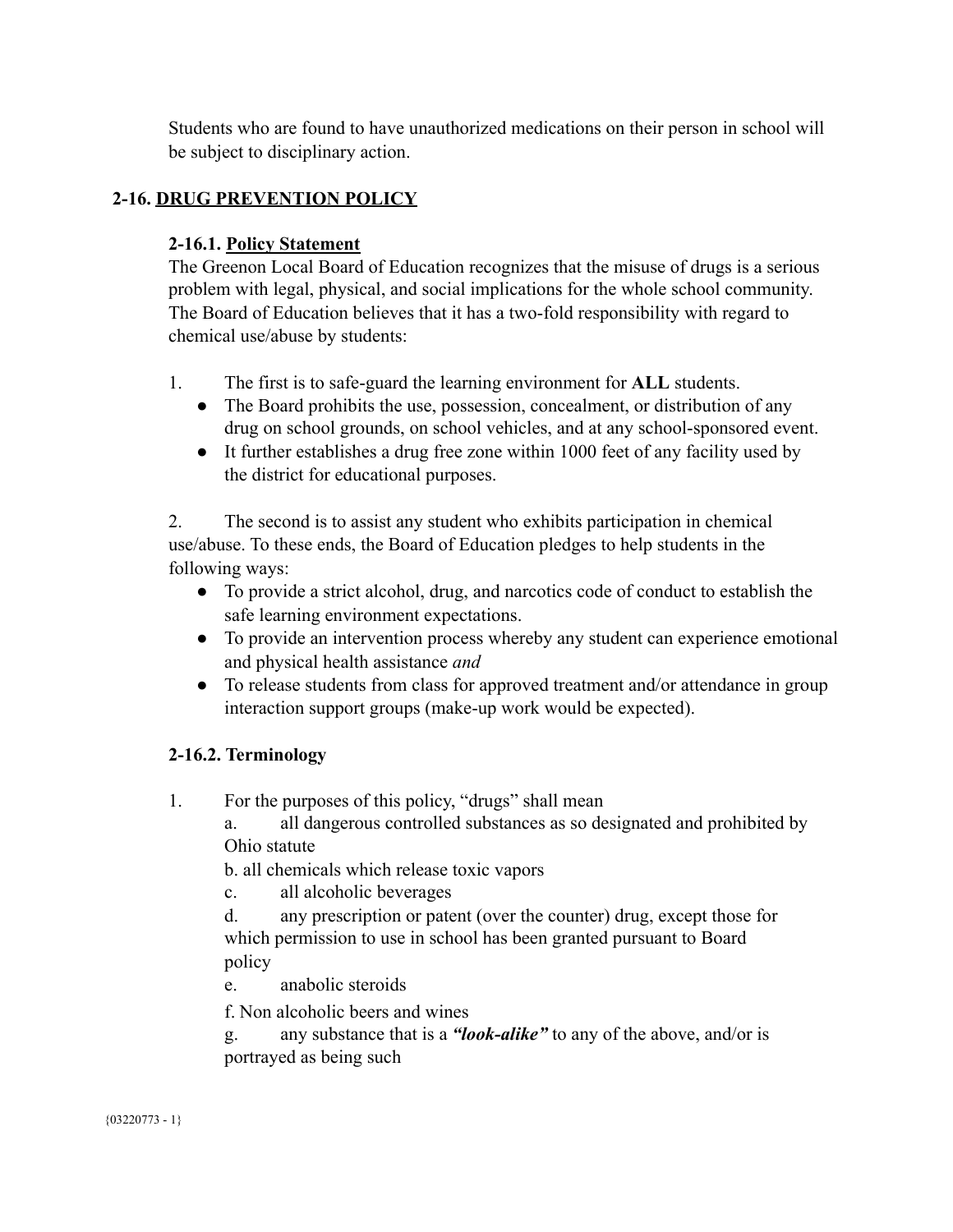2. \***Under the Influence** is defined as manifesting signs of chemical use such as staggering, reddened eyes, odor of chemicals, nervousness, restlessness, falling asleep in class, memory loss, abusive language, or any other behavior not normal for that particular student.

3. **\*\*Prescription Drug** is defined as a drug authorized by a medical prescription from a licensed physician and shall not be considered a violation of this rule as long as a parent's statement, signed physician's statement, and/or prescription label is presented to the school nurse or principal's office.

Such medication shall be kept in the security of the school officials.

4. **\*\*\*Counterfeit Controlled Substance or "Look Alikes"** (as defined in the O.R.C. § 2925.01) means any of the following:

Any drug that bears, or whose container or label bears, a trademark, trade name, or other identifying mark used without authorization of the owner of rights to such trademark, trade name, or identifying mark;

a. Any unmarked or unlabeled substance that is represented to be a controlled substance manufactured, processed, packed, or distributed by a person other than the person who manufactured, processed, packed, or distributed it;

b. Any substance that is represented to be a controlled substance, but it is not a controlled substance or is a different controlled substance;

c. Any substance other than a controlled substance that a reasonable person would believe to be a controlled substance because of its similarity in shape, size, and color, or its marking, labeling, packaging, distribution, or the price for which it is sold, or offered for sale.

#### **2-16.3. Code of Conduct Statement**

Whoever violates any or all parts of this section may be reported to the Clark County Sheriff's Department for possible prosecution.

1. **Medication needed by students at school** All medication needed by a student must be transported to the school office by parents or guardians before that medication can be dispensed. SEE 2-15. "MEDICATIONS," PAGE 11.

**2. Alcoholic Beverages, Drugs, and Narcotics** No student shall possess (including but not limited to purses, wallets, lockers, desks, cars, etc.) consume, use, handle, give, store, conceal, offer to sell, sell, transmit, acquire, buy, represent, make, apply, or be \*under the influence of any narcotic drug, hallucinogenic drug, amphetamine, barbiturate, marijuana, tranquilizer,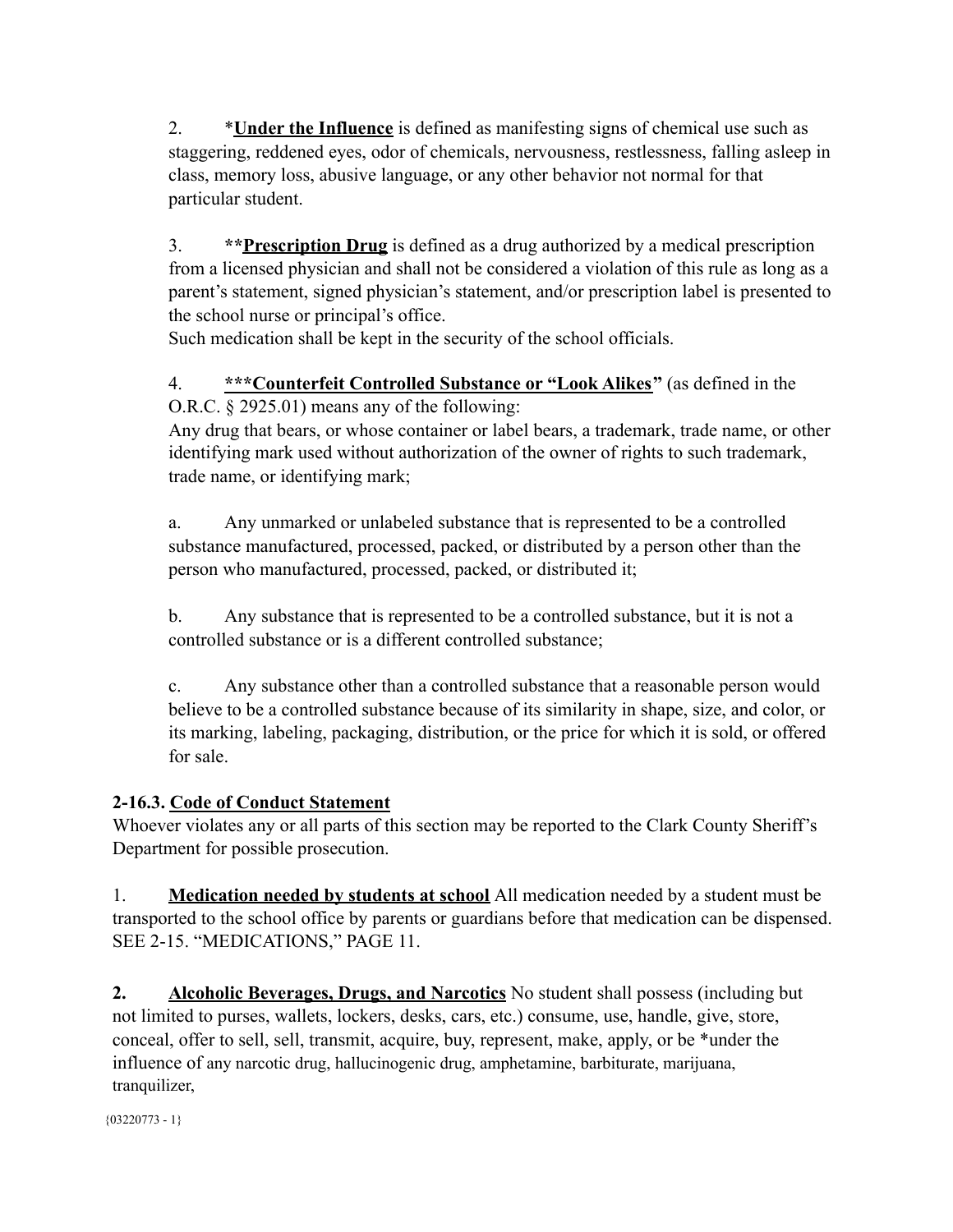\*\*prescription drug, alcoholic beverage, intoxicant, solvent, gas, or mood-altering chemical, or any \*\*\*counterfeit controlled substance of any kind.

3. **Paraphernalia** No student shall possess, use, handle, conceal, offer to sell, sell, deliver, transmit, buy, or make any instrument used for drug abuse, or paraphernalia (not limited to hypodermic needles, syringes, pipes, roach clips, rolling papers, lighters, etc.).

4. **Counterfeit or "look alike" Controlled Substances** No person shall possess any counterfeit controlled substance. No person shall make, offer to sell, or deliver any substance. No person shall make, possess, sell, offer to sell, or deliver any punch, die, plate or stone, or other device knowingly or having reason to know that it will be used to print or reproduce a trademark, trade name, or other identifying mark upon a counterfeit controlled substance. No person shall directly or indirectly represent a counterfeit controlled substance as a controlled substance by describing its effects as the physical or psychological effects associated with the use of a controlled substance. No person shall directly or indirectly falsely represent or advertise a counterfeit controlled substance as a controlled substance.

#### **2-16.4. Steps to Address Violations**

#### **a. Procedure involving Alcohol, Drugs, Narcotics:**

#### \***possession** \***consumption** \***use** \***making** \***concealing** \***storing** - **handling** \***under the influence** \***giving – distributing -**

First Offense:

- 1. An investigation will be conducted by school authorities as to the source of the drug.
- 2. Parent/guardian (hereafter referred to as parent) will be notified immediately and the student may be removed from classes or the school event for the remainder of the day.
- 3. Law enforcement officials may be notified and, at their discretion, conduct an investigation. In any instance in which it is illegal for a school official to possess or dispose of a mood-altering drug, law enforcement will be notified. School officials will notify law officials in the jurisdiction in which the offense occurs.
- 4. Parents will meet with the principal or the principal's designee that day, if possible.
- 5. The student shall be assigned: Ten days out-of-school suspension with a recommendation for expulsion. The superintendent *may* waive five of the ten days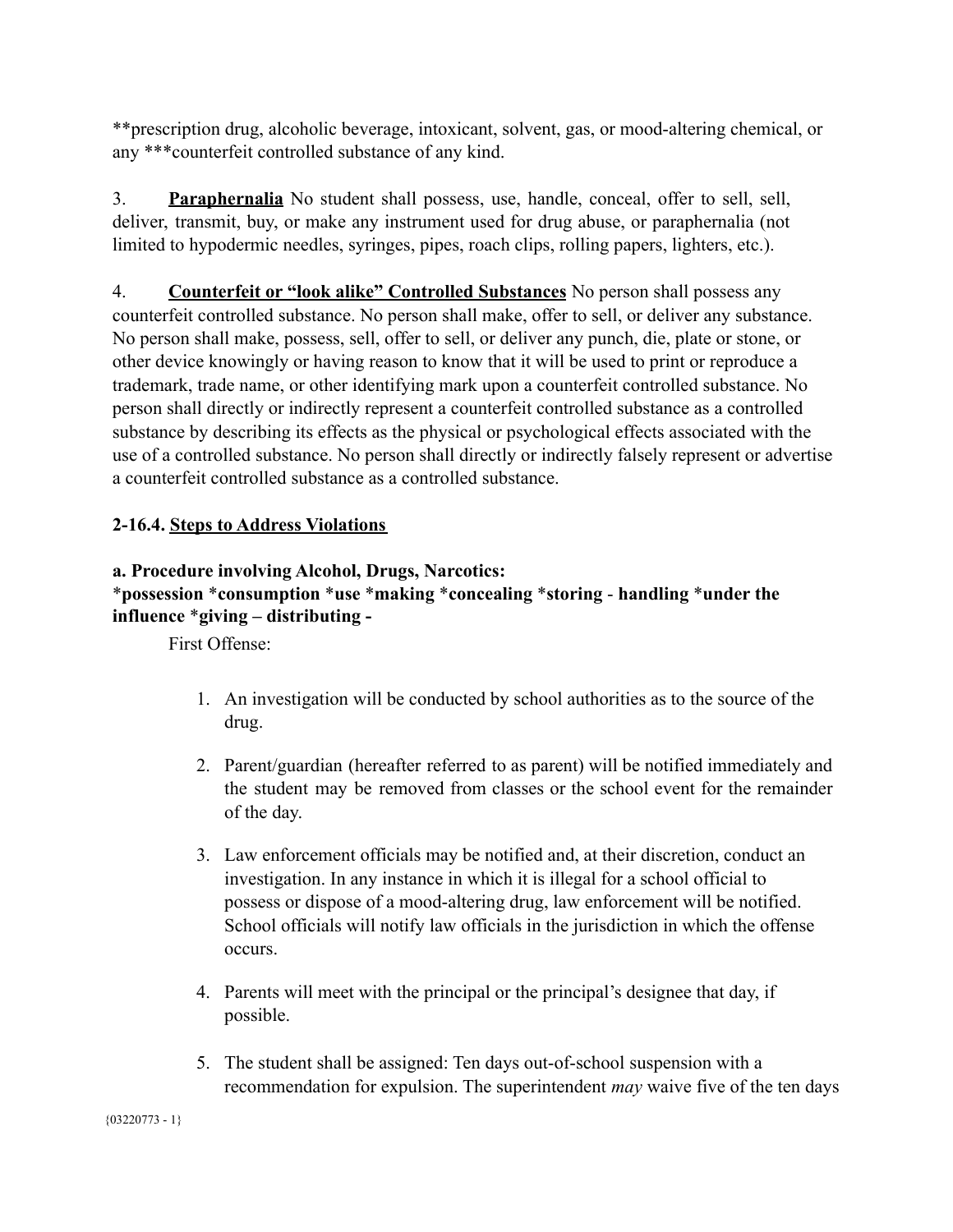out-of-school suspension provided that the student has an appointment for an assessment with a certified chemical dependency counselor within five days and notifies the superintendent or superintendent's designee of the appointment. The student must participate in the assessment process (the cost of any and all assessments will be the responsibility of the student and/or parents) and follow the counselor's recommendations to completion. If treatment or counseling is recommended, it must be with an Ohio-certified chemical dependency counselor. The student must waive his or her rights of confidentiality so that verification of this assessment and a written report can be given to the superintendent or the superintendent's designee. It is the responsibility of the student and parents to keep the superintendent or the superintendent's designee apprised of the student's progress throughout this entire process.

Second and Subsequent Offenses:

- 1. An investigation will be conducted by school authorities as to the source of the drug.
- 2. Parents will be notified immediately and the student may be removed from classes or the school event.
- 3. Law enforcement officials may be notified and, at their discretion, conduct an investigation. School officials may file charges in the appropriate court.
- 4. Parents will consult with the principal or the principal's designee.
- 5. The principal will suspend the student for not more than ten days with a recommendation for expulsion.

Actual or attempted transmitting, selling, supplying or purchasing of mood-altering chemicals, counterfeit or look-alike substances or paraphernalia is a serious offense.

First Offense and Subsequent Offenses:

1. Will follow the process described in Subsequent Offenses and receive a ten day suspension with a recommendation for expulsion.

#### <span id="page-21-0"></span>**2-17. WEAPONS**

The Board of Education prohibits students from possessing, storing, making, or using a weapon, including a concealed weapon, at school and any setting that is under the control and supervision of the Board for the purpose of school activities, including, but not limited to, property leased, owned, or contracted for the Board, a school-sponsored event, or in a Board-owned vehicle. A weapon includes conventional objects like guns, of any type whatsoever, whether loaded or unloaded; pellet guns; knives; clubs; electric weapons; metallic knuckles; martial arts weapons; ammunition and explosives. It may also include any toy that is presented as a real weapon or  ${03220773 - 1}$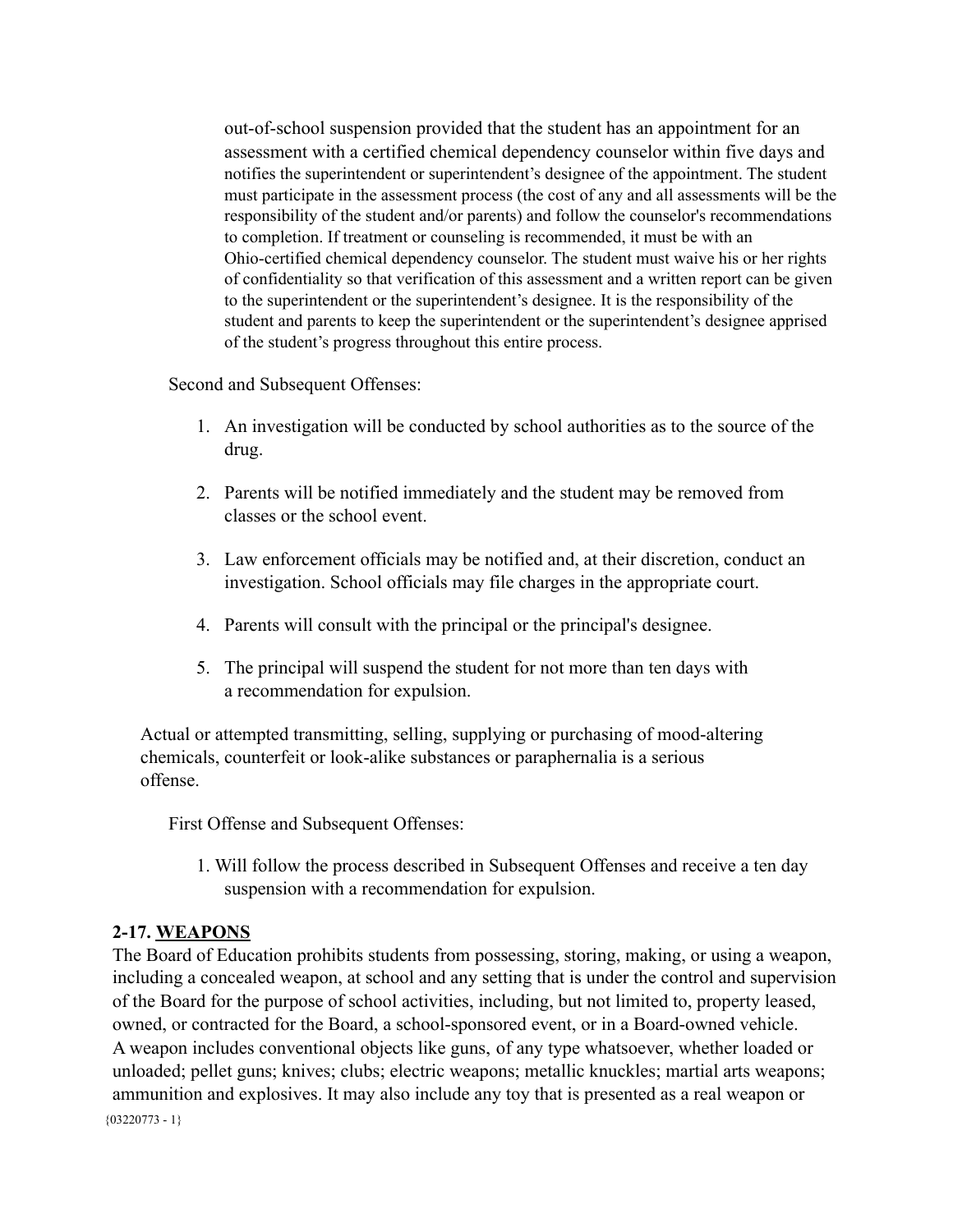reacted to as a real weapon, or an object converted from its original use to an object used to threaten or injure another. This includes, but is not limited to, padlocks, pens, pencils, chains, jewelry, and so on. Charges may be filed for this violation. Possession of a weapon will subject a student to expulsion and possible permanent exclusion.

**It will make no difference whether or not the weapon belongs to someone else, unless the student can provide convincing evidence that the weapon was placed in the student's possession without his/her knowledge. If it can be confirmed that a weapon was brought on District property by a** student other than the one who possessed the weapon, that student shall also be subject to the same **disciplinary action.**

Students shall report any information concerning weapons and/or threats of violence by students, staff members, or visitors to the principal. Failure to report such information may subject the student to disciplinary action.

#### <span id="page-22-0"></span>**2-18. VOLUNTEERS**

Greenon Local Schools value the contributions that volunteers make to the schools of our District. There are endless varieties of activities that volunteers can perform to help our students. Unfortunately, due to the Covid-19 pandemic, use of volunteers during the 2021-2022 school year shall be limited to the extent possible. Specific jobs are established by the school staff, based upon the needs of the students, as well as the abilities of the volunteers.

Only approved volunteers shall be allowed to visit the school and when doing so, all volunteers are required to comply with all Covid-19 procedures.

Additional information, including requirements for becoming a volunteer, is available at each building. Please call or stop by the school you are interested in volunteering to pick up a Volunteer Handbook.

Volunteers are required to complete the Greenon Local School Volunteer packet, which can be downloaded from the district website or picked up from the office.

### **3- Part 3: Board Members, Administrative & Support 3-1. DISTRICT GRADING SCALE**

```
GRADES
98 - 100 = A +93 - 97 = A90 - 92 = A88 - 89 = B +83 - 97 = B80 - 82 = B78 - 79 = C +
```
 ${03220773 - 1}$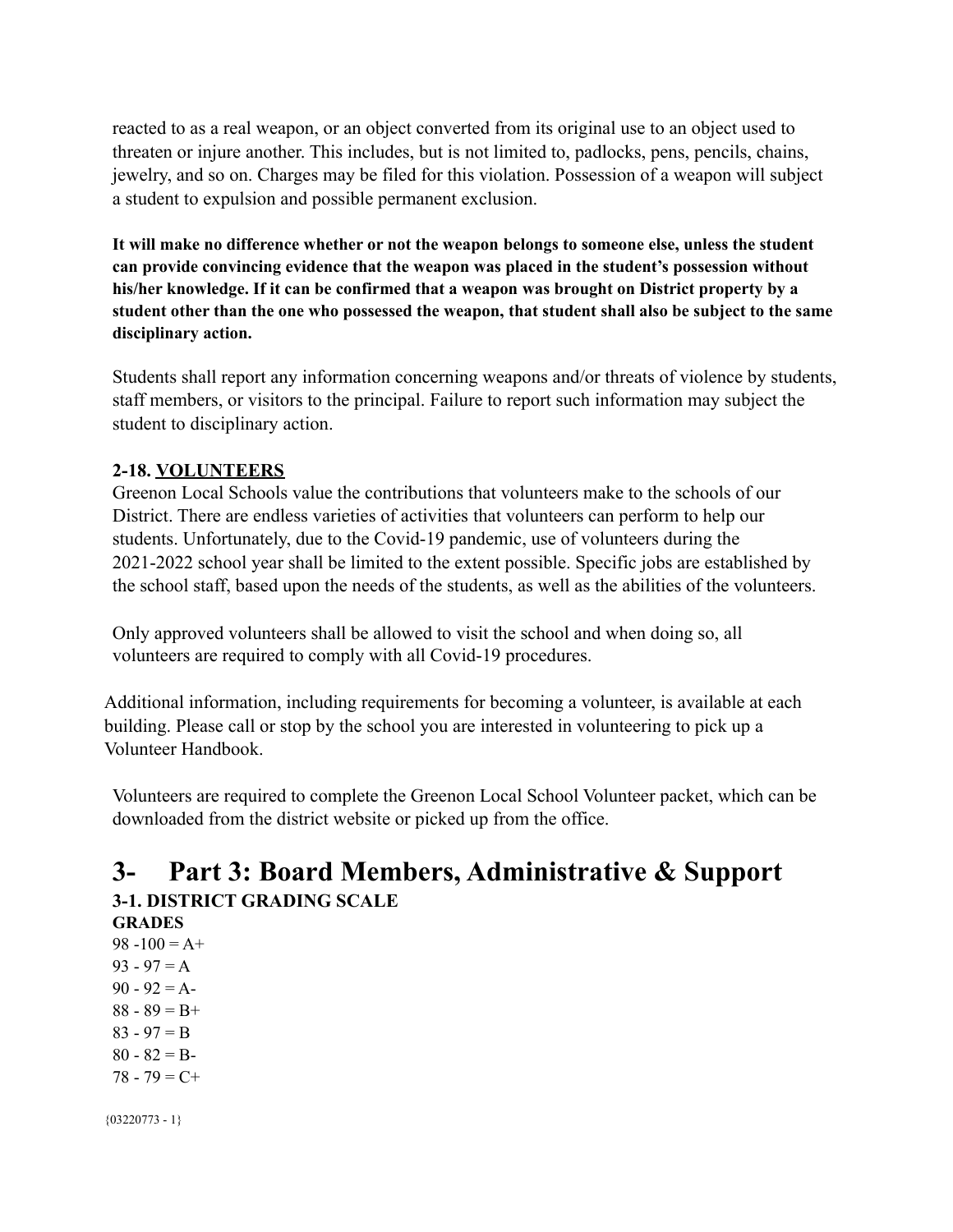$73 - 77 = C$  $70 - 72 = C$  $68 - 69 = D+$  $63 - 67 = D$  $61 - 62 = D$  $0 - 60 = F$ 

#### <span id="page-23-0"></span>**3-2. HOMEWORK**

The Board of Education acknowledges the educational validity of out-of-school assignments as adjuncts to and extensions of the instructional program of the school. A student's goals for homework should be to complete it according to the criteria of the given assignment and then to turn it in to the teacher on time. This ensures that the student will receive the highest credit possible. Specific homework policies/procedures will be stated in the teacher's syllabus and given to the students to take home.

#### **7th & 8th GRADE STUDENTS - HIGH SCHOOL CREDIT**

If a student decides to take a high school class prior to entering the 9th grade, *that grade will count toward their cumulative high school GPA, unless the student takes the class over as a "high school student". In that case, the grade taken during HS will be counted toward the high school GPA.*

#### <span id="page-23-1"></span>**3-3. MAKE-UP WORK**

It is the responsibility of the student, with the assistance of the teacher, to arrange for make-up work following an absence. Arrangements to complete this work must be made by the student within two (2) school days following return to school or the make-up privilege is forfeited. Students shall have the number of days missed to make up missed work.

A student who is absent due to having exhibited signs or symptoms of and/or tested positive for Covid-19 shall have the number of days missed to make up work.

For any habitual absence, no make-up work is allowed, and the student will receive a zero (0) on any work due that day. When a student misses only the day of a previously scheduled test or assignment, that student may be required to make up the assignment on the first day back in school.

#### <span id="page-23-2"></span>**3-4. INTERIM REPORTS/REPORT CARDS**

Progress reports are issued every 4 to 5 weeks of the grading period to students who are experiencing difficulties or who are in danger of failing. Other notifications will be at the discretion of the teacher and/or principal. These reports are intended to provide parents with information concerning the student's progress. *If your child has a "D" or lower on his/her progress report, that is considered by the administration as notification that your child is in danger of failing the class. You should contact your child's teacher as soon as possible.*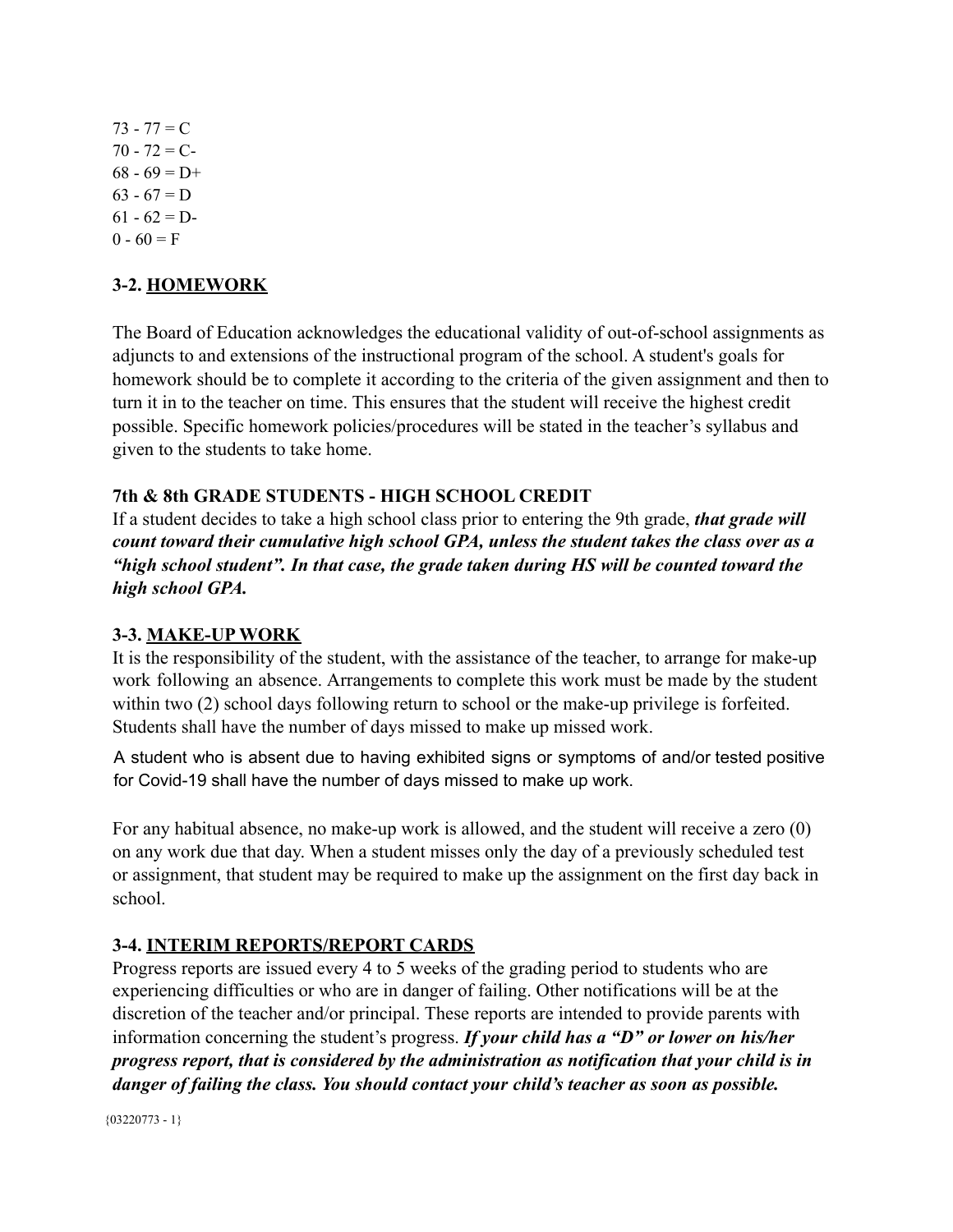7-12 Report cards will be distributed following the end of quarters 1-3. Fourth quarter report cards will be mailed to the home address on file. Reports may be withheld from students with outstanding fines, fees, or obligations.

#### <span id="page-24-0"></span>**3-5. HONOR ROLL**

Honor Roll recognition will be given to students attending Greenon High School after every grading period and will be awarded under the following conditions:

1) Three point (3.0) avg. on 4.0 scale is achieved; F's in any subject will prohibit honor roll attainment

7th and 8th grade students will receive Honor Roll recognition after every grading period and will be awarded under the following conditions:

1) Straight A's

2) A's & B's

#### <span id="page-24-1"></span>**3-6. GREENON 7-12 GRADING POLICY**

A student will not receive credit for a high school level class if they fail both the final quarter of the course AND the final exam.

Board policy states "completion of the exam is required for completion of the course" unless they are exempt. Teachers reserve the right to require a student to take the final exam based on the individual student's academic standing.

Failure to take an exam will result in failing the class, regardless of their grade average.

#### **3-7. GREENON 7-12 GRADING POLICY OF SUSPENDED STUDENTS**

A suspended student shall receive an excessive absence for each class missed during the OUT of SCHOOL SUSPENSION days.

- Work assigned prior to the suspension and is due during or after the out of school suspension may be turned in for a grade upon return. Students have up to one day upon their return to turn in work.
- Students may receive assignments assigned during the time of an out of school suspension and receive full credit for the assignments upon return from suspension.
- In the event of an out of school suspension, and with the assistance of their parents, students are strongly advised to communicate with their guidance counselor and their teachers. Students should request, attempt to complete, and turn in, all class work assigned during their out of school suspension upon their return to school.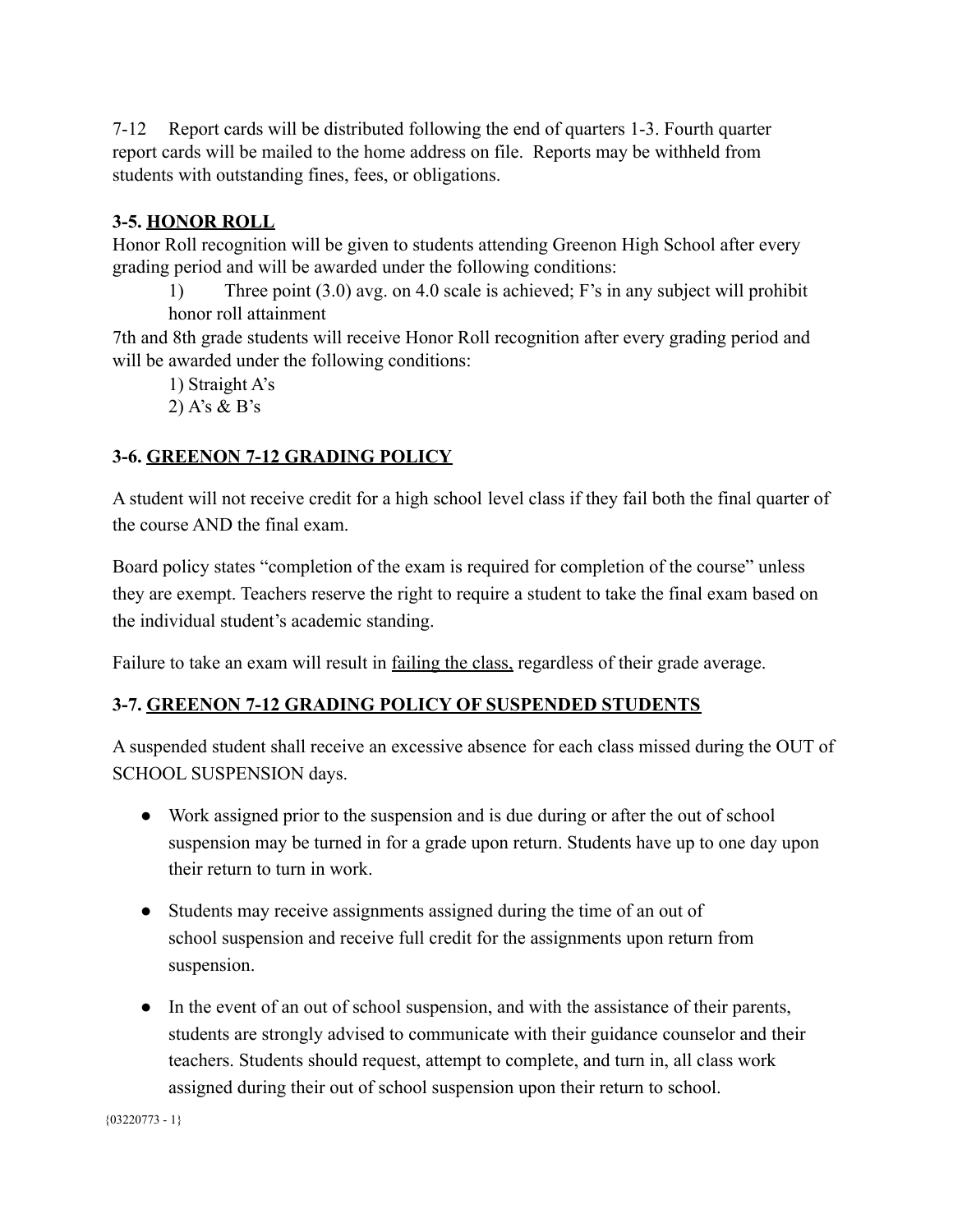• During the suspension period, the student is prohibited from attending any and all extra-curricular activities, and is not to be on any school premises during the period of suspension.

#### <span id="page-25-0"></span>**3-8. SCHOOL CLOSINGS/DELAYS/EARLY DISMISSAL**

In case of severe weather or other calamity that causes a school delay or closing, an announcement will be made through our automated calling system and is also placed on local television/radio stations. Announcements are also placed on the district's website: [www.greenonschools.org.](http://www.greenonschools.org/) the District will post its plans for addressing necessary closures due to a Covid-19 outbreak on its website and communicate such plans electronically and/or through the automated calling system.

No student will be allowed to leave school prior to dismissal time without either

a. a written request signed by the parent, whose signature is on file in the school office, or

b. the parent coming to the school office to request the release. No student will be released to a person other than a custodial parent(s) without a permission note signed by the custodial parent(s) or other legal authorization.

18 year old students cannot sign themselves out unless documentation is provided that they are emancipated or your parent completes and files with the school an over compulsory education age form.

#### <span id="page-25-1"></span>**3-9. BUS REGULATIONS AND POLICIES**

1. The purpose of a school transportation system is to safely deliver students to and from school and to authorized curricular and extra curricular events; therefore, the same conduct that is expected within the school programs is expected on the bus. This applies to loading points on and off school property. Behavior, which interferes with the driver's safe operation of the bus or is detrimental to the welfare of the other students on the bus, will not be tolerated. Infractions of the rules could lead to immediate bus removal. Riding is a privilege. All students are expected to comply with any and all requirements and standards set forth for reducing the spread of Covid-19, including but not limited to social distancing and use of facial coverings. Any students not in compliance with such requirements set forth for use of school transportation shall be subject to disciplinary measures, up to and including suspension of riding privileges. *ALL SCHOOL POLICIES AND PROCEDURES APPLY TO STUDENTS AT THE BUS STOP.*

#### **Policies for Bus Pick-up and Drop-off**

- *Students will have only one pick-up and drop-of location***.** The pick-up location may be different from the drop-off location only due to child care needs.
- *In an emergency situation only***,** a parent/guardian may contact the Transportation Office, 340-6352, to request a change in pick-up or drop-off locations. **No changes will be made after 10:00 a.m.**

● Students must be at their pick-up location 5 minutes before the bus is scheduled to arrive.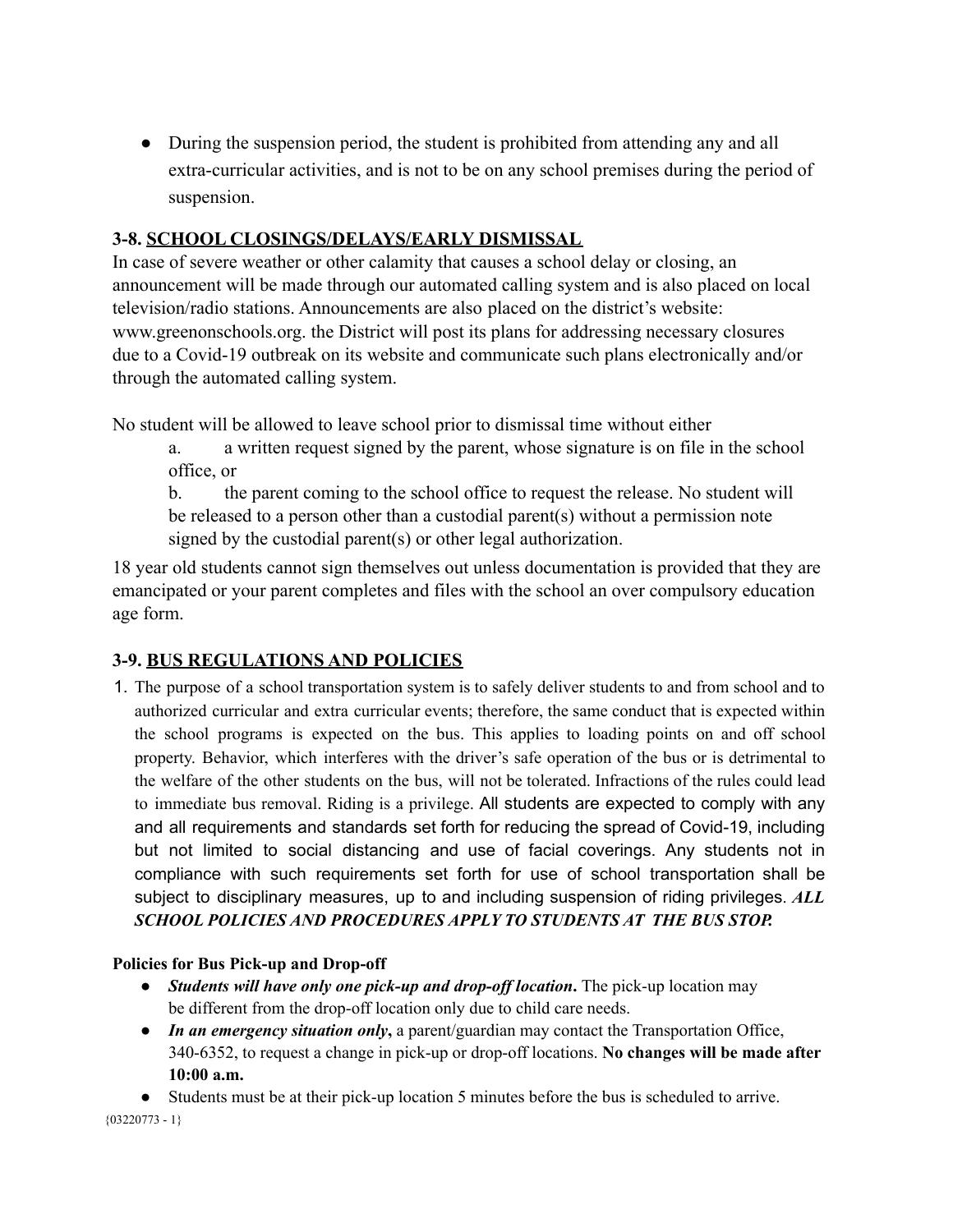● Student drop-off times may change due to a variety of reasons: weather, traffic, the number of students riding the bus that day, etc.

#### **Bus Carry-Ons**

Parents need to be aware that it is not always possible to accommodate the transportation of oversized items such as bass drums, tubas, large class projects, etc. on the bus.

Items that cannot be held by the student during the bus ride without the possibility of injury to the student or damage to the item cannot be transported. Extra space availability for musical or athletic equipment cannot be guaranteed unless it can be held by the student when the bus is fully loaded. Skateboards, scooters, etc. are not to be transported.

#### <span id="page-26-0"></span>**3-10. BUS RULES**

- 1. Cooperate with the bus driver.
- 2. Observe the same conduct as in the classroom.
- 3. Stay seated at all times.
- 4. Quiet at railroad crossings.
- 5. Bus drivers are authorized to assign seats.
- 6. Keep head, hands, feet & all other items inside the bus.
- 7. Do not eat, drink, or chew gum on the bus.
- 8. Do not smoke or use tobacco products.
- 9. Do not vandalize the bus.
- 10. Keep the bus clean. No throwing of objects in or out of the bus.
- 11. Be courteous: Use no profane language.
- 12. Students are responsible for all personal items.
- 13. Students must comply with any and all requirements and standards set forth for reducing the spread of Covid-19, including but not limited to social distancing and use of facial coverings.

14. Students may possess cellular phones, but they may only be used with permission from the driver and/or coach. Devices used to play music may be permitted if headphones are used. Items are the sole responsibility of the owner.

#### <span id="page-26-1"></span>**3-11. CAFETERIA/LUNCHROOM/BREAKFAST POLICY**

The purpose of the School Lunch Program is to provide a nutritious lunch that meets the Child Nutrition Guidelines for all students.

**No Charges** – School policy is to allow no charges for lunch. We will not let a student go without something to eat. We will offer a PBJ or a cheese sandwich and milk.

**Prepaying** – Students are encouraged to prepay for their lunch by adding funds to their lunch account. Applications for the Free and Reduced-Price Meal program are available to all students; if your family did not receive one and you feel you may be eligible, please contact the office.

**COVID 19-** All students are expected to comply with any and all requirements and standards set forth for reducing the spread of Covid-19.

#### <span id="page-26-2"></span>**3-12. FEES**

There is a fee for consumable materials [workbooks, agendas, etc.] used in connection with a  ${03220773 - 1}$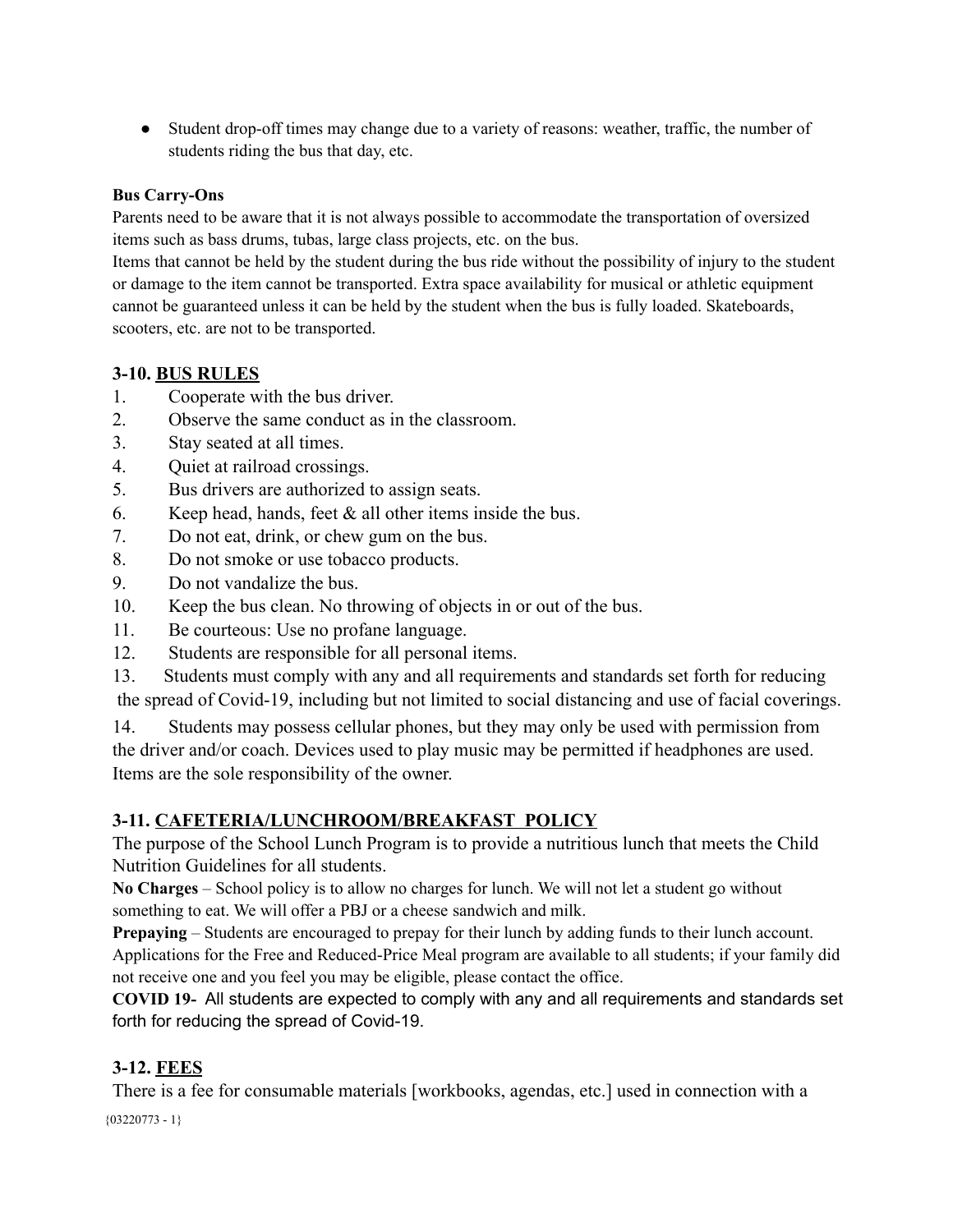student's work at school. Fees vary depending on the grade level. Payment plans may be made with the office. Failure to pay fines, fees, or charges may result in the withholding of grades and credit.

#### <span id="page-27-0"></span>**3-13. TELEPHONE USE**

Students may use the office telephone if needed before school, after school, and during lunch with permission from the office staff. Emergency situations will be handled on a case-by-case basis with the permission of the principal or principal's secretary. The office phone will be properly sanitized between uses.

#### **3-14. LOCKERS (7-12 grade students)**

Each 7-12 grade student is assigned a lock and locker. Students may not change lockers or locks without permission of the principal. *Students are encouraged NOT to bring valuables to school, such as expensive jewelry, as the school cannot be financially responsible for their theft or loss.*

#### <span id="page-27-1"></span>**3-15. CHAIN OF COMMAND**

Greenon Local Schools has an established chain of command for addressing questions and concerns that may arise during the school year. By following this process, we can ensure that the situation will be addressed with those closest to the issue(s).

#### **Extracurricular Concerns:**

Coach/Advisor > Athletic Director (if applicable) > Principal > Superintendent

#### **Academic/Classroom Concerns**:

Teacher >Counselor >Principal >Superintendent

**Discipline Concerns**: Teacher (if applicable) >Principal >Superintendent

#### <span id="page-27-2"></span>**3-16. THE GREENON LOCAL ACCEPTABLE USE POLICY FOR TECHNOLOGY RESOURCES**

The Greenon Local School District provides students access to a variety of technological resources. The use of computers, cameras, televisions, DVD's, etc. is intended to support the learning process and to enhance instruction. At times, students and teachers will utilize computer networks and the Internet so those classrooms may take advantage of the wealth of information made available via electronic media. Use of electronic devices, computing facilities, and all associated networks and hardware is a privilege that will be revoked in the event of any violation of the below listed guidelines for acceptable use of these resources. Additionally, disciplinary actions may be taken where deemed appropriate.

Users, and parents of users, must understand that the Greenon Local School District cannot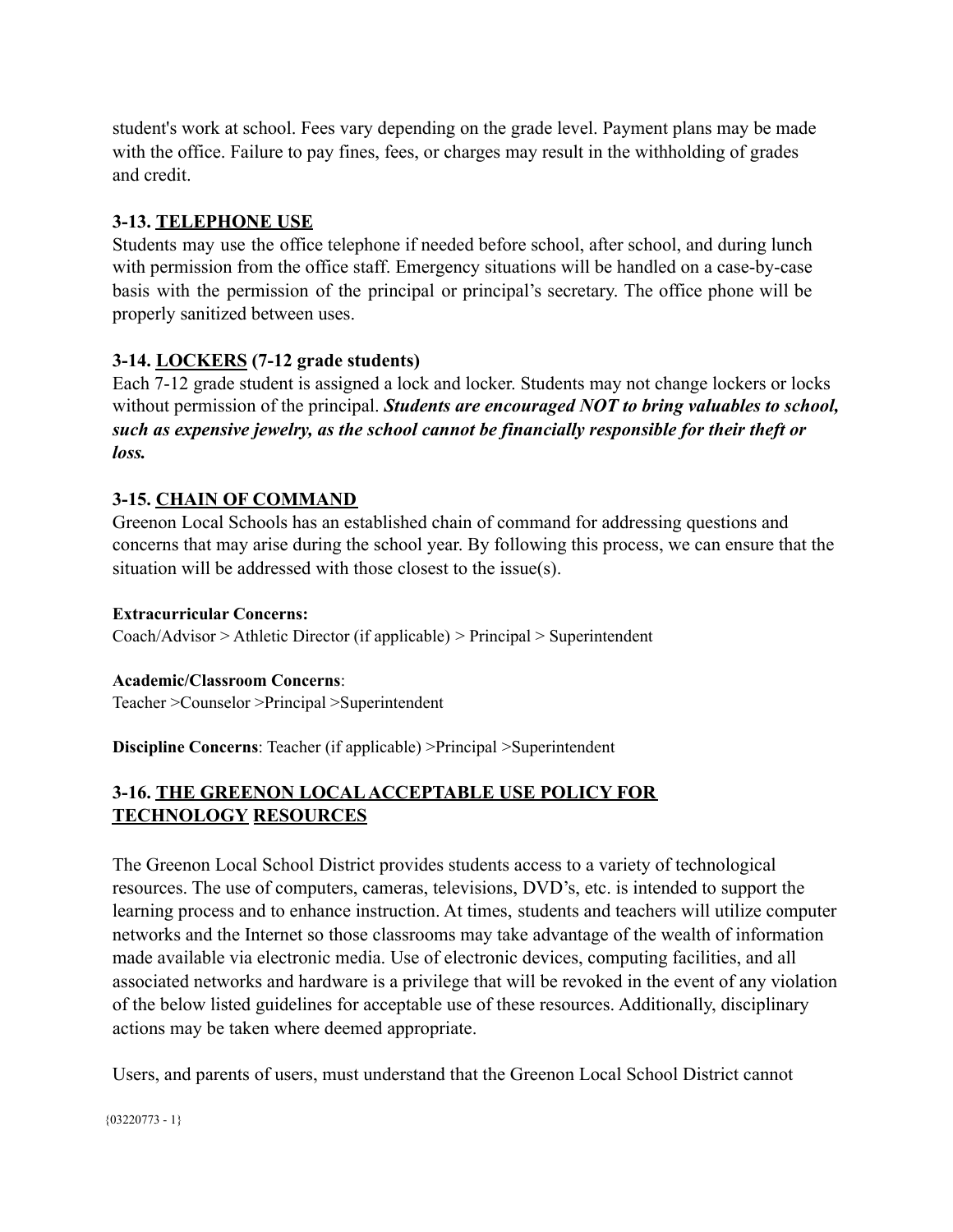control the content of the information available on the Internet. An extremely small amount of information may be encountered that could be considered controversial and/or offensive. The district does not condone the use of such materials and takes all reasonable precautions to limit access to these materials by using software programs which effectively block inappropriate materials by providing adult supervision and by training students K-12 to reasonably utilize information services. Within reason, freedom of speech and access to information will be honored. School employees, students, and parents must be aware that access to informational resources will be withdrawn from users who do not respect the rights of others or who do not follow the rules and regulations as set forth by the Greenon Local School District.

#### **Acceptable Use**

Greenon Local School District's networks are to be used in a responsible, efficient, ethical, and legal manner and in support of the educational objectives and student behavior guidelines of the district. General school rules for behavior and communications apply. Transmission of any material in violation of any federal or state regulation is prohibited.

Unacceptable uses include, but are not limited to, the following:

- Violating copyright laws
- Reposting (forwarding) personal communications without the author's prior consent
- Using or viewing threatening or obscene material
- Distributing material protected by trade secret
- Utilizing the network for commercial purposes
- Providing political or campaign information

#### **Network Etiquette**

Users must adhere to the rules of network etiquette which include, but are not limited to, the following:

- Be polite; rudeness is never acceptable
- Use appropriate language; do not swear, use vulgarities, or any other abusive or inappropriate language
- Do not reveal personal information about yourself or anyone else (i.e. address, phone number) to anyone at anytime
- Never reveal credit, checking account information, or social security account numbers across the Internet
- Do not disrupt the use of the network
- Do not attempt to gain unauthorized access to any computers or systems either within the district or remotely located

#### **Security**

Attempts to access any computer system using login information that is not your own or sharing your password with any other user will result in cancellation of privileges. If a security problem is identified, notify the system administrator at the school. Do not demonstrate the problems to other users. Note that electronic mail is not guaranteed to be private. System operators have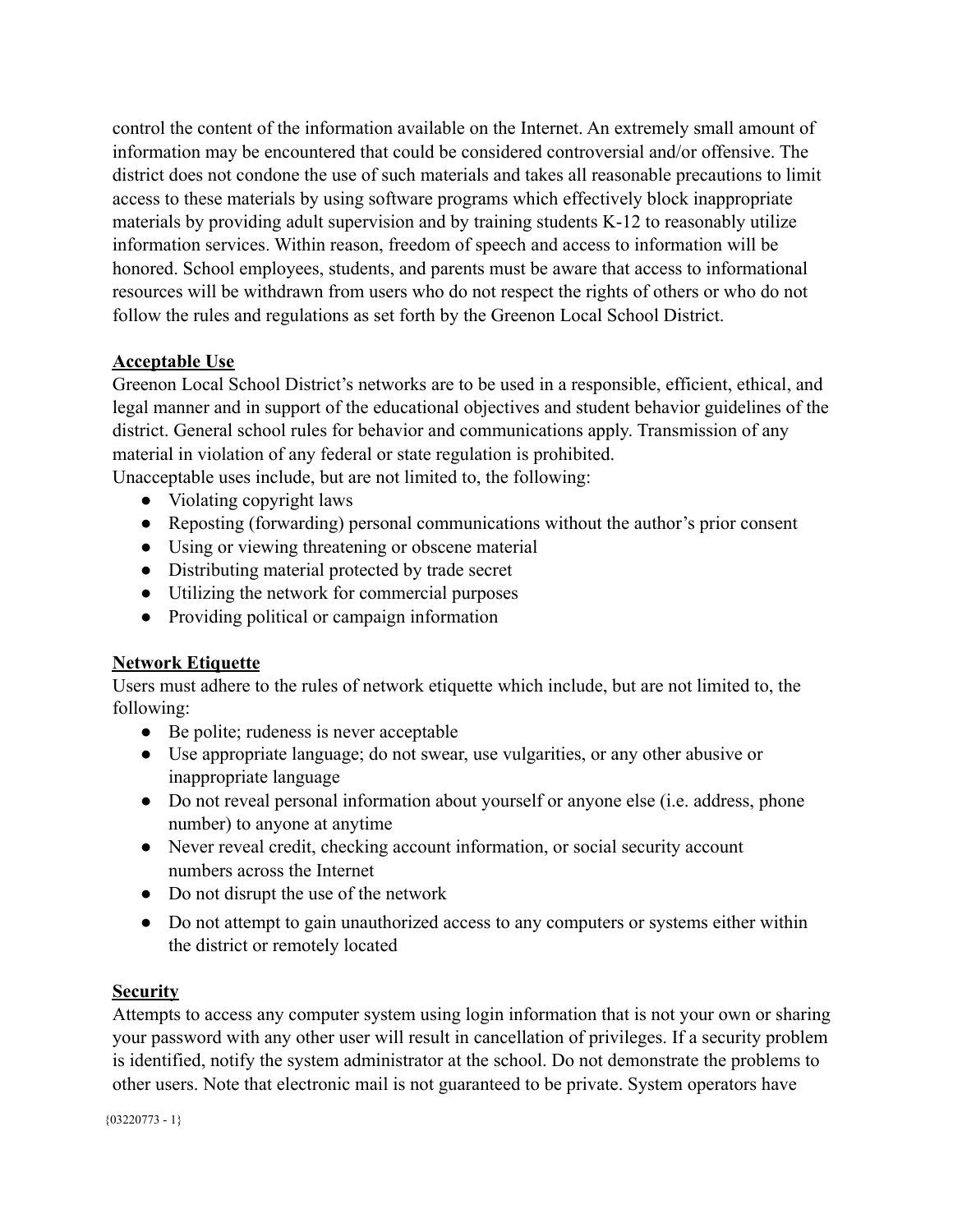access to all mail, and any messages relating to or in support of illegal activities may be reported to law enforcement authorities.

#### **Vandalism**

Vandalism will result in cancellation of user privileges and school disciplinary action. Vandalism is defined as any malicious attempt to harm or destroy equipment, programs, and/or the data belonging to anyone connected to the server and/or Internet. This includes, but is not limited to, uploading, creating, or transmitting computer viruses.

#### **Privacy**

Network administrators may review files and communications to maintain system integrity and to ensure that users are using the system responsibly. Users should not assume that files stored on district servers and hard drives of personal computers will always be private. Network administrators will conduct themselves professionally and will make no intentional attempts to violate reasonable levels of privacy unless it becomes necessary to investigate inappropriate use or criminal activity.

#### **Penalties**

Violations of any of the above guidelines may result in any or all of the following sanctions:

- 1. Loss of access to technological resources
- 2. Notification of parents or guardians

3. Additional disciplinary action may be determined at the building level in line with the student code of conduct

4. When applicable, law enforcement agencies will be notified

#### **Disclaimer**

The Greenon Local School District will not be responsible for any damages suffered, including loss of data resulting from delays, non-deliveries, service interruptions, or inaccurate information. The user accepts personal responsibility for any information obtained or delivered via the network, including the sharing of personal information such as home address, checking account and credit card information.

#### **GREENON JUNIOR/SENIOR HIGH SCHOOL ELECTRONIC DEVICE POLICY**

Electronic devices have become a common means of communication and information access in today's society. However, these devices have the potential of disrupting the orderly operation of the school. Greenon Local Schools has therefore created this policy to govern the possession and use of personal and school issued electronic devices on school premises, during school hours, at school sponsored activities, and on school transportation.

#### **Definitions**

For the purpose of this policy, "Electronic Device" means a privately or school-owned device that is used for audio, video, or text communication or any other type of computer or computer-like instrument. Electronic Devices may include but are not limited to:

 ${03220773 - 1}$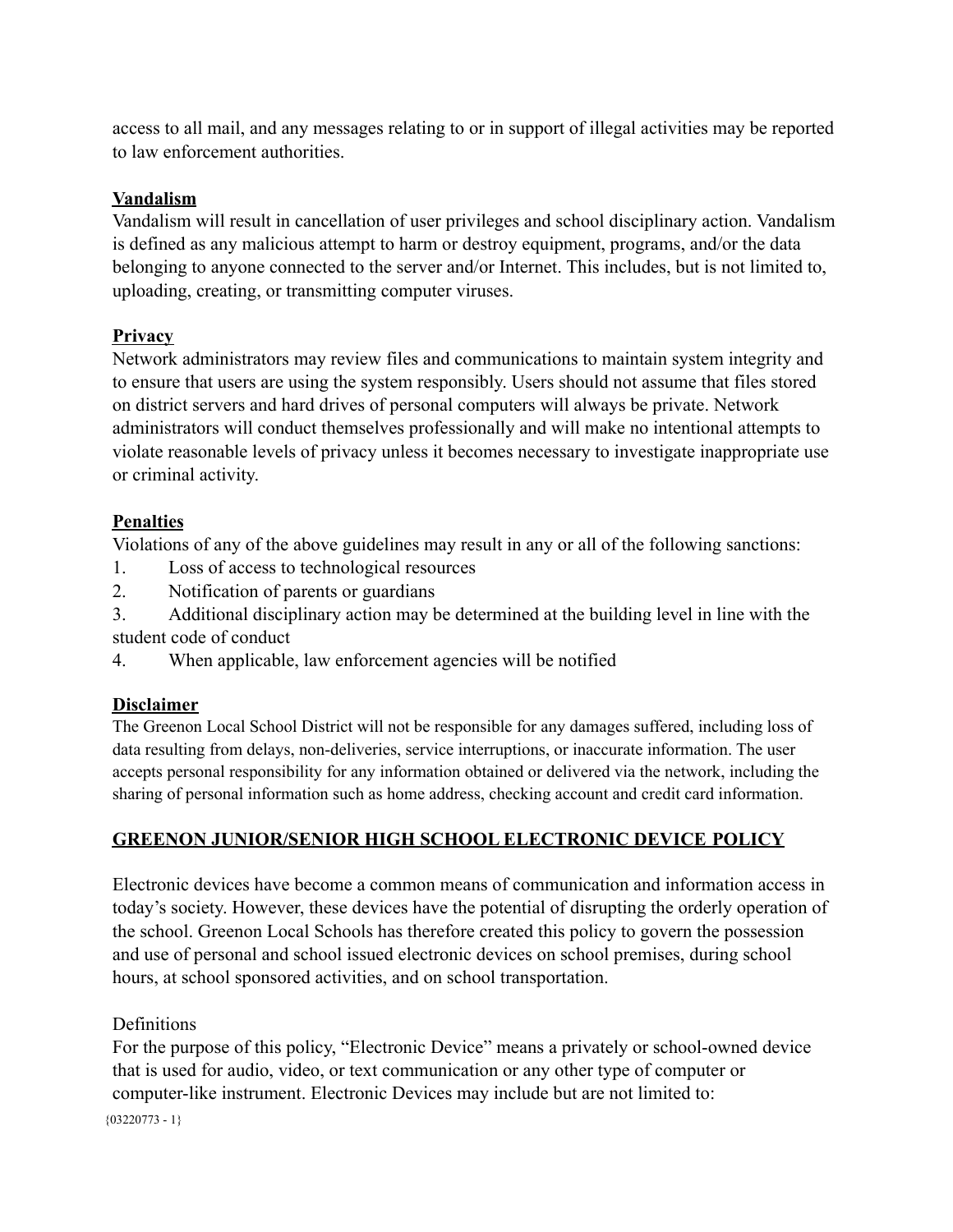- Existing and emerging mobile communication systems, and smart technologies
- Current or emerging wireless handheld technologies or portable information technology systems that can be used for word processing, wireless internet access, image capture/recording, sound recording and information transmitting, receiving, storing, etc., e.g., any and all versions of the Kindle, IPAD, etc.

#### **Rules of Use**

Students may possess personal electronic devices at school subject to the following:

- Students may carry on their personal electronic devices at school and school sponsored activities. Students are responsible for maintaining the security of such devices, be they personal or school issued devices for use in the classroom.
- Use of any electronic devices during the school day, **including pass-time between classes is strictly prohibited**. Personal devices are to be silenced and kept out of sight, except for educational use in classrooms and at the teacher's discretion. For all electronic devices, the teacher and/or principal/assistant principal or his/her designee are authorized with determining the manner in which the device was used, if appropriate. If any question persists as to the appropriate use of the device (other than for educational purposes), the teacher may confiscate the device. The disciplinary measures outlined below will be followed as if the policy had been violated. A student's refusal to cooperate with the teacher; a student's attempts to delete any information in any way to avoid discipline; the student's attempt to lock the device; a student's effort to otherwise inhibit the investigative efforts of school officials will result in a violation of this policy and will be subject to disciplinary action.
- At no time may any electronic device be used in restrooms or locker rooms.
- Camera or audio recording functions of electronic devices may pose threats to the personal privacy of individuals or be used to exploit personal information, and/or compromise the integrity of educational programs. Accordingly, the use of the audio recording and/or camera functions of any electronic device is strictly prohibited on school premises at all times. Cameras and the use of audio recording devices for educational purposes will be part of the educational process and property of Greenon Junior/Senior High School. Unlawful publication of such materials by any means is strictly prohibited and will be treated as a violation of the electronic device policy, subject to disciplinary actions, and submitted to law enforcement officials for possible prosecution.
- No electronic device shall be used on school property or with school property in a way that threatens, humiliates, harasses, or intimidates school-related individuals, including students, employees, and visitors, or violates local, state, or federal law. Those using electronic devices for such activities will be subject to Board of Education adopted penalties, as outlined in this policy or in the student code of conduct, and criminal prosecution as set forth in the Ohio Revised Code.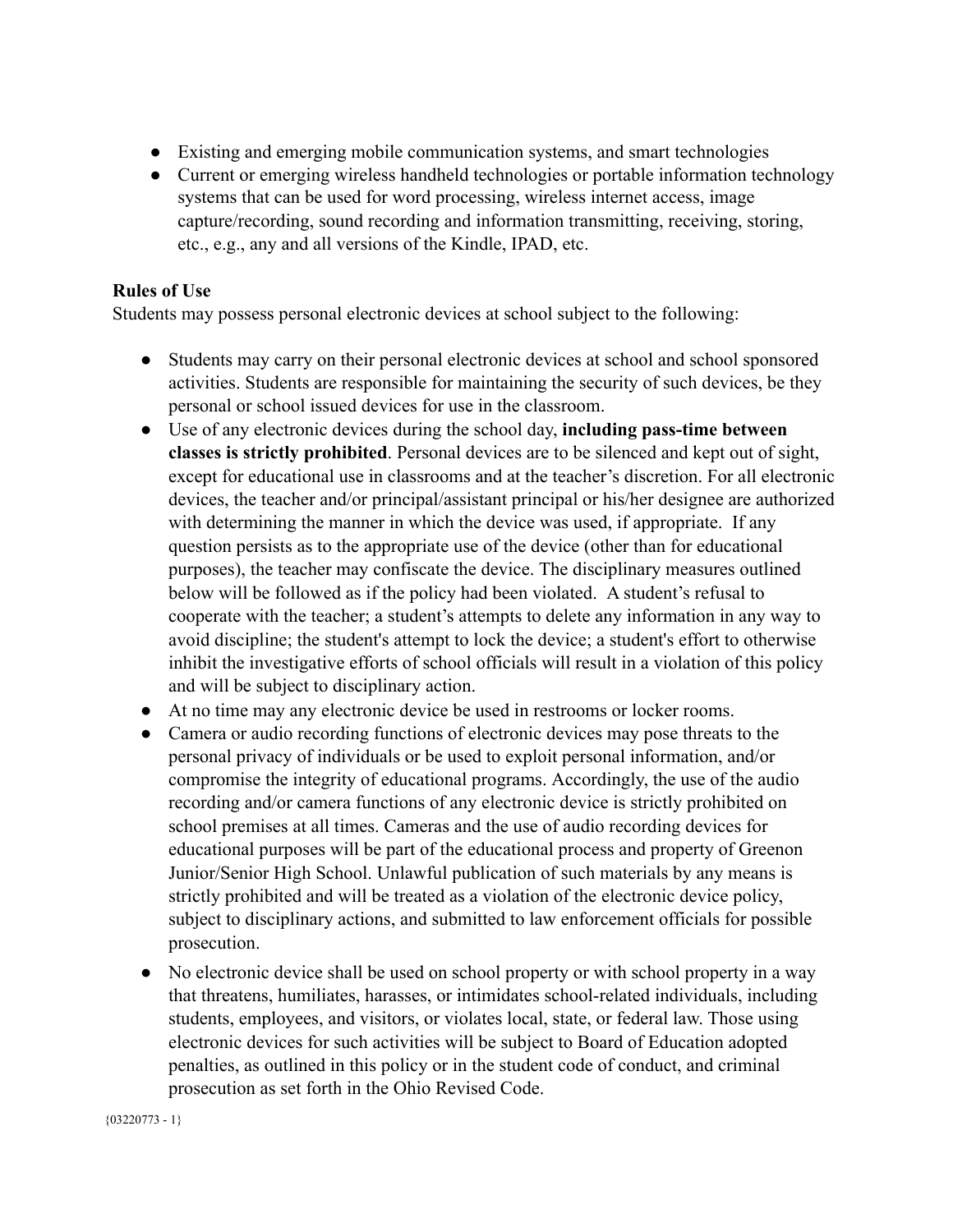- No electronic device may be used during any performance assessment system or during any student assessments in the classroom unless specifically allowed by law, student IEP, or teacher directions.
- As a courtesy to all in attendance, electronic devices of all attendees are to be silenced during all musical, dramatic, and guest/stage performances.
- The use of any electronic device which invades an individual's personal privacy will result in an out of school suspension and referral to the appropriate law enforcement agency.
- The use of electronic devices for the purpose of cheating will result in the loss of credit on the test or assignment, possible suspension, possible removal from the class (with a failing grade) and the loss of the privilege to use electronic devices at school for the remainder of the year.

#### **ELECTRONIC DEVICES/CELL PHONES**

- For security reasons and to ensure a productive educational environment, laser pointers, hand-held games, etc. are not to be brought to school.
- Personal music devices are allowed in the building, but must be turned off and put away upon entering the building.
- The Cellular phone/Electronic Devices policy is as follows:
	- *o* Cellular phones/Electronic Devices *must be turned off once the student arrives at school and must be put away at all times, with the exception of high school lunch.*
	- o Cell phones may not be holstered or worn on clothing or carried openly.
- *Greenon Local Schools ARE NOT responsible for loss, theft, or damage that may come to students' personal electronic devices.* Misuse of any electronic device will result in their confiscation for a period of time determined by the administration and may result in disciplinary action. Parents/Guardians may be required to pick-up any cellular phones or other electronic devices which are confiscated.
- **● Absolutely no headphones/earbuds are to be worn within the hallways.**
- Ninth through twelfth grade students are permitted to use their cellular phones during lunch in the cafeteria only, before and after school officially begins and ends. Students using their cellular phones/Electronic Devices at other times may be subject to school discipline. At the building leadership's discretion, students' confiscated cellular phones may only be returned to their parent or guardian.
- Exceptions to the above rules are permitted only under direct teacher supervision. Permission will be granted only in the context of a specific academic goal. Violations of these rules will result in disciplinary action.

#### **Confiscation**

If a student violates this policy, his/her electronic device may be confiscated.

All electronic devices issued to the student as part of the Board of Education adopted curriculum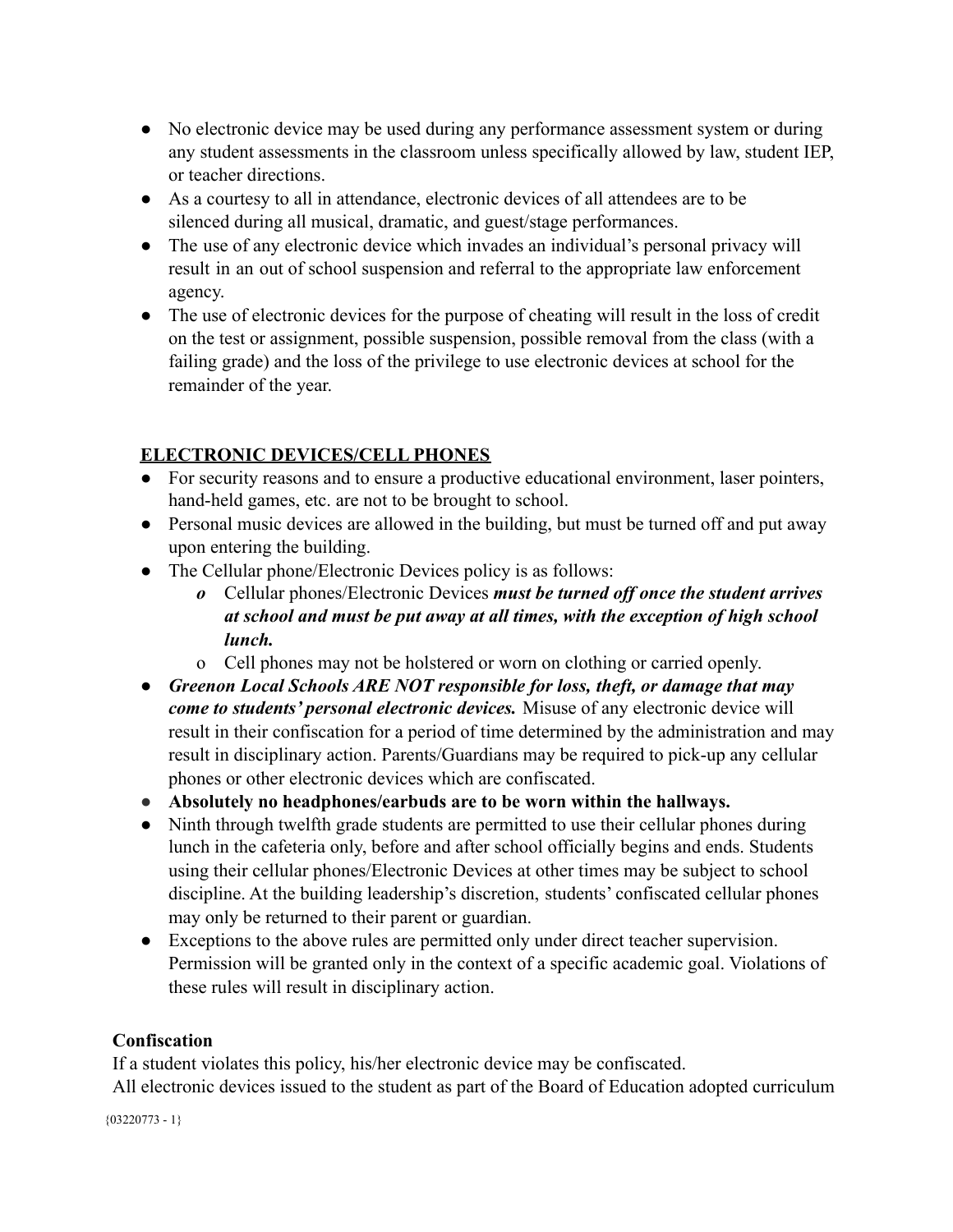are subject to random and necessary investigations at the discretion of the Greenon Local Schools. All students should expect the device will be continuously monitored to ensure appropriate use and that no privacy rights exist while using school issued equipment. Violations of the acceptable use policy and/or the electronic device policy using equipment issued by the Greenon Local Schools will result in the appropriate disciplinary measure and/or referral to the appropriate law enforcement agency.

The parents, guardians, and students should all be aware that school officials are permitted access by state law to stored materials/files on a student's personal electronic device. Reviewing the device may be necessary to investigate a violation of the student code of conduct, the acceptable use policy, the electronic device policy, and the commission of potentially criminal activity while at school, and/or activity that occurs off-campus but continues to disrupt the educational process.

#### **Security of Devices**

Students shall be personally and solely responsible for the security of any electronic device brought to school. The school shall not assume responsibility for theft, loss, damage, and authorized calls, text, social networking posts, etc., made with electronic devices. If devices are loaned to or borrowed and misused by non-owners, device owners are jointly responsible for the misuse or policy violation(s). Replacement and/or repair costs due to negligence or intentional damage to school issued devices are the sole responsibility of the student/parent to whom the device was issued. Such costs will be a part of the student's school fees.

#### **Exceptions**

With prior approval of the principal, the above prohibitions may be relaxed under the following circumstances:

- the use is specifically required to implement a student's current and valid IEP or 504 plan;
- the use is at the direction of a teacher for educational purposes;
- the use is determined by the principal to be necessary for other special circumstances, health related reasons, or emergency

Violation of this policy, in whole or in part, is considered a violation of the policy and a disciplinary infraction and will result in disciplinary measures up to and including suspension or expulsion, and notification of law enforcement authorities for possible prosecution.

This policy does not take the place of, in whole or in part, the Greenon Local Schools Acceptable Use Policy or any other section of the student code of conduct.

## **4- Part IV: DISTRICT CODE OF STUDENT CONDUCT**

#### **CODE OF CONDUCT**

 ${03220773 - 1}$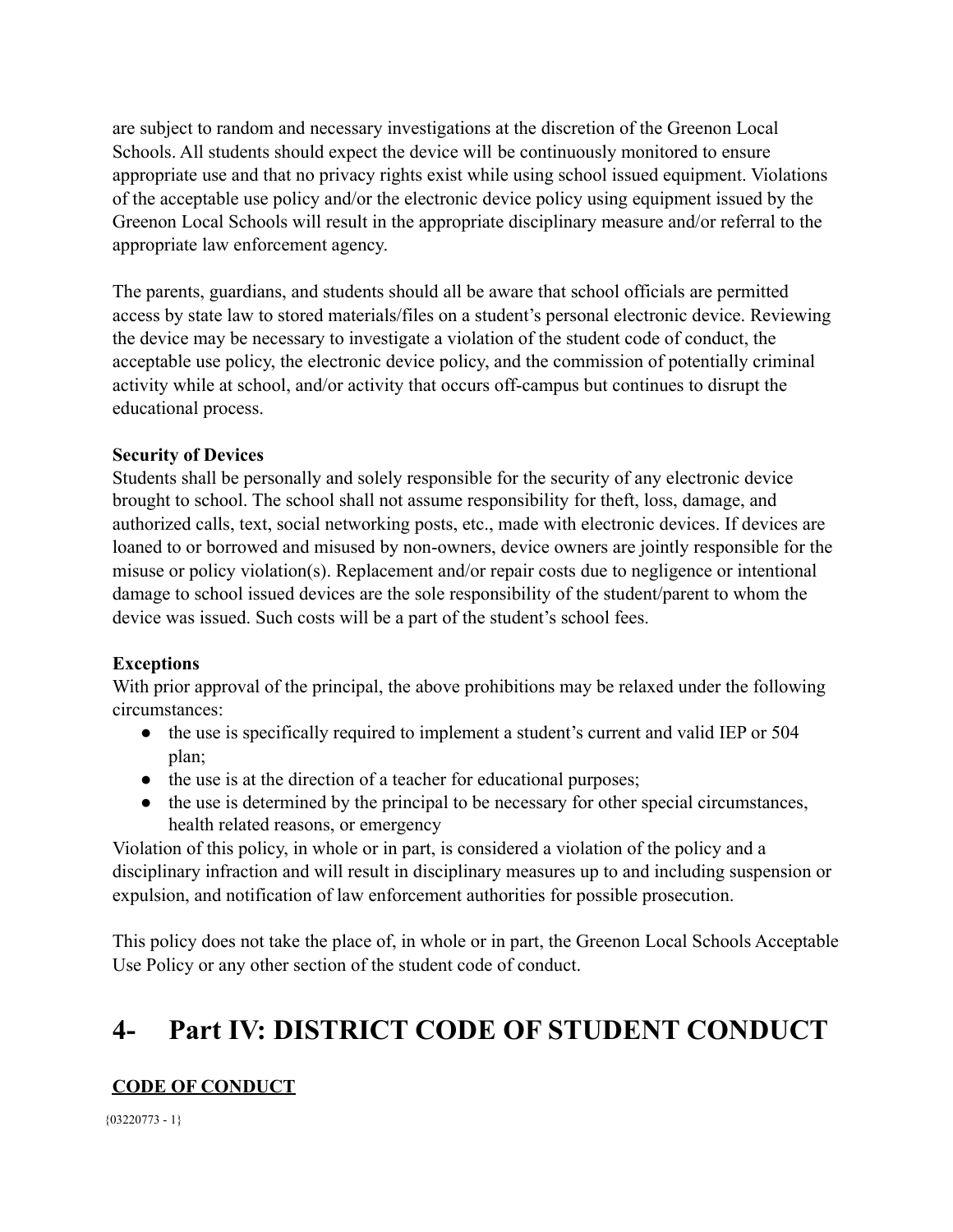This section of the handbook contains the District Code of Student Conduct and other district policies and procedures. Both parents/guardians and students need to familiarize themselves with these district policies since parents/guardians and students, regardless of educational setting, are expected to follow them.

In addition to policies and procedures, this section contains descriptions of a variety of student services and programs which are available. If there are any questions about anything contained in this handbook, please contact the building principal.

The board approved Code of Student Conduct is presented below. A major intent of the code is the establishment of a standard for acceptable behavior. A violation of the rule(s) in the Code of Student Conduct may result in disciplinary action, including, but not necessarily limited to, suspension and/or expulsion from school and/or referral to appropriate legal authorities. (Ohio Revised Code 3313.20, 3313.66, 3313.61). Appropriate measures will be taken to address social distancing, use of face coverings, appropriate hand sanitizing and washing, and other Covid-19 precautions during implementation of the listed disciplinary measures. All students are expected to comply with all such procedures as is the case during instructional and all other times they are on district premises. Students failing to comply with such requirements in a disciplinary setting will be subject to additional disciplinary action for such behavior.

#### *If a specific behavior or action is not listed, it should NOT be assumed there is no consequence.*

**DETENTION** - Detention is served from 2:35-3:05 PM. Students are notified of the infraction. and are to serve the detention on the "to be served" date. Students will be given 24 hour notice to serve the assigned detention. Transportation home after detention is the responsibility of the student/parent.

The following rules must be followed in detention:

- 1. No talking or moving from the assigned seat.
- 2. No headphones or electronic devices.
- 3. Students need to bring schoolwork or reading material.
- 4. No sleeping.

Failure to serve assigned detention will result in further disciplinary action.

**ALTERNATIVE LEARNING CENTER (ALC)** - Students serving in ALC shall be permitted to make up and receive credit for assignments during assignment in the ALC room

1. Students are to bring schoolwork.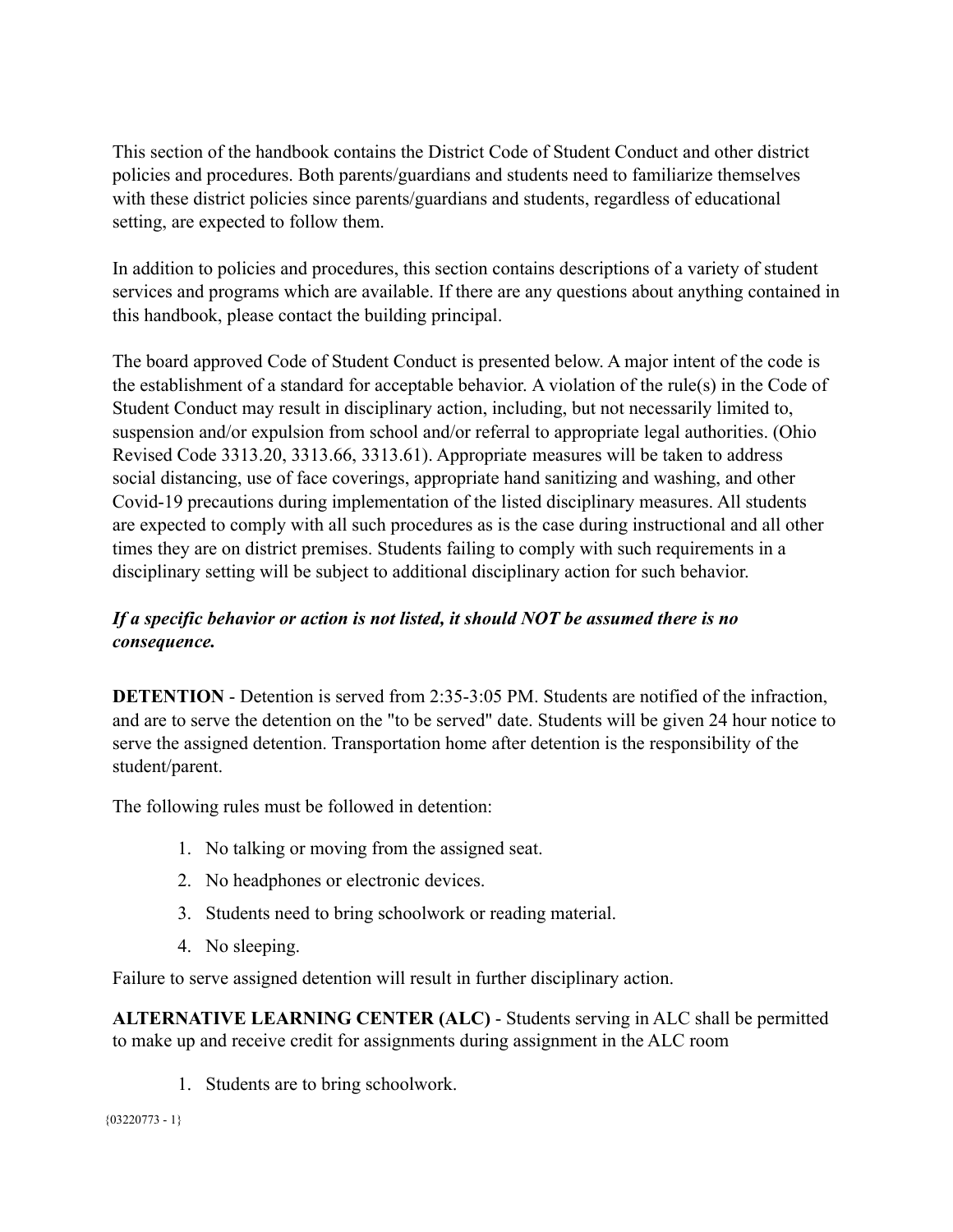- 2. Parents will be notified of ALC assignment.
- 3. Guidelines for ALC will be issued and discussed upon assignment of the student to this assignment.

**THURSDAY AFTER SCHOOL –** Students assigned to a Thursday After School will serve from  $2:35-5:35$  PM.

- 1. Students serving TAS must bring school work with them to be completed while serving the TAS assignment.
- 2. Parents will be notified of the TAS assignment.
- 3. Failure of the student to serve a TAS assignment will result in 1 days OSS.

Guidelines for TAS will be issued and discussed upon assignment of the student to their TAS.

**OUT-OF-SCHOOL SUSPENSION (OSS)** - Removal of a student from school for a period of one to ten days. Students who are suspended out of school may:

- make up work in accordance with policy 3-7.
- Parents will be notified of OSS assignments.
- Students assigned to an out-of-school suspension are not permitted on school property or at school activities until the ending date of suspension.
- The administration reserves the right to suspend students from extracurricular activities if those activities occur before the starting date of the suspension.

**EXPULSION** - Removal of a student from school for a period of up to eighty (80) school days unless the incident involves a firearm, destructive device or knife, in which case the expulsion may be for a period of one year. An expulsion from Springfield/Clark County Career Technical Center is also an expulsion from Greenon Junior/Senior High School.

**EXPULSION FOR FIREARMS, DESTRUCTIVE DEVICES, & KNIVES** - If a student brings and/or possesses a firearm, destructive device, or knife on school property, in a school vehicle, or to any school sponsored activity, he/she may be expelled for one year unless the superintendent reduces the punishment for reasons related to the specific circumstances. The specific circumstances under which a superintendent may modify a one year expulsion could include:

a) A recommendation from the group of persons knowledgeable of the student's educational needs.

b) The student was unaware that s/he was possessing a firearm or knife.

c) The student brought the item to school as part of an educational activity and did not realize it would be considered a firearm or knife.

If, at the time of an expulsion, there are fewer days remaining in the school year than the number of days of the expulsion, the superintendent may apply any or all of the remaining period to the following school year. A firearm is defined as any weapon, including a starter gun, which will or  ${03220773 - 1}$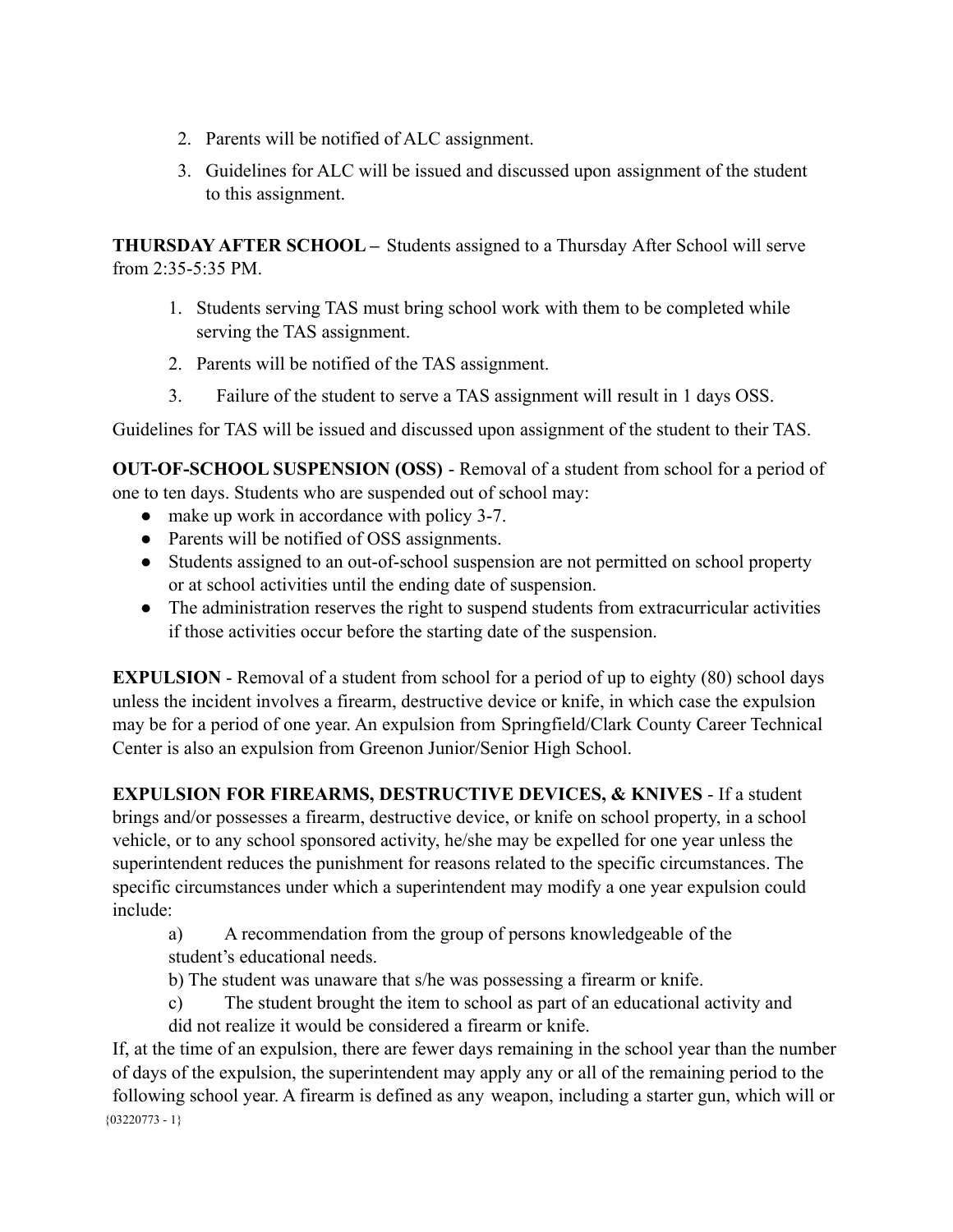is designed to or may readily be converted to expel a projectile by the action of an explosive, the frame or receiver of any such weapon, any firearm muffler or silencer or any destructive device. A destructive device includes, but is not limited to, any explosive, incendiary, poison gas, bomb, grenade, rocket having a propellant charge of more than one-quarter ounce, mine, or other similar device. A knife is defined as any pointed or cutting instrument.

**PERMANENT EXCLUSION** - As authorized by Ohio law, the Board of Education may permanently exclude any student who has been found guilty of committing, when sixteen (16) years of age or older, any of the following offenses while on school grounds, which are considered to be crimes when committed by an adult:

1. Illegal conveyance or possession of a deadly weapon or dangerous ordinance on school premises.

2. Carrying a concealed weapon, municipal ordinance substantially similar to that offense, or aggravated trafficking, trafficking in drugs, or trafficking in marijuana involving the possession of a bulk amount or more of a controlled substance or the sale of a controlled substance.

3. Aggravated murder, murder, voluntary manslaughter, felonious assault, aggravated assault, rape, gross sexual imposition, or felonious sexual penetration, if a victim is an employee or school board member.

4. Complicity in any violation described in items 1, 2, or 3 above, that was alleged to have been committed in the manner described in items 1, 2, or 3 above, regardless of whether the act of complicity was committed on property owned or controlled by, or at any activity held under the auspices of a school board, including extra-curricular activities, the joint vocational schools, and postsecondary options locations.

**EMERGENCY REMOVAL** - A student may be removed from school property for up to 24 hours if the student's continued presence poses a risk to the safety or security of others, or their property, or the disruption of the educational process.

**JUVENILE COURT/LAW ENFORCEMENT** - The Juvenile Court System and/or law enforcement may be involved in a student's attendance problems or any serious infractions of the code of conduct.

**APPEAL** - The pupil, parent, guardian, or legal custodian may file an appeal of the administrative decision to suspend or expel a pupil to the Board of Education, or designee, by filing a notice of appeal in writing with the treasurer/superintendent within fourteen (14) calendar days of the formal written notice of suspension or expulsion to the parent, guardian, or custodian of the pupil. Failure to timely file an appeal in this manner waives any right to appeal the suspension or expulsion.

**SEARCHES** – Random searches may include the assistance of dogs trained to detect the  ${03220773 - 1}$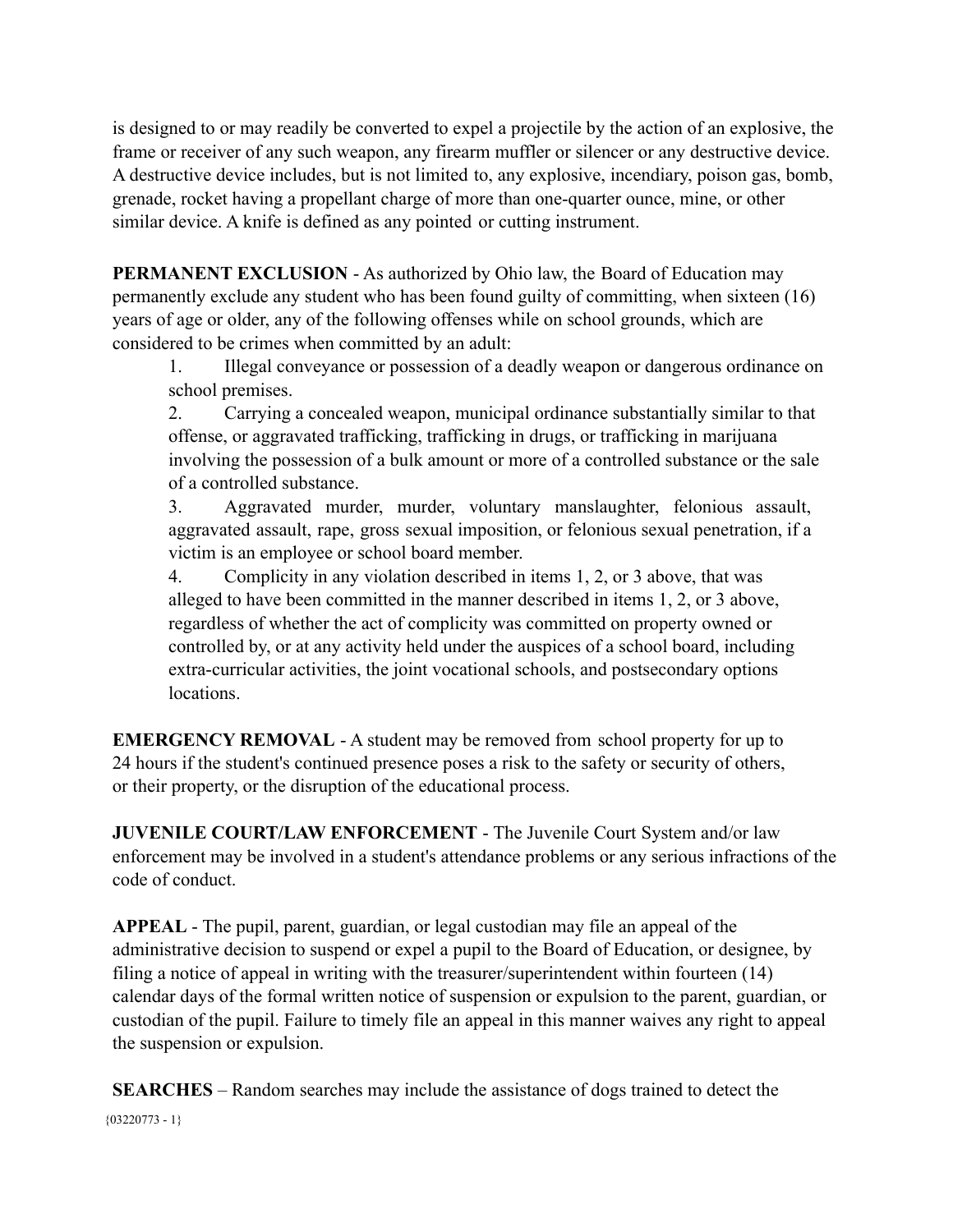presence of drugs. If the school official has reason to believe that mood-altering or controlled substances, drug paraphernalia, or instruments are concealed in a school locker, on a student, in a purse, wallet, book bag or in a student's vehicle, the following applies:

1. Locker Search: Lockers supplied by the school and used by the students are the property of the Board of Education. Therefore, student lockers and the contents of the lockers are subject to random searches at any time, without regard to whether there is a reasonable suspicion that any locker or its contents contains evidence of a violation of a school rule or criminal status.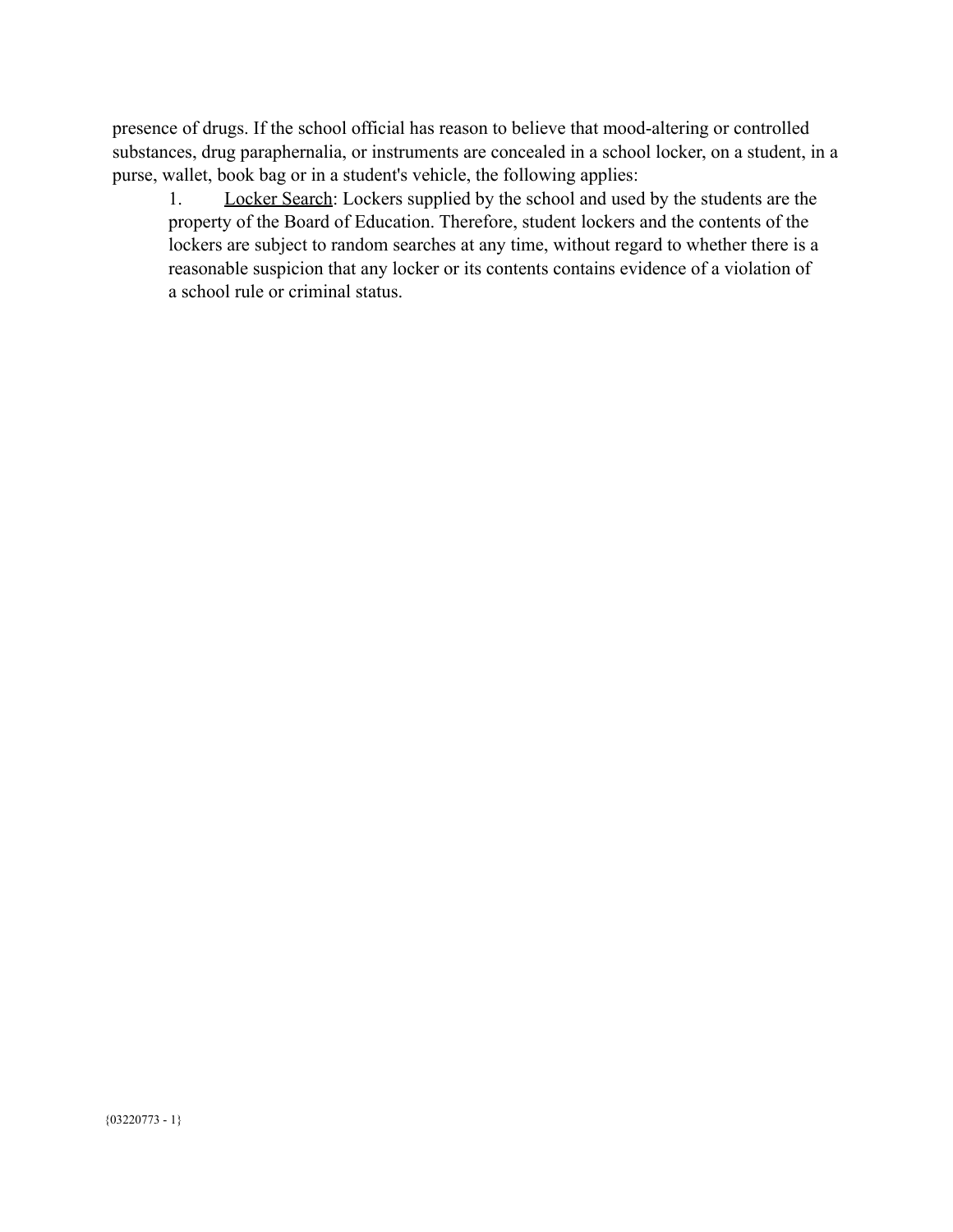2. Personal Searches: The school official may ask a student to reveal any illegal or dangerous item(s) suspected of being on his/her person, in a purse, wallet, or book bag. If the student refuses, the school official may ask the student or the student's parent for permission to conduct a search of clothing/bags/purses which administrators may or may not use hand held metal detector. The school official, at his/her discretion, may call the local law enforcement agency to investigate.

3. Student Vehicle: When illegal or dangerous items are suspected to be in the student's vehicle on school property, permission of the driver or owner will be secured to search the vehicle.

**ZERO TOLERANCE** - The Code of Student Conduct governs student behavior at all times, on or near school grounds, while riding school transportation, during all curricular and/or extracurricular activities in any location and at all times during school related trips. Criminal Code 2901.01 defines "school safety zone" as a school building, school premises, school activity, school bus, and vicinity of a school. Further, it includes those students who assist or in any way participate in the violation of rules of the code.

The Board has "zero tolerance" for violent, disruptive, or inappropriate behavior by its students; i.e., the Board will not tolerate violent, disruptive, or inappropriate behavior by its students, and such behavior is prohibited as set forth in the Student Code of Conduct.

**STUDENT DISCIPLINE CODE** - Each of the behaviors and/or types of misconduct described below are prohibited and may be subject to disciplinary action including, but not limited to, student conference, parent/guardian conference, detention, in-school discipline, suspension, and/or expulsion from school. Furthermore, any criminal acts committed at or related to the school will be reported to law enforcement officials as well as disciplined at school. Certain criminal acts may result in permanent exclusion from school.

The Code of Conduct is a general guide for behavior. The goal of any code of conduct is to prescribe *the parameters of acceptable behavior and the consequences of disruptive behavior. Students must* know what is expected of them and must be aware of what will happen if they fail to follow behavior *policies and guidelines.*

#### **CODE**

#### **01 Attendance**

No student shall fail to comply with state attendance laws and district policy, including, but not limited to, truancy from a specific class and tardiness to school, in general, or to a specific class.

**01.a.** Tardy to school

**01.b.** Tardy to class

**01.c.** Habitual absence (see attendance matrix)

**01.d.** Truant from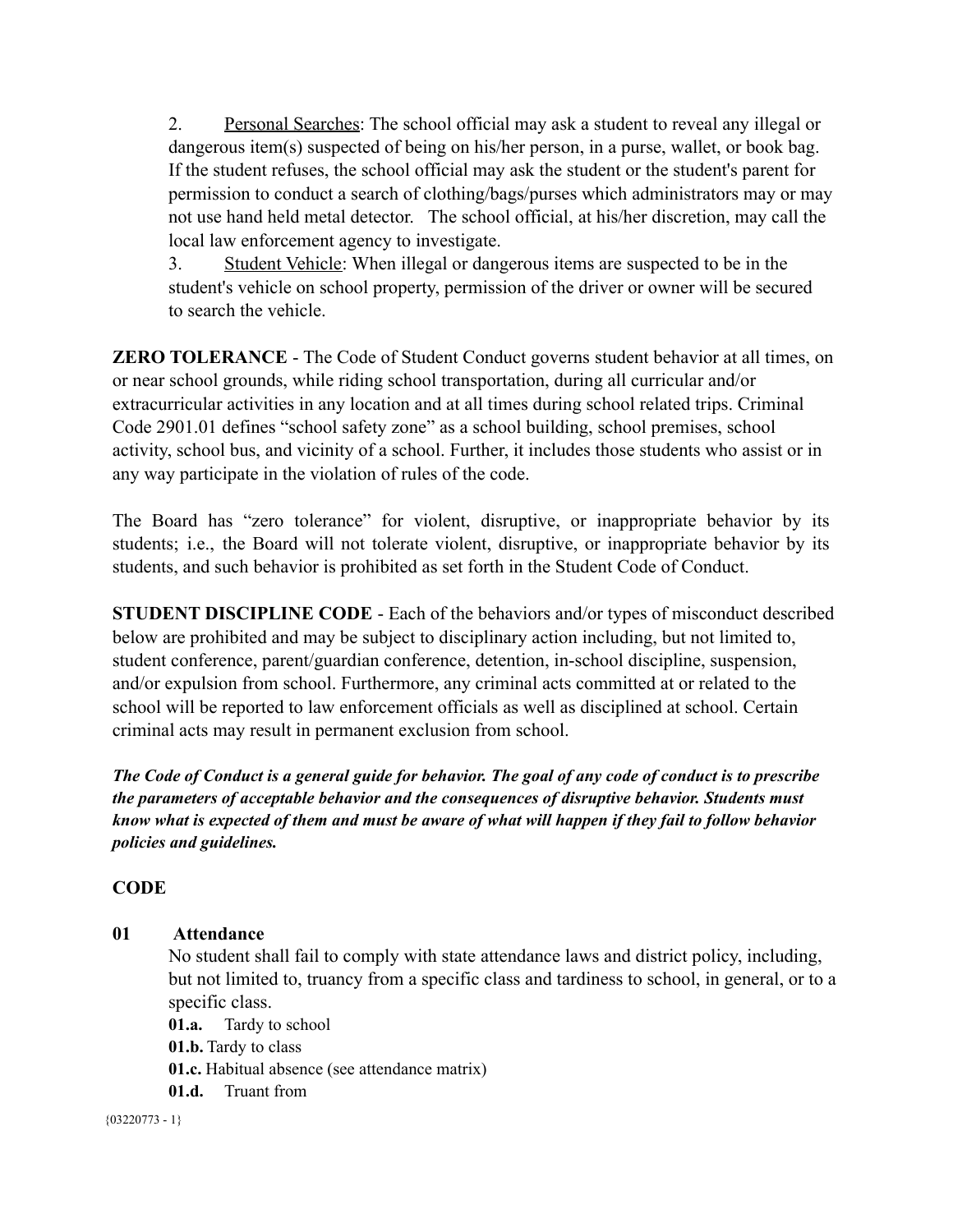class **01.e.**Truant from school **01.f.**Truant from TAS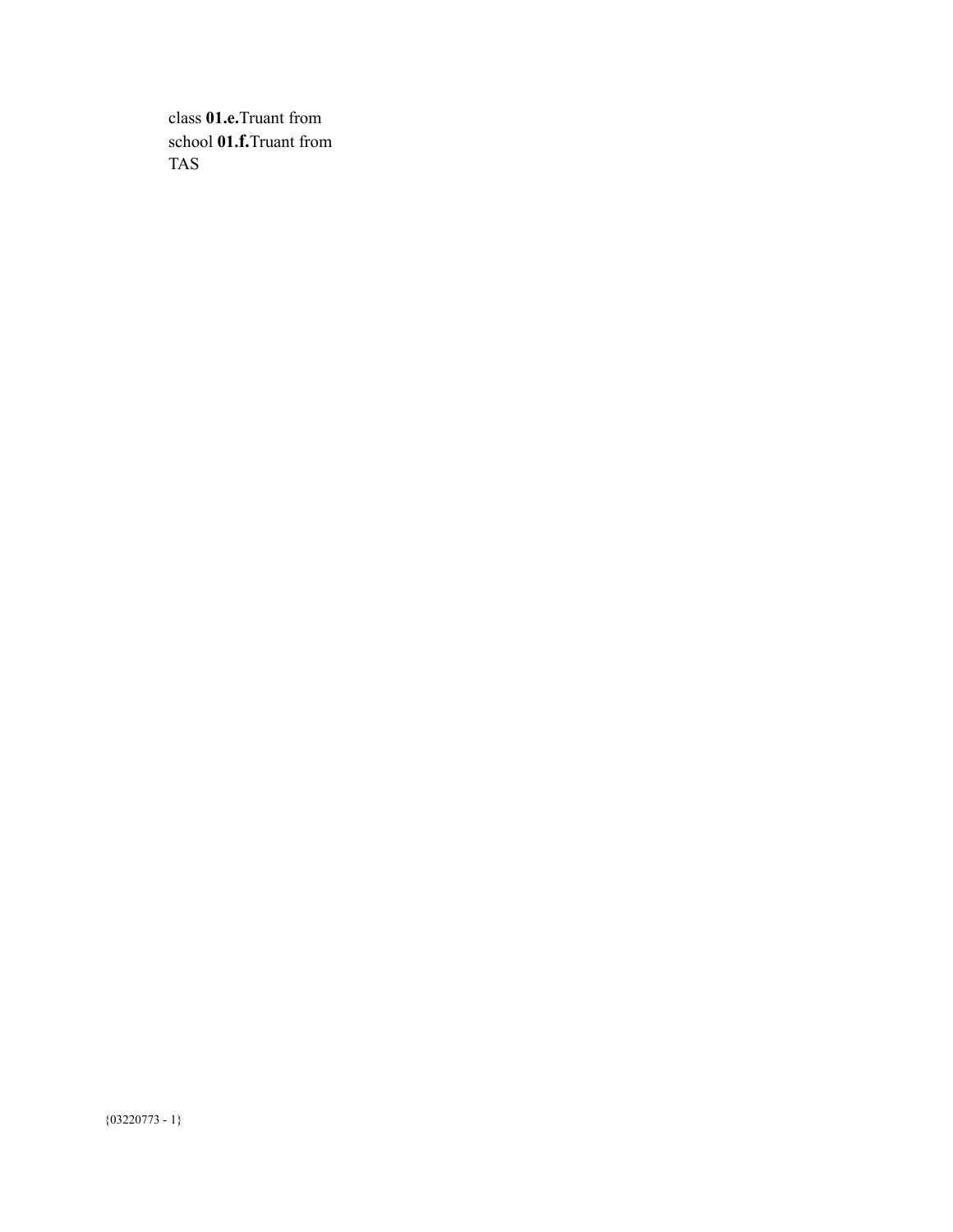#### **01.g.** Truant from detention

**03 Fighting/Violence/Inappropriate Conduct**

1. No student shall cause physical injury or behave in such a way that could threaten or cause physical injury to school personnel, students, or visitors while on school property, at an interscholastic competition, extracurricular event, or any other school program. No student shall direct an act at a board official or employee, or their property that would be a criminal offense if committed by an adult and results in serious physical harm to person(s) or property, regardless of where or when that act may occur.

2. Physical assault on a staff member, student, or other person associated with the district, which may or may not cause injury, may result in charges being filed and will subject the student to expulsion.

**03.a.** Fighting/Violence (two active participants) **03.b.** Unauthorized Physical Contact with a Student **03.c** Unauthorized Physical Contact with a Staff Member

#### **04 Vandalism/Damage to School or Personal Property**

No student shall, at any time, destroy or deface property, or equipment, of the school district or the personal property of another person. Students and their parents or guardians will be held responsible for any vandalism, damage, graffiti, or destruction caused by the student at an interscholastic competition, extracurricular event, or any other school program or activity regardless of the location.

Payment of the damage will be required. According to ORC 2913.04, the unauthorized use of property could be considered a felony.

#### **05 Theft/Stealing Personal or School Property**

Students shall respect the personal ownership rights of others. Students shall not take ownership of items of others. The principal may exercise the right of reporting thefts to local authorities.

#### **06 Use, Possession, or Distribution of a Firearm**

Bringing a firearm onto school property or to any school-sponsored activity, competition, program, or event, regardless of where it occurs, will result in a mandatory (1) year expulsion under Ohio law.

#### **07 Use, Possession, Sale, or Distribution of a Dangerous Weapon (other than a firearm or explosive device)**

A weapon is any device that may be used for offensive or defensive purpose, including, but not limited to, conventional objects, such as guns, pellet guns, knives, or club type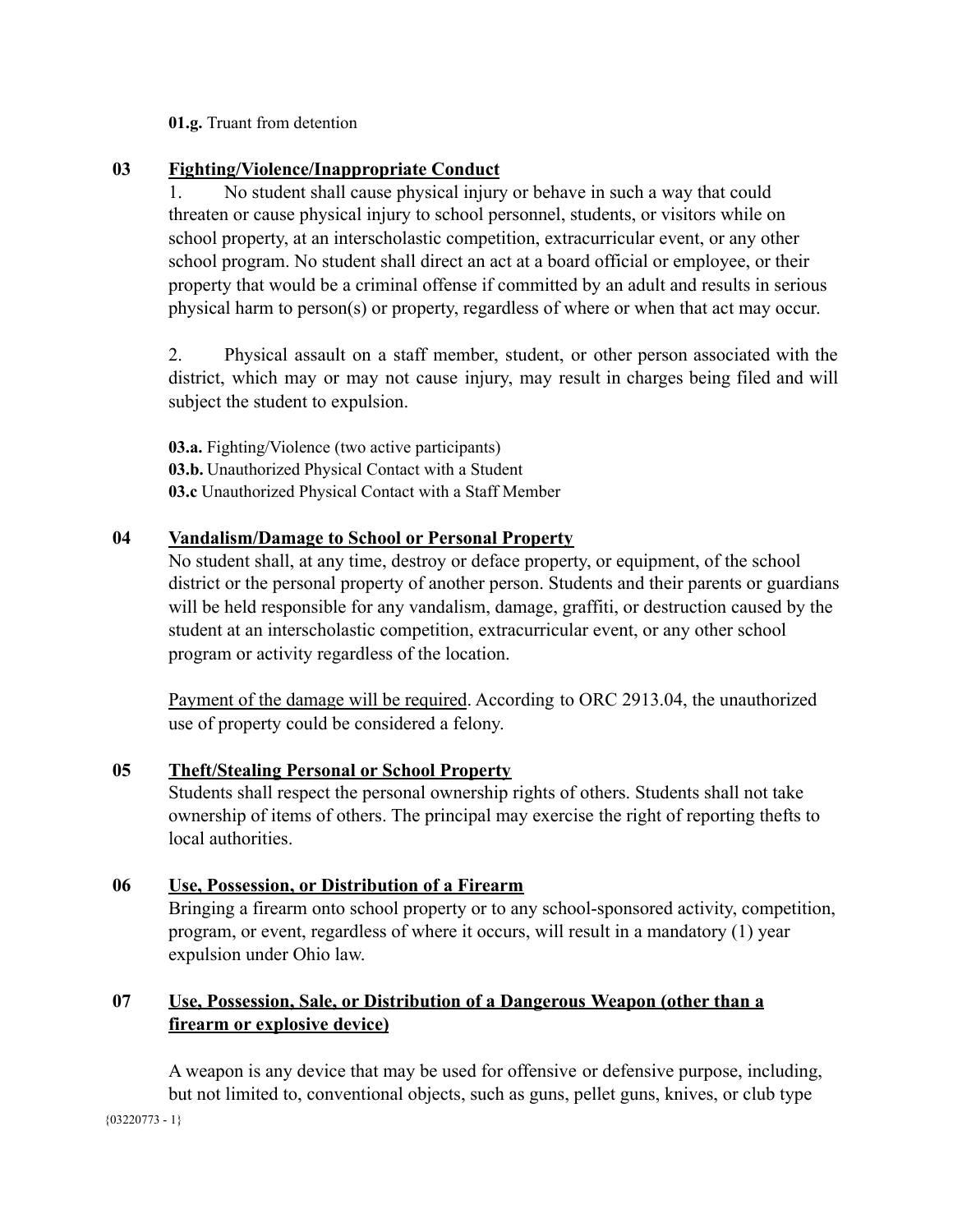implements. It may also include any toy that is presented as a real weapon or reacted to as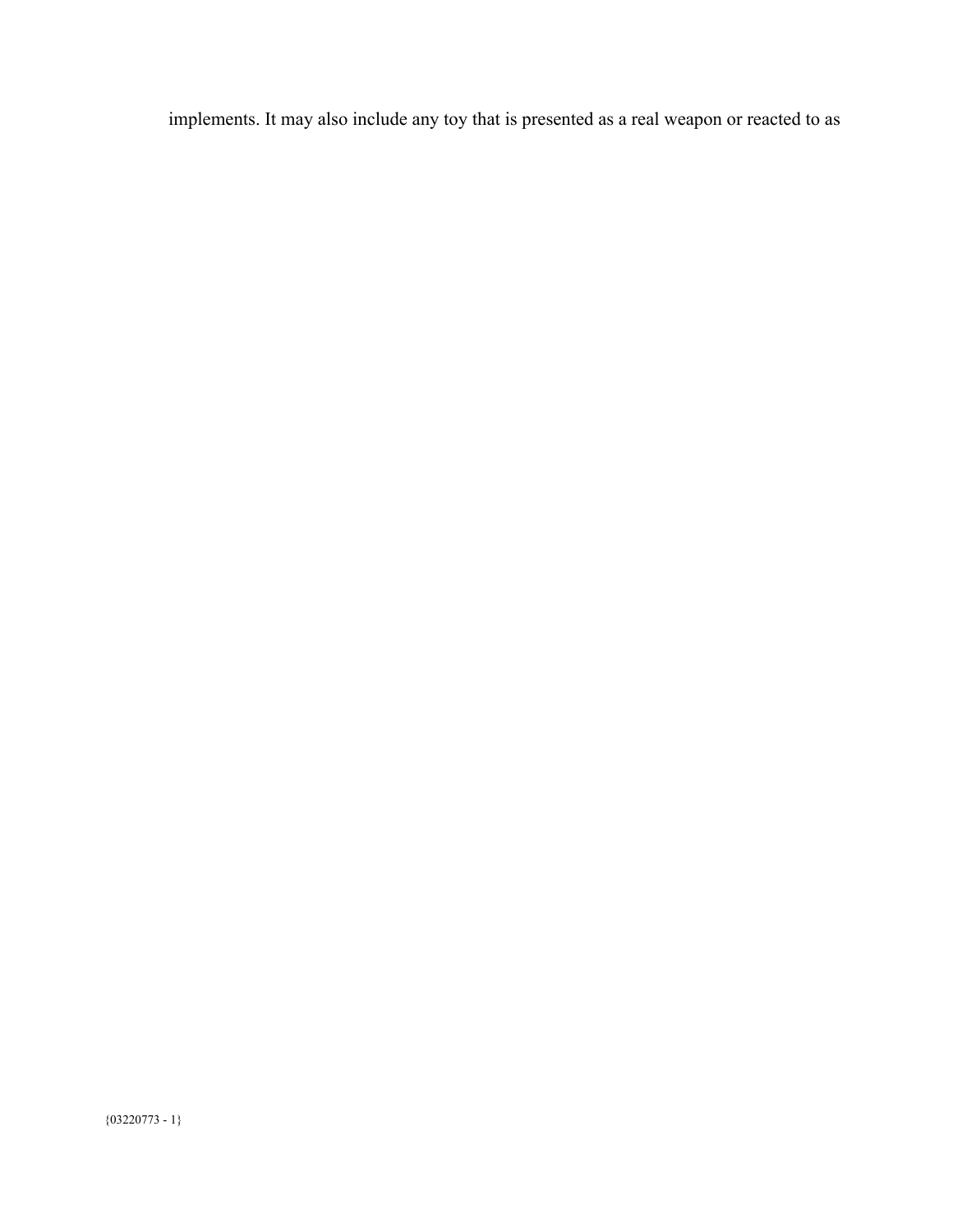a real weapon. Possession and/or use of a weapon may subject a student to expulsion and possible permanent exclusion.

Students are required to report knowledge of dangerous weapons or threat of violence to the principal. Failure to report such knowledge may subject the student to discipline. Should a student have knowledge of a weapon, or dangerous instrument, on school property, in a school vehicle, or at a school sponsored activity and not report it to a school employee, the student may be held to the same disciplinary measures as that of the perpetrator.

#### **09 Use, Possession, Sale, or Distribution of Tobacco Products**

Smoking on school grounds or near school property, on school transportation, on school-sponsored field trips are expressly forbidden. Tobacco products in any form include, but are not limited to, cigarettes, e-cigarettes, cigars, clove cigarettes, rolling papers, look-alike tobacco products, chewing tobacco, and snuff.

No student shall possess, sell, distribute, or use any type of tobacco product and/or tobacco related materials on school property, including during school activities that may be held off of school property.

#### **10 Use, Possession, Sale, or Distribution of Alcoholic Beverages**

Use of alcoholic beverages on school grounds or in school is a violation of district policy. "Under the influence" is defined as showing signs before a school official of alcohol misuse, such as, but not limited to, staggering, reddened eyes, odor of alcohol, nervousness, restlessness, memory loss, and/or abusive language.

No student shall possess, sell, distribute, or use any type of alcoholic beverage and/or alcoholic beverage related materials on school property, including during school activities that may be held off of school property.

#### **11 Use, Possession, Sale, or Distribution of Drugs (Narcotics, other than prescribed medications)**

Use of drugs/narcotics, other than prescribed medications administered in accordance with district policies, on school grounds or in school is a violation of district policy**.** *All medication needed by a student must be transported to the school office, in its original container with dispensing information and doctor's name/contact number, by a parent or guardian before that medication can be dispensed.*

No student shall possess, sell, distribute, or use any type of illegal drug/narcotic or "look-alike" and/or drug/narcotic related paraphernalia on school property, including during school activities that may be held off of school property.

#### **14 False Alarms/Bomb Threat -**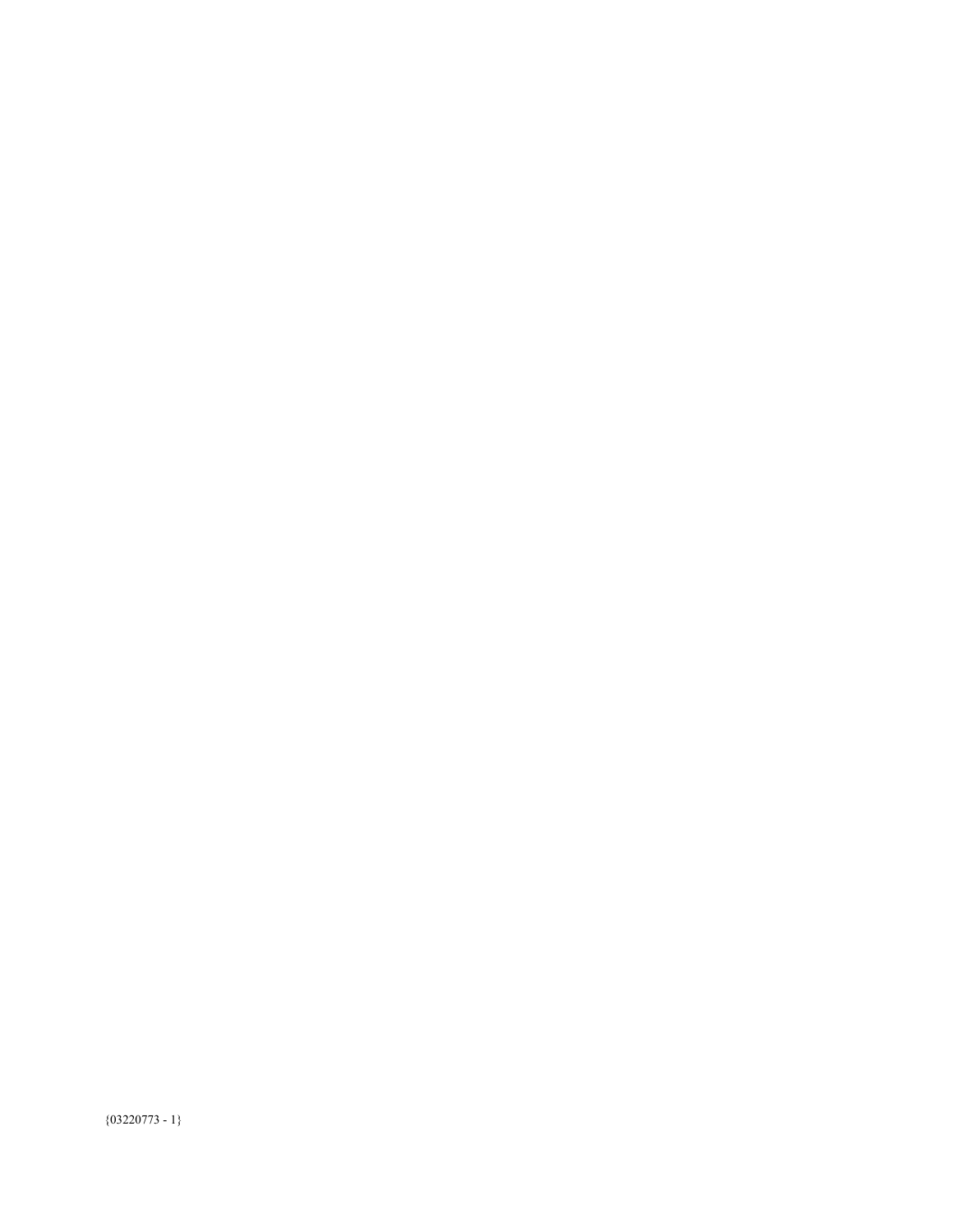Any threat (verbal, written, or electronic) by a person to bomb or use other substances or devices for the purpose of exploding, burning, causing damage to a school building or school property or to harm students and staff.

#### **18 Disobedient/Disruptive Behavior -**

Students display unwillingness to submit to authority, refusal to respond to a reasonable request or any act or behavior that disrupts the orderly learning environment or the orderly conduct of a school function.

#### **18.a. Cell Phone/Electronic Device**

Refer to cell phone/electronic device policy

#### **18.b. Computer/Technology Use Policy Violation**

Refer to 3-16 Policy for technology resources

#### **18.c. Dress Code**

Students of Greenon Local Schools are expected to dress and groom themselves in good taste. Any fashion (outfit, accessory, or hairstyle) that disrupts the educational process or presents a safety risk will not be permitted. As deemed by school staff, attire and/or appearance that is considered unsafe, unclean, immodest, vulgar, or offensive will not be permitted. If a student has selected a manner of appearance that is beyond mere freedom of expression and disrupts the educational process or presents risk to themselves or others, they may be removed from the educational setting. *The school staff reserves the right to question dress and, if necessary, take proper action. Ultimately it is the responsibility of the parents to ensure that their son/daughter comes to school dressed appropriately for the educational setting.*

The following styles or manners of dress are prohibited:

- Immodest clothing: no bare midriff, pajamas, low-cut blouses (no cleavage), tube tops, halter tops, open-back tops, bare shoulders, or other dress deemed immodest by the school staff.
- No tank tops.
- Shorts, skorts, or skirts must be no higher than mid thigh.
- Underwear should never be visible (including bra straps); pants are to be worn appropriately and may not be excessively baggy.
- All clothing should be clean, in good repair, with no holes or fraying above fingertip length. Holes below fingertip length should be reasonably sized and not distract from student learning nor endanger the student's safety.
- Sandals are prohibited in lab classes.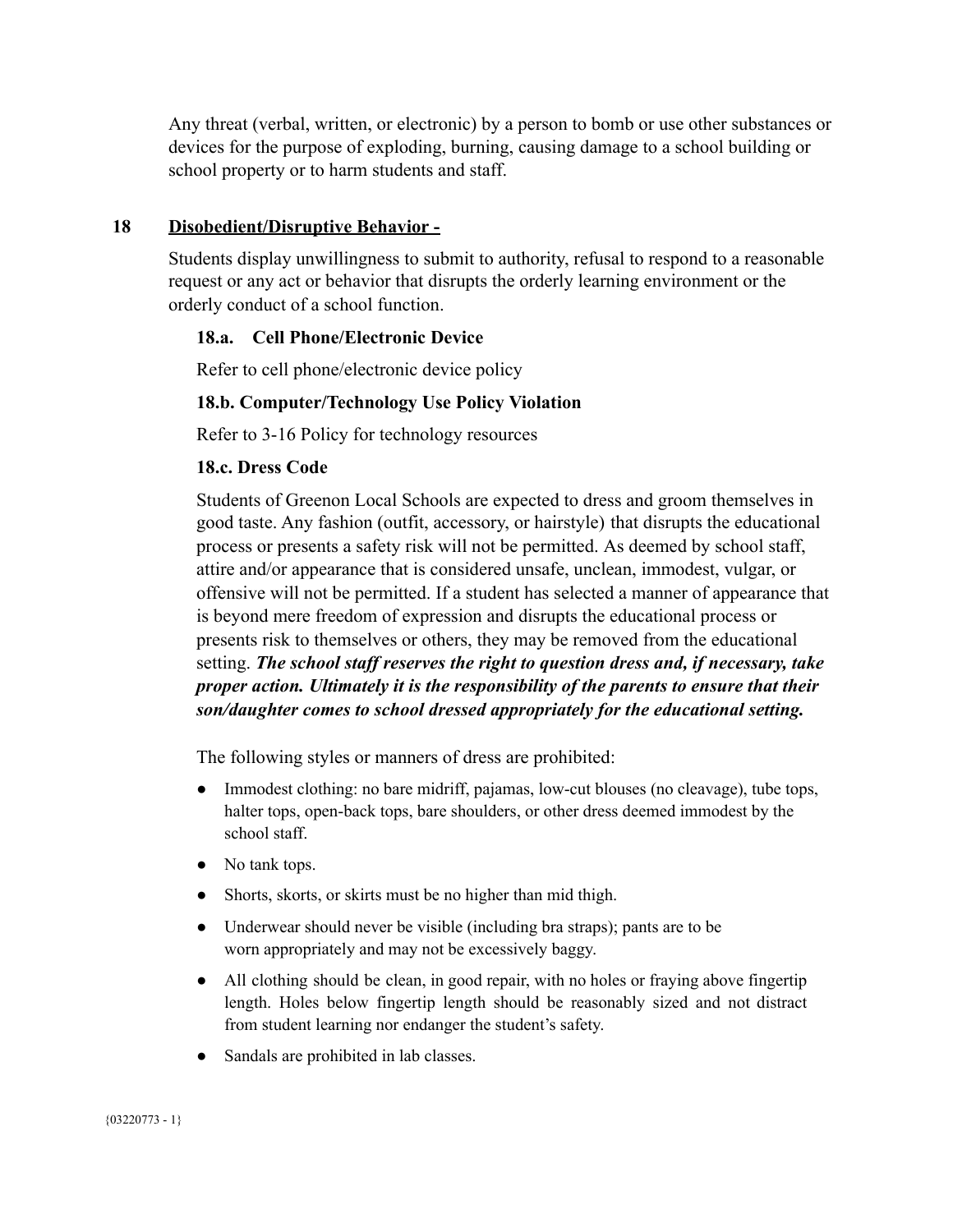- No clothing and accessories labeled with objectionable material, including references to drugs, tobacco, alcohol, sex, racial discrimination, profanity, and/or offensive pictures. **This includes shirts with inappropriate double meanings, implied messages, or innuendo. These standards also apply to masks and/or face coverings worn in compliance with district policies and procedures requiring such face coverings.** Other clothes deemed inappropriate for a school setting are also prohibited. Determination of objectionable material will be at administrative discretion.
- No hats or other head apparel worn or carried anywhere in school during the school day, or clothing that denotes association with a gang (whether it is real or imitated).
- No shoes with wheels or retractable wheels.

#### **18.d. Leaving Class/Building Without Permission**

Students may not leave class and/or the building without permission of school authorities. Students who choose to do so will be considered truant and subject to disciplinary action.

#### **18.e. Non-compliance/Disrespect/Insubordination**

No student shall disrespect or disobey directions of administrators, teachers, substitute teachers, student teachers, teacher aides, bus drivers, or any school personnel at any time. Students who choose to do so will be considered non-compliant/disrespectful and subject to disciplinary action.

#### **18.f. Plagiarism/Cheating**

Includes:

- the unauthorized use of the work of another person as one's own.
- the unauthorized copying of information from another student's quiz, test, examination, theme, book report, workbook, computer program, speech, homework assignment, or term paper.
- using another person's idea, expression, or words without giving the original author credit. (plagiarism)
- preparing for cheating in advance. Such action involves having in one's possession an unauthorized copy of a quiz, test, or examination to be given or using unauthorized notes during a quiz, test, or examination.
- unauthorized communication, either verbal or nonverbal, before or during quizzes, tests, or examinations.
- failing to follow quiz, test, or examination procedures or instructions announced by a teacher (such as talking, eyes on their own paper, not turning around in a seat, raising their hand to ask questions, etc.).

#### **18.g. Public Display of Affection**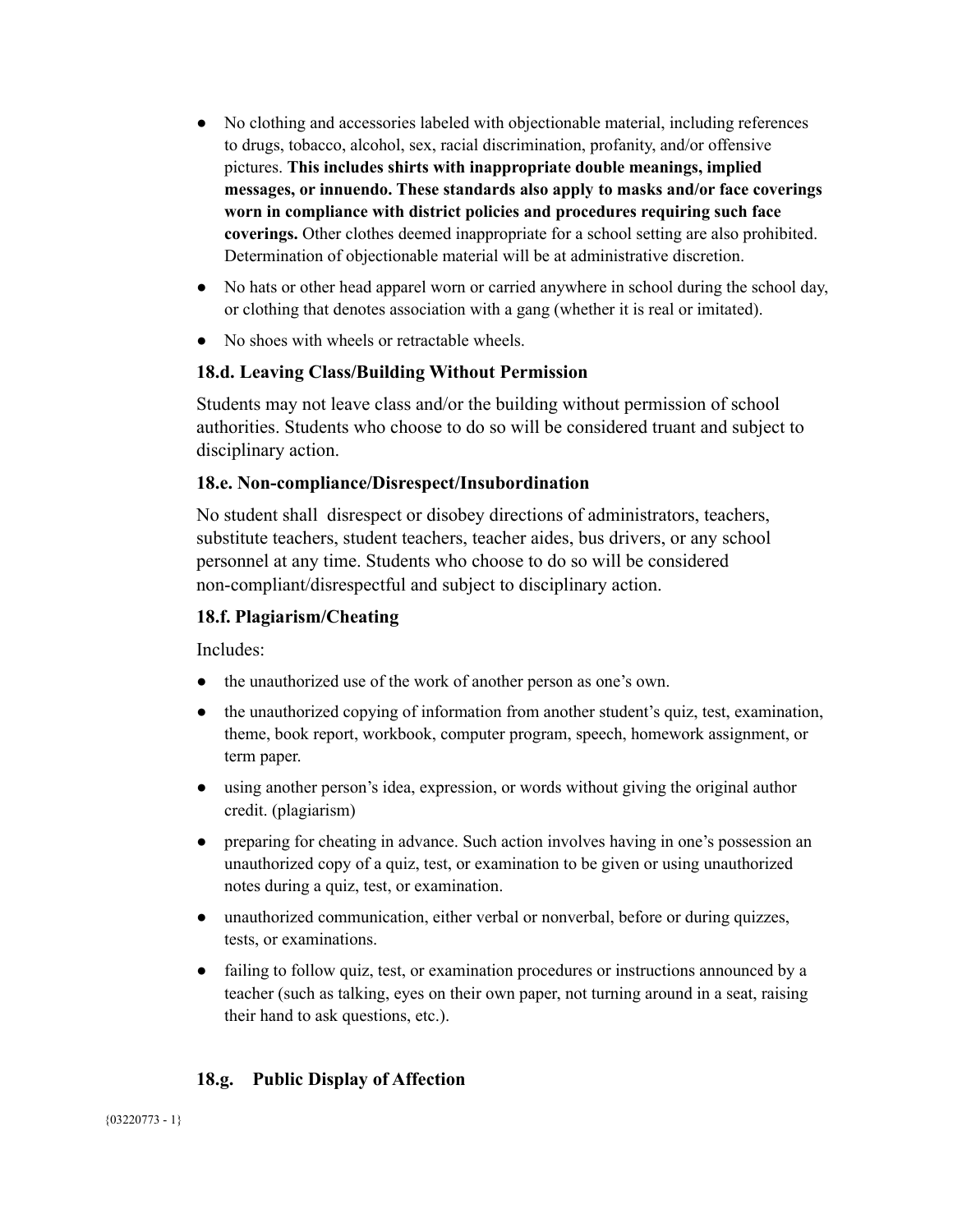Displays of affection are not appropriate in the school. Additionally, displays of affection are not in compliance with district requirements regarding social distancing. In the event such behavior occurs, disciplinary action may result.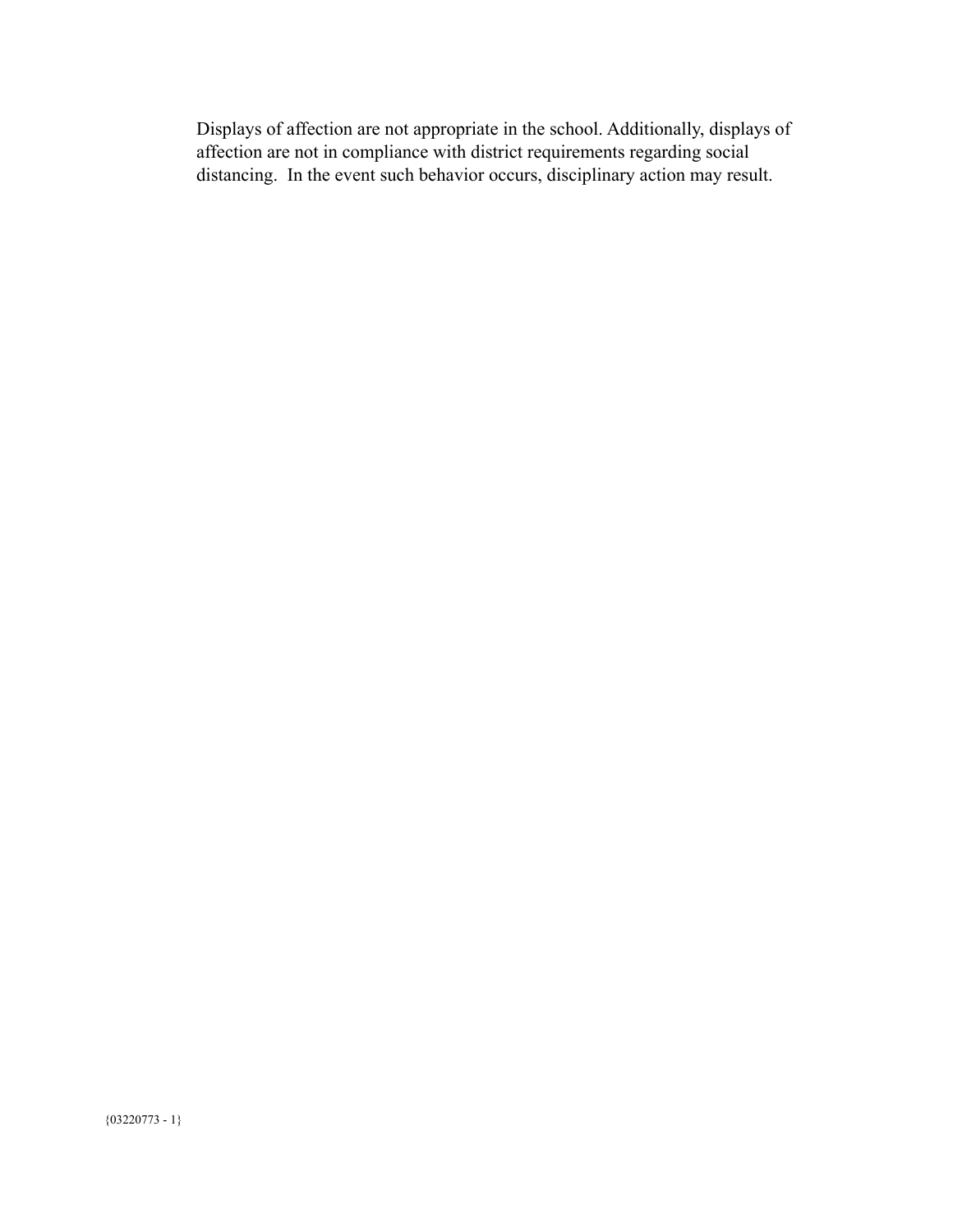#### **18.h. Use of Profanity/Abusive Language/Verbal Abuse**

No student shall use, direct, or display words, phrases, gestures, or actions which are considered to be intimidating, bullying, disrespectful, slanderous, degrading, obscene, profane, harassing, or inappropriate toward any student or staff member.

#### **18.i. Bus Violations**

The purpose of school transportation is to safely deliver students to and from school and to authorized curricular and extracurricular events. The same conduct that is expected within the school programs is expected on the bus. This applies to loading points (bus stops) on and off school property. Behavior which interferes with the driver's safe operation of the bus or is detrimental to the welfare of the other students on the bus, will not be tolerated. Riding is a privilege.

#### **18.j. Driving/Parking**

No student shall operate his/her vehicle in a reckless manner. This includes, but is not limited to, speeding and peeling tires. At any time during the school day, students shall not sit in cars, vans, trucks, etc. and shall not operate their vehicles.

#### **18.k. Extortion**

No student shall obtain money or personal property from another student or staff member by use of force, intimidation, undue or illegal power.

#### **18.l. Forgery**

No student shall falsely and/or fraudulently create or alter a document. This includes a signature of a parent/guardian.

#### **18.m. Gambling**

No student shall participate in gambling of any kind. Decks of playing cards for the purpose of gambling are not permitted.

#### **18.n. Gang-Related Activities**

No student on, or about, school property or at any school-sponsored activity shall wear, possess, use, distribute, display, or sell any clothing, medallions or other jewelry, emblem, badge, patch, symbol, insignia, sign, tattoo (whether permanent or temporary), scar or mark, haircut, or other things which identify a gang or which are evidence of membership or affiliation in any gang or which otherwise disrupts the academic process.

No student on, or about, school property or at any school-sponsored activity shall engage in conduct, or use any speech, whether verbal or non-verbal (gestures, hand signals, handshakes, etc.,) showing membership or affiliation in a gang when such conduct or speech is intended to cause disruption or when one knows, or has reason to know, that such conduct or speech arouses fear, alarm, resentment, anger, hostility, or violence. No student, during school or at any school-sponsored activity, shall place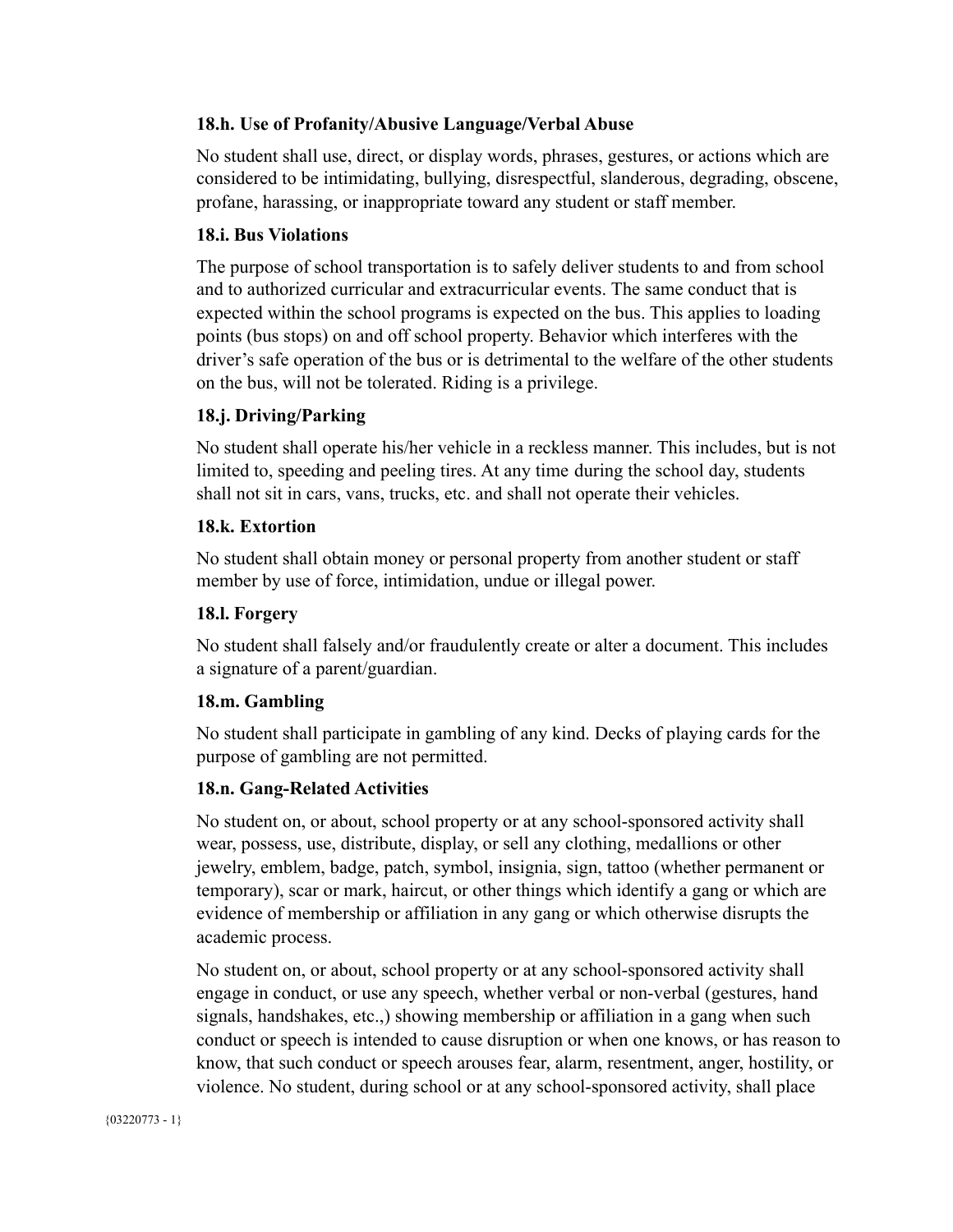any gang-related graffiti on the school or school property. Students who violate any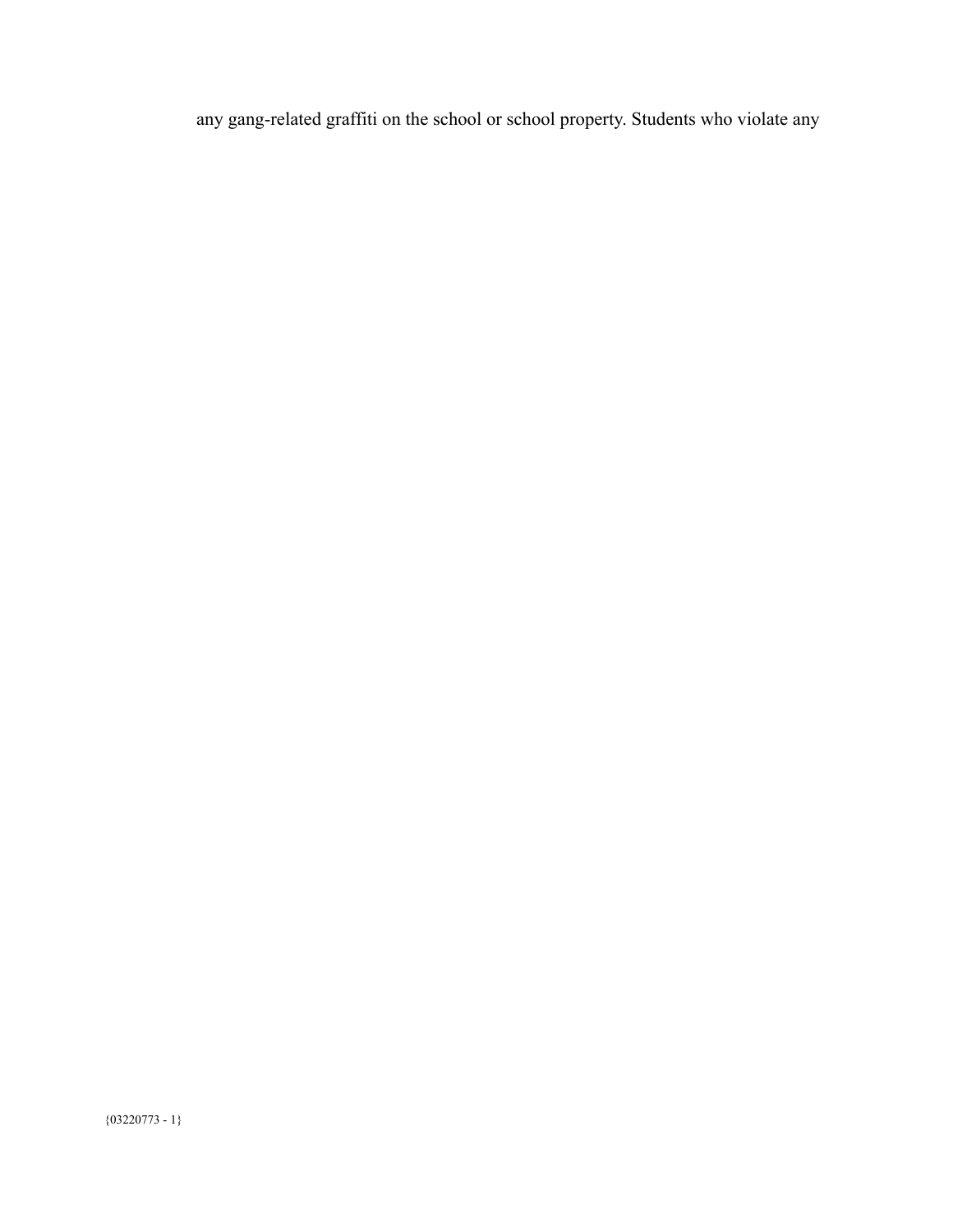of the provisions of this section of the policy will be subject to disciplinary action up to and including suspension or expulsion. Repeated violations will result in expulsion. Furthermore, students will be prosecuted to the fullest extent of the law for any criminal conduct, including but not limited to, any trespassing, vandalism, or assault in violation of this section.

#### **18.o. Removing/Altering Records**

No student shall remove a student record, file or alter a school form in any way.

#### **18.p. Threats – verbal or written**

No student on or about school property or at any school sponsored activity shall engage in conduct or use any speech intended to cause another person to believe s/he may be in danger.

#### **18.q. Unauthorized Publications**

No student shall publish or distribute any type of publication which is considered as libelous or offensive.

#### **18.r. Unauthorized Sales**

No student shall be involved with any sales except those connected with school activities and/or approved by the school administration.

#### **18.s. Other Disruptive Behavior Violation, Potential Disruptions, not listed above (including rough play, providing false information and repeated violations of the student Code of Conduct).**

#### **19. Harassment, Bullying, Cyber-Bullying, Intimidation, and/or Hazing**

Harassment, intimidation, or bullying behavior by any student/school personnel is strictly prohibited, and such conduct may result in disciplinary action, including suspension and/or expulsion from school. "Harassment, intimidation, or bullying" means any intentional written, racially motivated, verbal, graphic or physical act, including electronically transmitted acts, i.e. Internet, cell phone, or wireless handheld device, either overt or covert, by a student or group of students toward other students/school personnel with the intent to harass, intimidate, injure, threaten, ridicule, or humiliate. Such behaviors are prohibited on or immediately adjacent to school grounds, at any school-sponsored activity, on school provided transportation, or at any official school bus stop that a reasonable person under the circumstances should know will have the effect of:

- Causing mental or physical harm to other student/school personnel, including placing an individual in reasonable fear of physical harm and/or damaging of students' personal property;
- Greenon High School will not tolerate harassment or bullying on the basis of protected characteristics, such as race, color, religion, gender, gender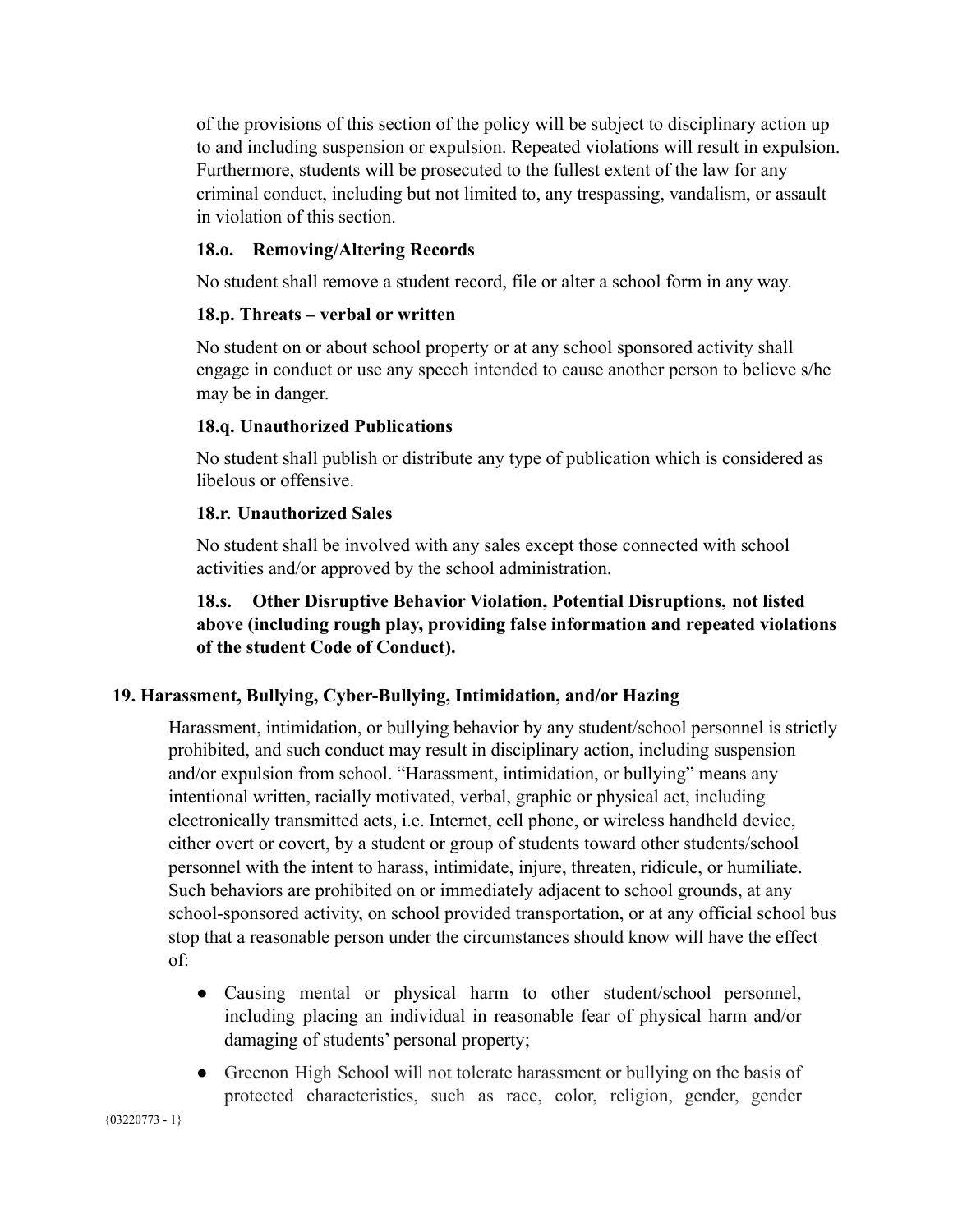expression, national origin, disability, or sexual orientation.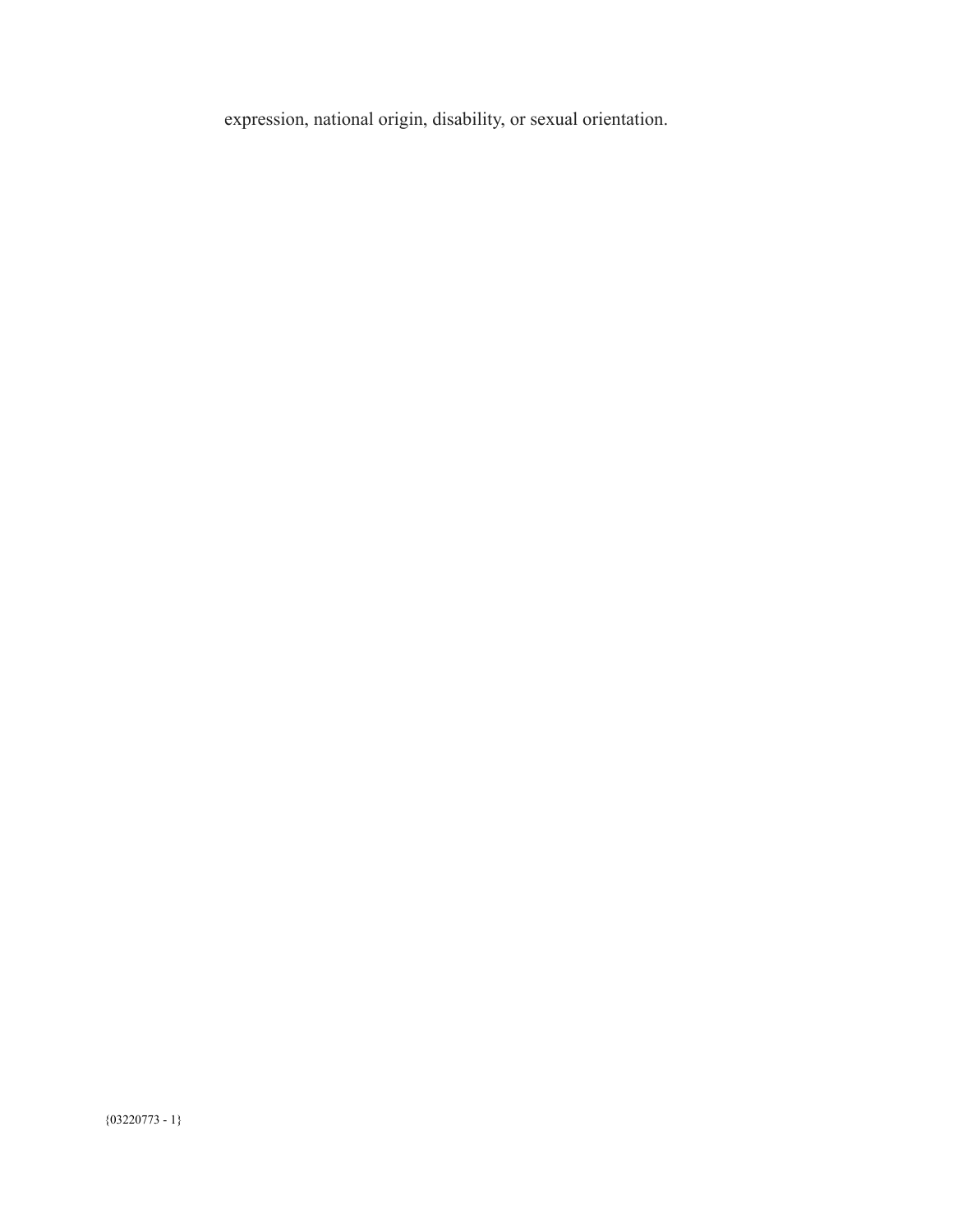● Is sufficiently severe, persistent, or pervasive that it creates an intimidating, threatening, or abusive educational environment for the other student/school personnel.

#### **20. Firearm Look-alikes**

Includes the use or possession of any item that resembles a firearm, but does not have the explosive characteristics of a firearm. This may include, but is not limited to, air guns, pellet guns, bb guns, cap guns, or toy guns.

#### **21. Unwelcome Sexual Conduct/Harassment/Gross Misconduct**

No student shall use, direct, display words, gestures, or actions which have the purpose or effect of creating an intimidating, hostile, discriminatory, or offensive learning environment on the basis of unwelcome sexual advances, request for sexual favors, and verbal or physical contact of a sexual nature, and lewd behavior.

#### **22. Serious Bodily Injury**

Includes any substantial risk of death, extreme physical pain, protracted and obvious disfigurement, or protracted loss of impairment of the function of a bodily member, organ, or faculty.

#### **23. Unauthorized or Unsupervised Areas**

Students may not be in areas in which they have not been authorized or areas that are unsupervised.

#### **24. General Misconduct**

Students shall refrain from throwing objects, being abusive, or being excessively disruptive in their behavior. Respect the rights and feelings of others.

#### **25. Inducing Public Alarm**

No student will cause the evacuation of the school or otherwise cause serious public inconvenience or alarm.

#### **26. Dance Policy (Grades 9-12)**

#### **\*\* COVID-19 \*\***

GREENON HIGH SCHOOL WILL REVIEW ALL CLARK COUNTY HEALTH DEPARTMENT REGULATIONS AND EXPECTATIONS BEFORE ANY DANCES CAN OCCUR)

#### **26.a. Student Dance Agreement Form**

- Each attendee must read the Dance Guidelines and sign the Student Dance Agreement Form prior to purchasing tickets
- Parents and students must also acknowledge and accept the policy by signing the agreement.
- This form must be submitted to the ticket seller at the time of purchase.

#### **26.b. Ticket Sales**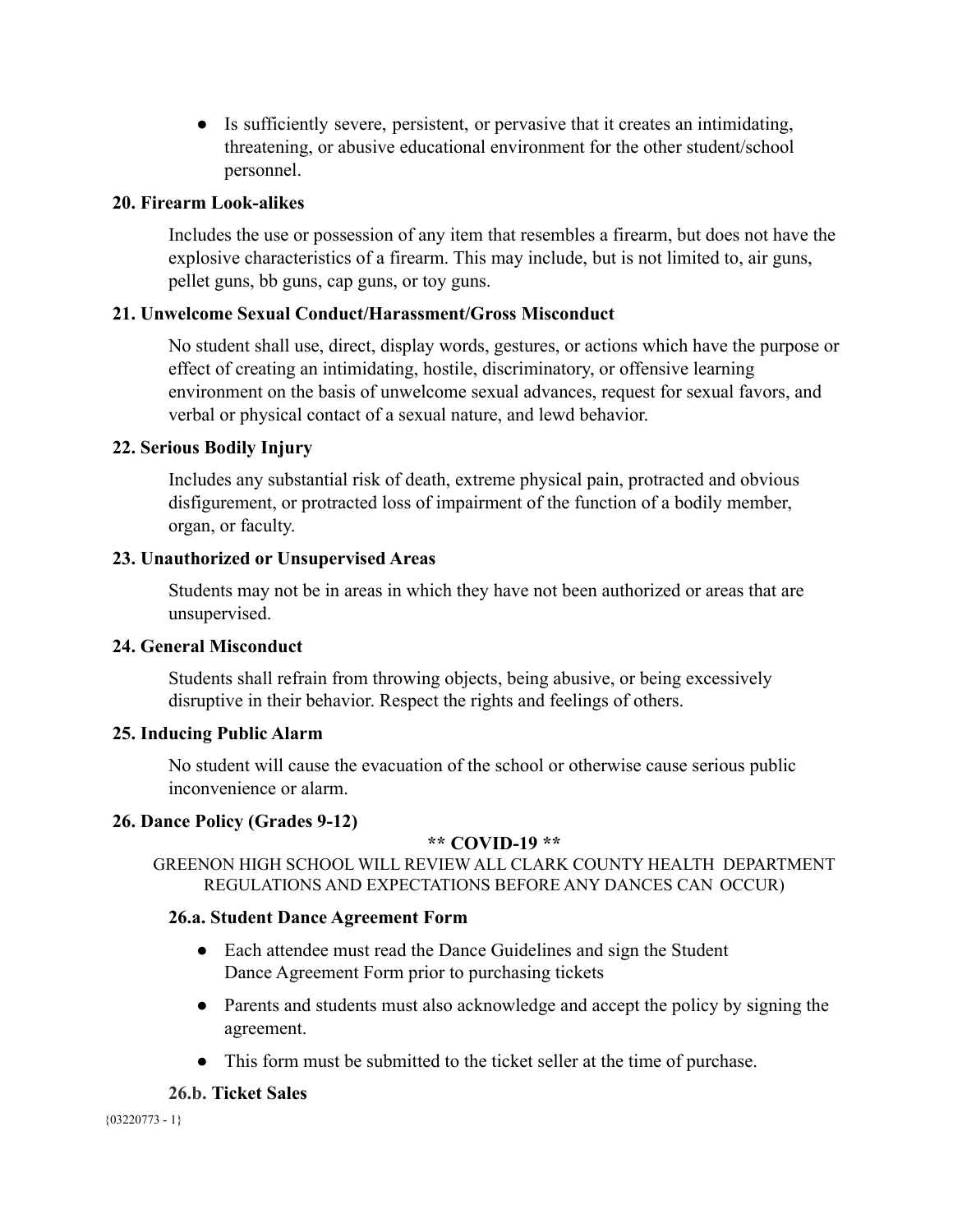● All tickets will be available for purchase one week in advance of the dance.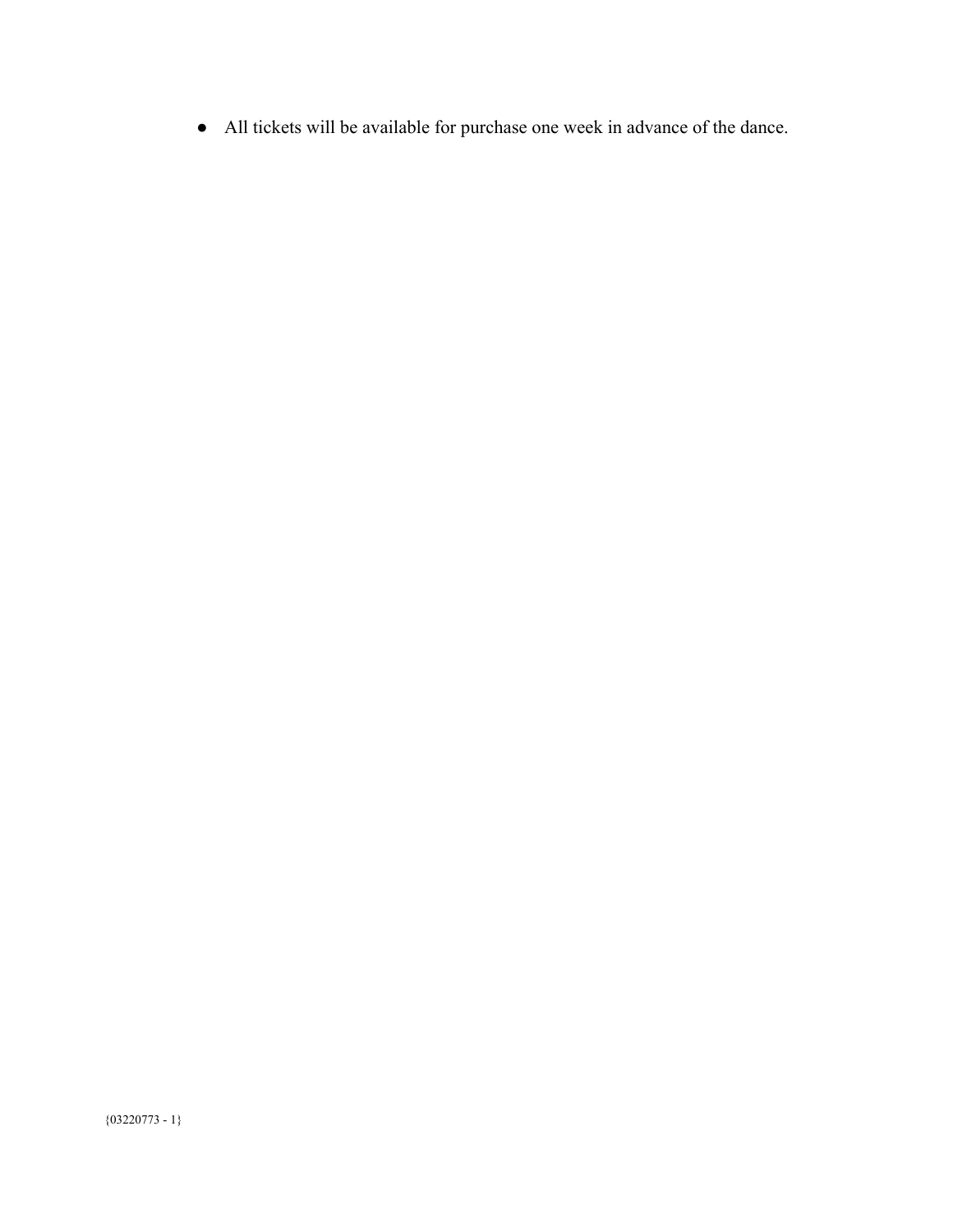- Upon purchasing tickets, the ticket seller will record the names of both attendees on a spreadsheet.
- Upon entering, students must initial on the attendee sheet to confirm entrance.

#### **26.c. Outside Guests**

- Students choosing to bring a student from outside of the school population must complete the Outside Guest Form and the Student Dance Agreement Form prior to purchasing tickets.
- Both the GHS student and the guest must each complete the Student Dance Agreement Form.

#### **26.d. Dance Dress Code**

- Girls may wear strapless, spaghetti straps, or halter-top dresses; the dresses may reach no higher than the mid-thigh.
- Students are expected to maintain a high level of self respect in both dress and behavior at all times.

#### **26.e. Dancing Policy**

- Each student must have their hands visible and not on the floor.
- For slow-tempo songs, dancing partners must face each other. For fast-tempo songs, dancing partners may face each other or face back to front. However, you cannot grind or touch in ways associated with grinding.

#### **26.f. Breathalyzer Policy**

- Students who attend Greenon High School dances will be subject to a random Breathalyzer. The Breathalyzer devices can detect any presence of alcohol. Upon entering the dance, students will pick a chip out of a bag. If a red chip is pulled, the student will be required to take a Breathalyzer in order to enter the dance. If a student pulls a white chip, the student will not be required to take a Breathalyzer and will be permitted to enter the dance.
- If a Breathalyzer test comes back positive, the student will be escorted to the office where the matter will be handled accordingly. A student, who had a positive test and denies being under the influence of alcohol, can request to have another Breathalyzer done. After tests have been completed, if alcohol is being detected and the student still denies they are under the influence of alcohol, the student can request law enforcement administer a Breathalyzer.
- If a student refuses a Breathalyzer test, they will not be permitted to enter the dance. Those students will not be allowed to leave until having a meeting with a school official and contact has been made with the parent/guardian of the student.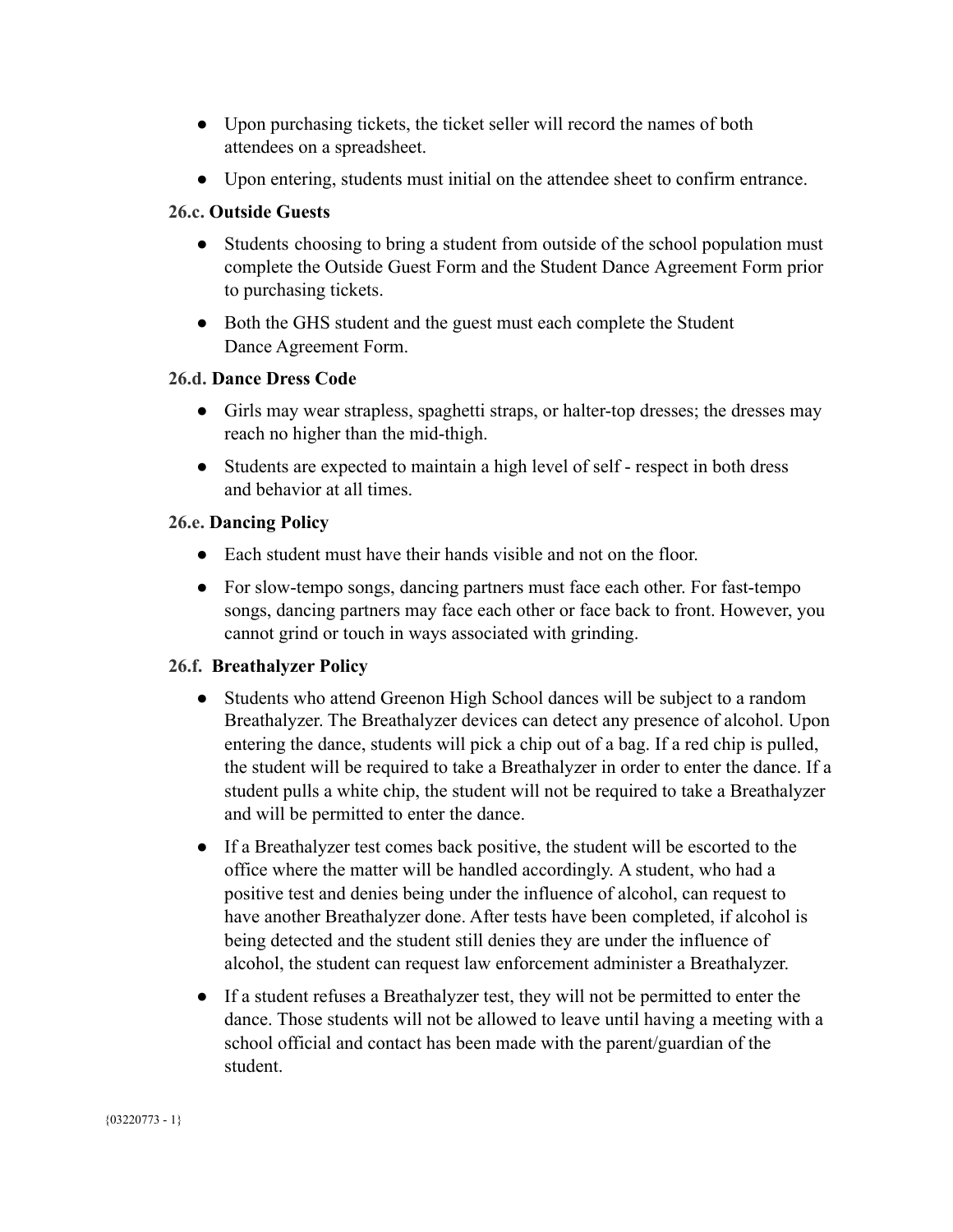● All outside guests may be subject to take a Breathalyzer test. Refusal to take the test will result in the guest and the Greenon student not being permitted to enter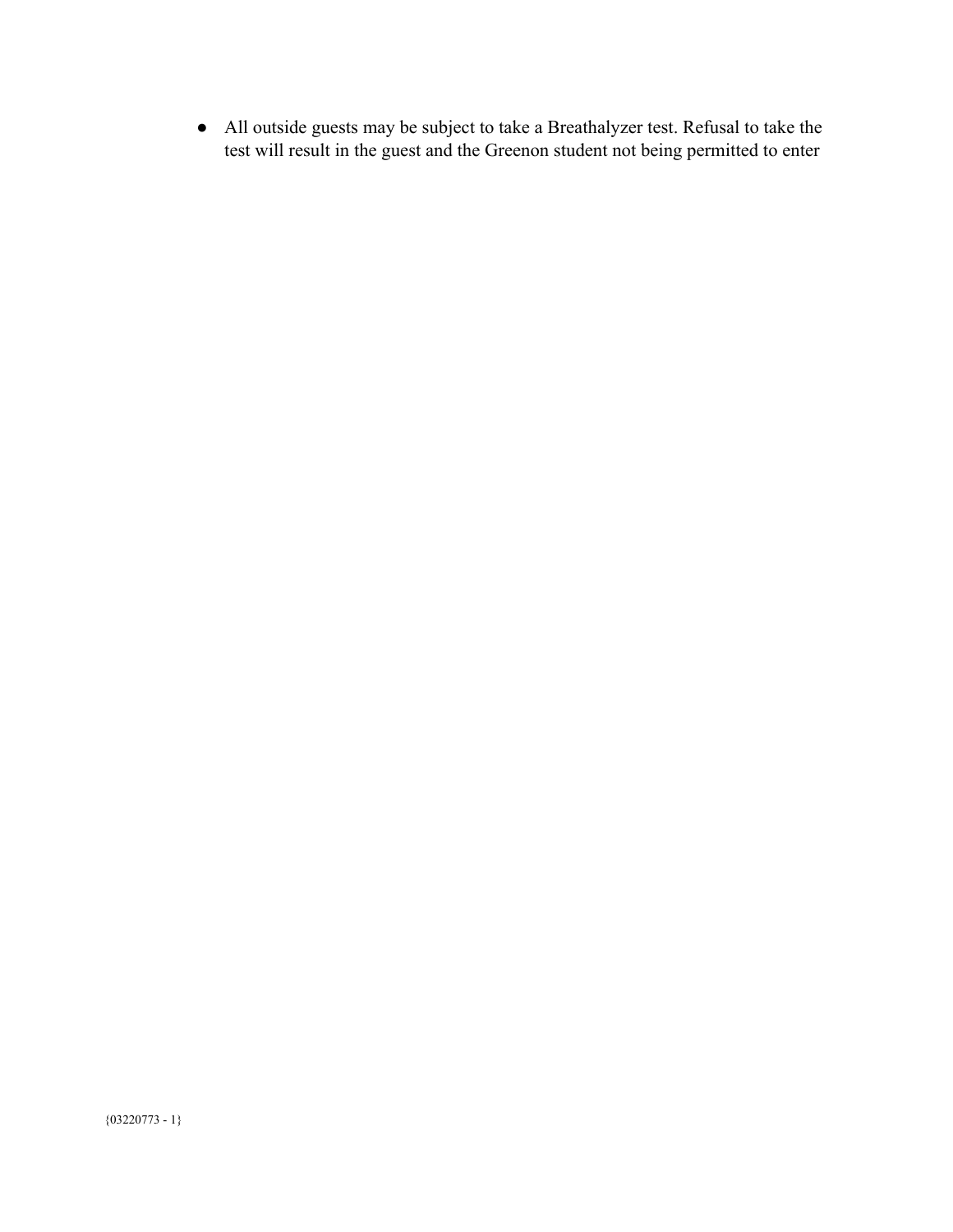the dance. The Greenon student will not be permitted to leave the dance until their parent/guardian comes to the school and picks them up.

● This process is designed to provide a safe and enjoyable environment for our students.

#### **27. Dance Policy (Grades 7-8)**

Only  $7<sup>th</sup>$  and  $8<sup>th</sup>$  grade Greenon students may attend  $7<sup>th</sup>$  and  $8<sup>th</sup>$  grade dances. They may NOT attend grades 9-12 dances.

#### **28. Graduation Expectation**

Any student not in good standing regarding the code of conduct may be denied the privilege to participate in the graduation ceremony.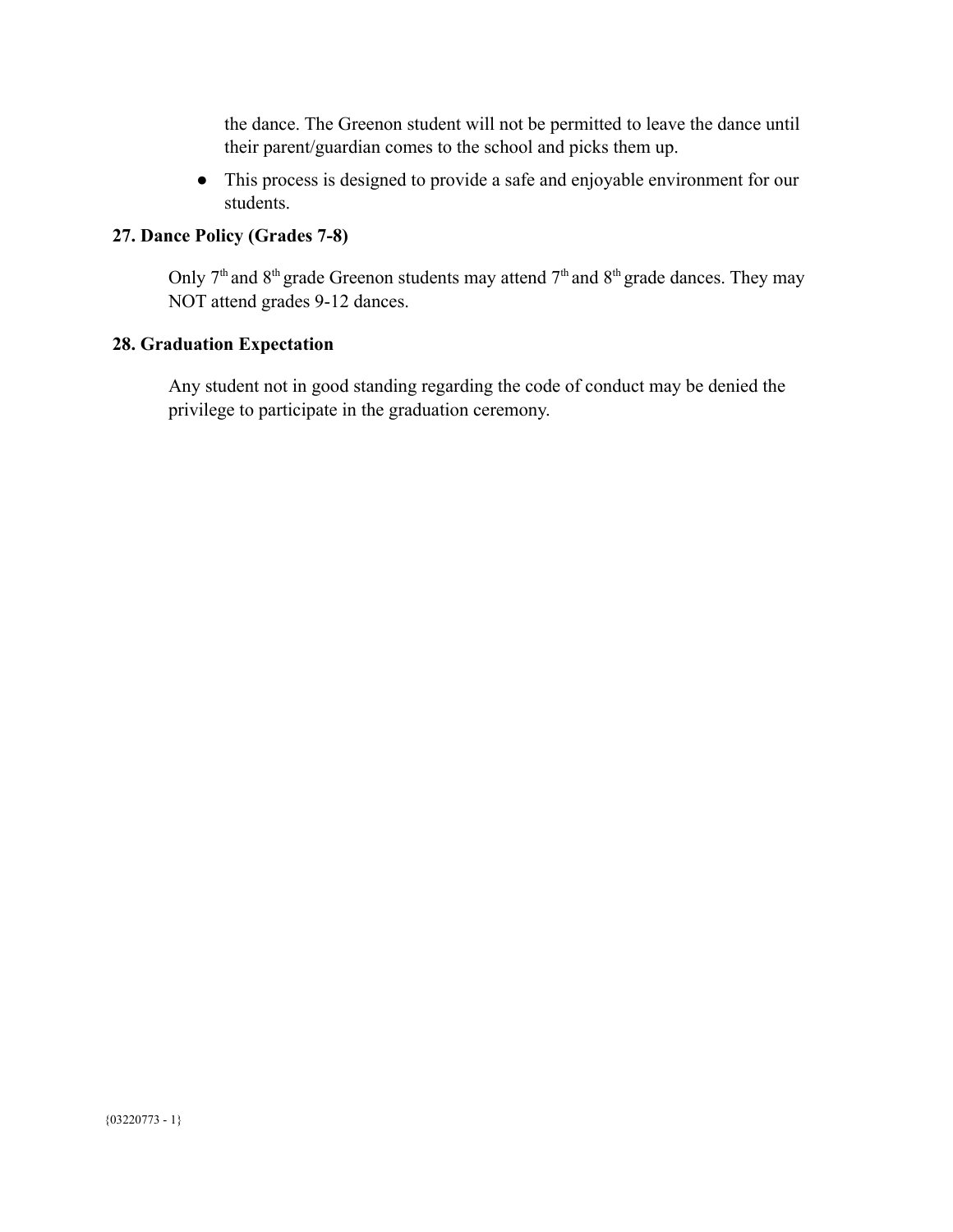#### **APPLICATION FOR EXTENDED ABSENCE, DUE TO VACATION**

*Steps for completion of this form:*

*1. Parents/Guardians complete the top part of this form & return to teacher at least 5 days before absence.*

*2. Teacher will complete the bottom of the form and submit it to the principal.*

*3. A copy of this signed form will be sent home with the student.*

**VACATION LEAVES DURING ANY PERIOD OF STATE MANDATED TESTING ARE HIGHLY DISCOURAGED. EXTENDED ABSENCE LEAVES ARE LIMITED TO 5 DAYS OF EXCUSED ABSENCE.**

Student name:

|                                                                                   | Homeroom Teacher's Name: |                           |
|-----------------------------------------------------------------------------------|--------------------------|---------------------------|
|                                                                                   |                          | Grade: Number of absences |
| for the student, to date:                                                         |                          |                           |
| Number of days requested for this extended absence: _____________________________ |                          |                           |
| Dates of extended absence:                                                        | to                       |                           |
| Destinations: Points of Interest:                                                 |                          |                           |
|                                                                                   |                          |                           |
|                                                                                   |                          |                           |
|                                                                                   |                          |                           |
|                                                                                   |                          |                           |

Student Signature Parent Signature Date

- - - - - - - - - - - - - - - - - - - - - - - - - - - - - - - - - - - - - - - - - - - - - - - - - - - - - - - - - - - - - - - - - - - - - - - - -

We believe that "making up" assignments does not constitute the same quality of learning that occurs when a student attends school. While it is possible for the student to receive make-up work, teachers cannot assume responsibility for in-class discussion and material missed while the student was not in attendance.

When students return from their extended absence (vacation), he/she will be given the work they missed and will have the number of days equal to their absence to complete and submit the work they missed. Some teachers may choose to give some (or all) alternate assignments to be completed in lieu of some (or all) of the in-class work, which can be completed during the extended absence. (An example might be writing daily in a journal about the vacation.)

Assignments to be completed during extended absence:

| <b>OR</b><br>All assignments will be given to students upon his/her return to school. |       |  |
|---------------------------------------------------------------------------------------|-------|--|
|                                                                                       | Date: |  |
|                                                                                       | Date: |  |
| Comments:                                                                             |       |  |